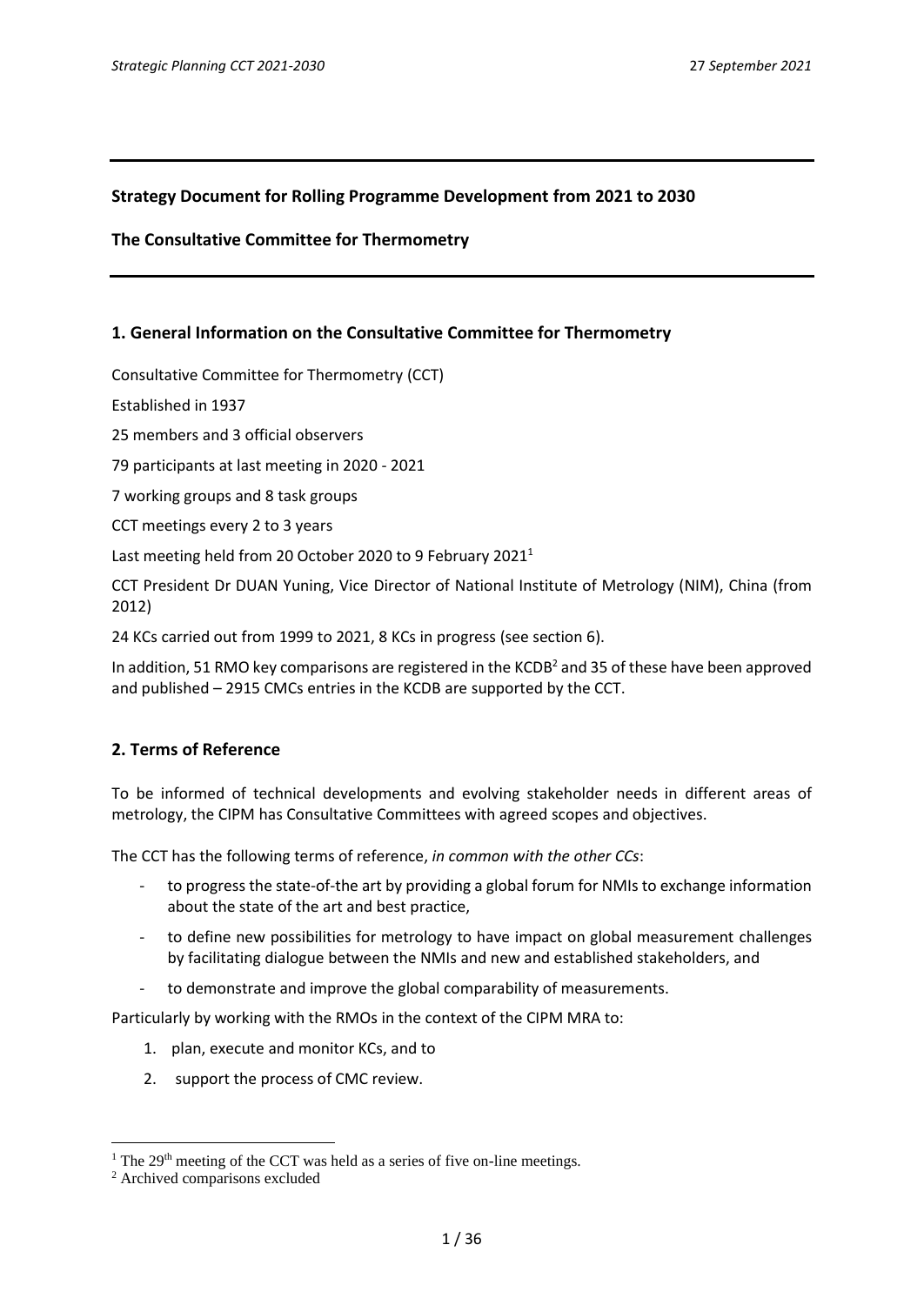Flowing from those high-level objectives agreed by the CGPM, the CCT has the following specific objectives:

- 1. To establish, maintain and improve global compatibility of thermal measurements through promotion of traceability to the International System of Units (the SI).
- 2. To ensure that the SI unit of temperature and derived quantities are realized and disseminated worldwide in a uniform and appropriate manner. Derived quantities include: humidity and moisture, thermophysical quantities and thermal energy (heat).

This is achieved by:

- Fulfilling the terms of reference relevant to thermal metrology as defined by the CIPM as stated in the "[Rules of procedure for the Consultative Committees \(CCs\).](https://www.bipm.org/en/search?p_p_id=search_portlet&p_p_lifecycle=2&p_p_state=normal&p_p_mode=view&p_p_resource_id=%2Fdownload%2Fpublication&p_p_cacheability=cacheLevelPage&_search_portlet_dlFileId=43280072&p_p_lifecycle=1&_search_portlet_javax.portlet.action=search&_search_portlet_formDate=1618329616426&_search_portlet_query=consultative+committee&_search_portlet_source=BIPM)"
- Providing recommendations to the International Committee for Weights and Measures(CIPM) for the realization and dissemination of the SI unit of temperature and derived quantities.
- Recommending research in thermal metrology to maintain and develop the SI in relation to the kelvin, including its realization, and that of the units of derived quantities.
- Supporting the National Metrology Institutes<sup>3</sup> (NMIs) provision of traceability to thermal metrology quantities, such as through provision of guidance documents & training materials.
- Encouraging NMIs to address emerging thermal metrology needs.
- Providing definitive guidance on thermal metrology to users.
- Maintaining liaison with relevant stakeholders to ensure deep awareness of their needs.

# **3. Stakeholders and stakeholder needs**

Stakeholders' interests are identified at the top level of metrology from the document "CIPM strategy 2030+: responding to evolving needs in metrology<sup>4</sup>". There seven key priority areas are identified: climate change and environment, health and life sciences, food safety, energy, advanced manufacturing, digital transformation and "new" metrology. The activities of CCT are profoundly cross-cutting and can certainly contribute to addressing the needs of all these stakeholders.

The **stakeholder´s needs** relevant to the CCT community (as per the CIPM 2030+ strategy document) are currently dominated by the following challenges:

• **Climate change and environment** – Temperature and humidity are Essential Climate Variables (ECVs) and as such reliable traceable values of these parameters are key for monitoring global climate and for providing hard data for environmental protection and climate change mitigation policies. Measurement capabilities by CCT members undergird reliable determination of ECVs in the whole biosphere, for example sea, ice and soil temperature, air RH and soil moisture. There are still many aspects of these measurements that are not well understood (e.g. air temperature) whilst even the expression of relative humidity is not yet standardised. On-going engagement with the relevant climate specialists, e.g. WMO, through the WG for Environment, WG for Humidity and the Metrology for Meteorology and Climate conference, is essential and ensures that the input from CCT has significant influence. Furthermore, this topic is strongly connected to energy and advanced manufacturing. Improving industrial process efficiency and building energy efficiency reduces industrial emissions and energy consumption and contributes to minimising energy-loss from building envelopes.

<sup>3</sup> The term « NMI » includes also Designated institutes in this document.

<sup>&</sup>lt;sup>4</sup> The version of this document used in preparation of the CCT Strategy is 0.5.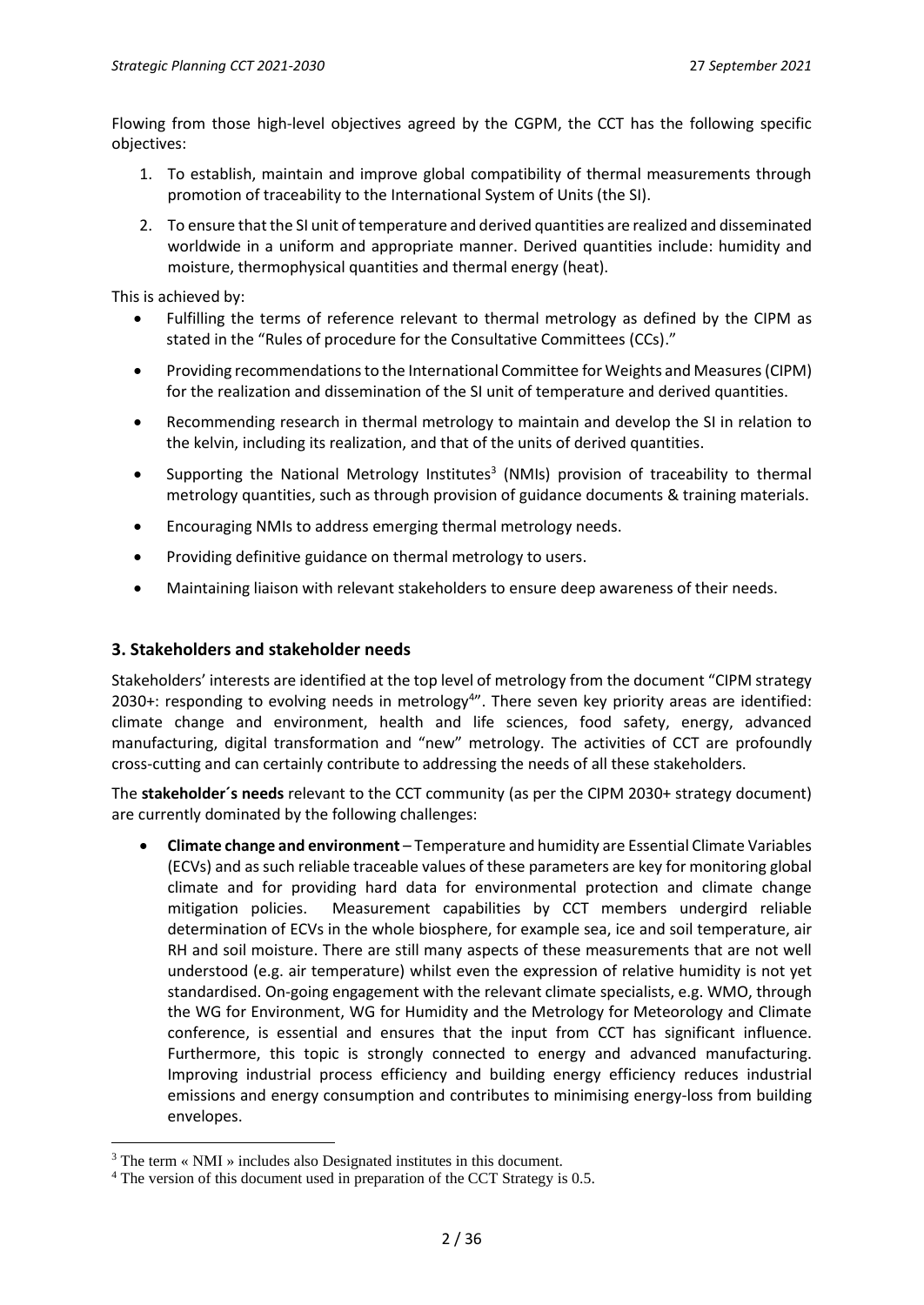- **Health and Life Sciences** Temperature measurement is a key indicator to human health. One challenge for the CCT is to ensure "traceability to the SI for the calibration of regulated clinical devices" (that is, clinical thermometers) something that is not currently in place in many countries. More widely, an important key driver is the need to improve routine body temperature measurement practice, especially by non-contact thermometry, to improve diagnosis and treatment of diseases in both a clinical and non-clinical (i.e. home) setting. Advanced traceable temperature measurements are required in hospitals for safe active thermal therapies (e.g. cancer ablation and improved diagnostics, the latter through e.g. truly quantitative thermal imaging). Improved non-contact thermometry and fever screening is required to address the challenge of future pandemic preparedness (the inadequacy of current practice has been highlighted by the current COVID-19 pandemic). Humidity and moisture as well as thermal quantities have a key role to play in medicines manufacture, wound care management and humidity control in medical gases.
- **Food safety** Temperature and humidity/moisture measurement and control, and hence ultimately the support of CCT, has a critical role to play in food safety. The safe transport and storage of food requires guaranteed temperatures both for those that are frozen and refrigerated (this is often regulated by national standards). Food needs to be properly cooked (which means attaining the right temperature) to ensure sterility and safety for consumers. Control of moisture transport through packaging is also essential to prevent food spoilage and contamination. Drying of foodstuffs (measurement and control of moisture levels in e.g. powders/grains) to low moisture levels to ensure long-term storage is also essential.
- **Energy** (supply and security) The world is facing what is known as the "energy trilemma" that of reducing carbon emissions, maintaining affordable energy and securing supply. CCT has significant contribution to make in addressing the trilemma by supporting the temperature, humidity/moisture and thermal quantity measurements that underpin: low carbon generation of energy (nuclear, renewables, hydrogen), energy efficiency at point of generation, relevant both for combustion-generated electricity, but also for renewables such as solar, and energy efficiency at point of use; transport, industry or in homes. Improved energy efficiency improvements are generally linked to thermal quantity measurements if the energy is used for heating, or temperature/humidity if thermal processing is involved, whilst the transport sector is moving to electrification, and in the longer term fuel cells, and thermal measurement and monitoring are critical for the efficient use and long life of batteries and fuel cells. Reliable measurement of moisture content of fuel gases at varying pressures is critical to their performance, safety and environmental impact and is a developing area for thermal metrology.
- **Advanced manufacturing** This strategic area is undergoing a rapid transformation through the digitisation of industrial processes, leading to full-autonomous/semi-autonomous production. As nearly all industrial production requires some form of thermal processing, the need for always-right *in-situ* traceability for thermal quantities will become essential in the future. These *in-situ* traceable thermal sensors would in all probability form the reference sensors for larger embedded sensor networks monitoring and controlling complex industrial processes. It is anticipated that such developments may well flow out of metrology advances arising from kelvin redefinition<sup>5</sup>. Advanced manufacturing areas with specific metrology challenges are semiconductor device production where very tight tolerances with very low moisture levels are required and additive manufacturing which has outstanding thermometry measurement challenges. Additionally, materials with temperature-dependent properties are used for such applications and new and innovative approaches for thermal quantity characterization of, for example, powders and wires are required. However, it is important

<sup>5</sup> There is an open question here about the role of CCT in ensuring the reliability of *in-situ* traceability.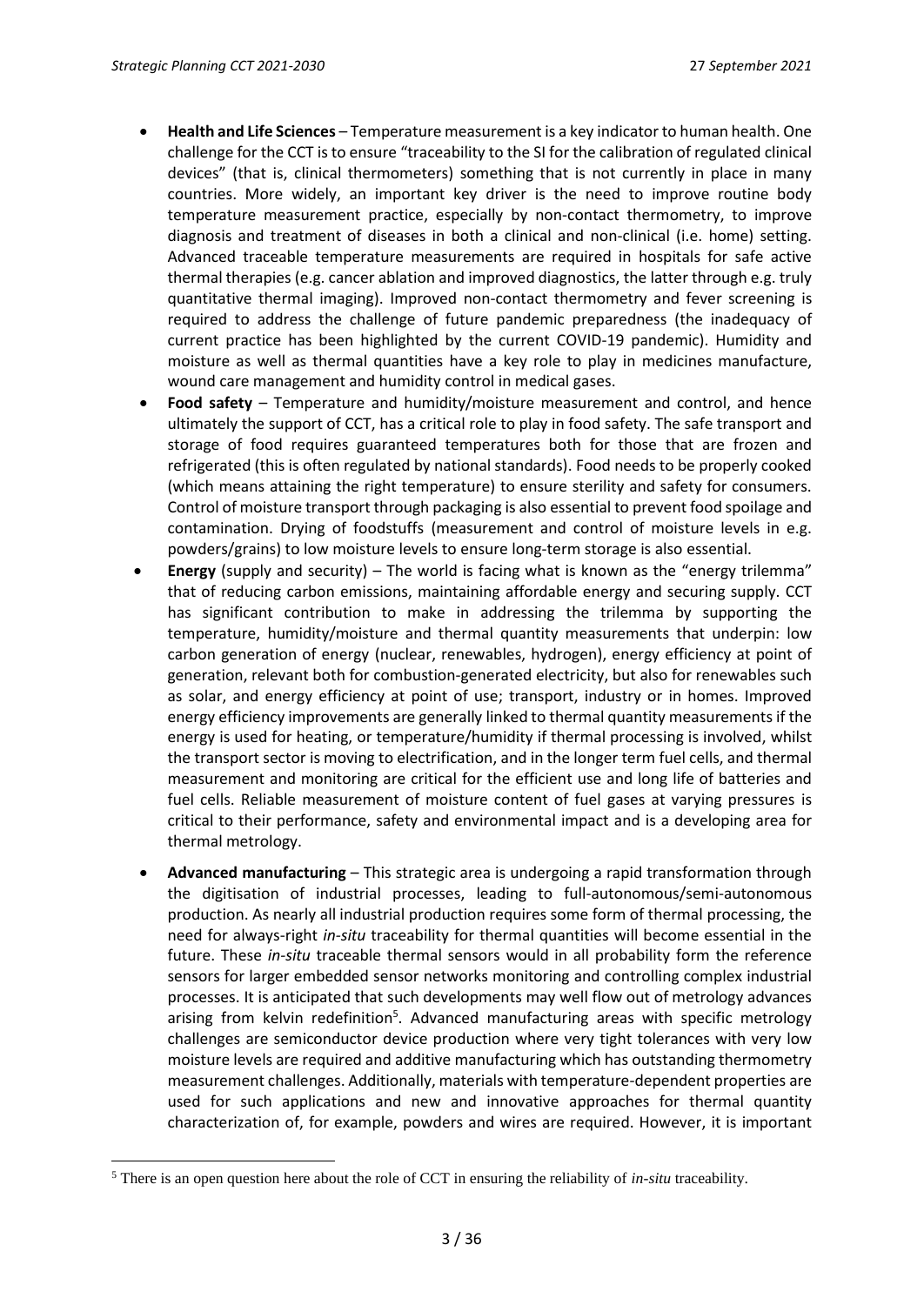that, despite the current focus on digitalisation, the CCT must not neglect the on-going metrology requirements of more traditional industries, whose output currently forms the bulk of the world's economic activity and where reliable temperature and humidity sensing is essential. Incremental improvements in thermal sensing in these areas will reap benefits through optimising use of resources (raw materials and energy) and improving process control to facilitate "zero waste" manufacture, product quality and user benefits.

- **Digital transformation**  There is some linkage between Advanced manufacturing and Digital transformation. In this case the focus is on the traceability and dissemination aspects of thermal quantities, e.g. providing measurement traceability to digital sensors, and the impact of digital transformation, in the Advanced manufacturing part (immediately above) the focus was on applications and outcomes. The challenge here is for CCT to identify what are the key aspects of the digital NMI agenda that are relevant to our Consultative Committee such as provision of digital calibration certificates, machine readable and actionable data and provision of SI traceability at the point of measurement. It would be worth considering the establishment of a CCT TG to identify the "digital transformation" requirements relevant to CCT.
- **"New" metrology** Here the CIPM strategy identifies some disruptive trends that could challenge the traditional view of traceability. The rise of and interconnectedness of low cost sensors– for e.g. mobile phones measuring temperature and humidity or smart watches "measuring" body temperature – give rise to questions such as what is the reliability of such data? How do you assign an uncertainty? What is CCT's role in ensuring traceability to the kelvin? Other areas that are mentioned are "distributed instrumentation" – that is the sensor is significantly remote from the measurement device – and "intrinsic measurement standards" such as self-calibrating sensors and *in-situ* traceability. "Artificial Intelligence and Big Data" is also mentioned in this context and is linked to the growing use of low-cost uncalibrated and often interconnected sensors. CCT already has some activity in this area through the TG on Emerging Technologies. It could be that the remit of this group should be expanded to examine the wider questions posed by the "New" metrology and what are its implications for the CCT.

Beyond the high-level stakeholders identified by the CIPM document and more generally, the CCT identifies stakeholder needs through the NMI national representatives. These can range from instrument manufacturers to industrial, research base (e.g. universities), healthcare and other users. There are also many possible stakeholders represented by other CCs, within or known to regional metrology organization technical committees for thermometry (RMO TC-Ts), institutions, organizations, standardization bodies and committees, scientific communities, users' associations, manufacturers and others.

Finally, there is a growing need for education in thermal metrology. There is a lack of understanding among many stakeholders of uncertainties, sensor selection and use, of traceability and accreditation. There is a rising generation of thermal metrologistsin the NMIs who would benefit from such training. The CCT guides are a good starting point but possibly a summer school (modelled on the EURAMET Summer School of Thermal Metrology<sup>6</sup>) would be an effective way of rapidly and effectively passing on skills and experience to future generations.

# **4. Structure of the CCT**

<sup>6</sup> https://www.euramet.org/publications-media-centre/news/news/first-euramet-summer-school-on-thermalmeasurements-a-big-success/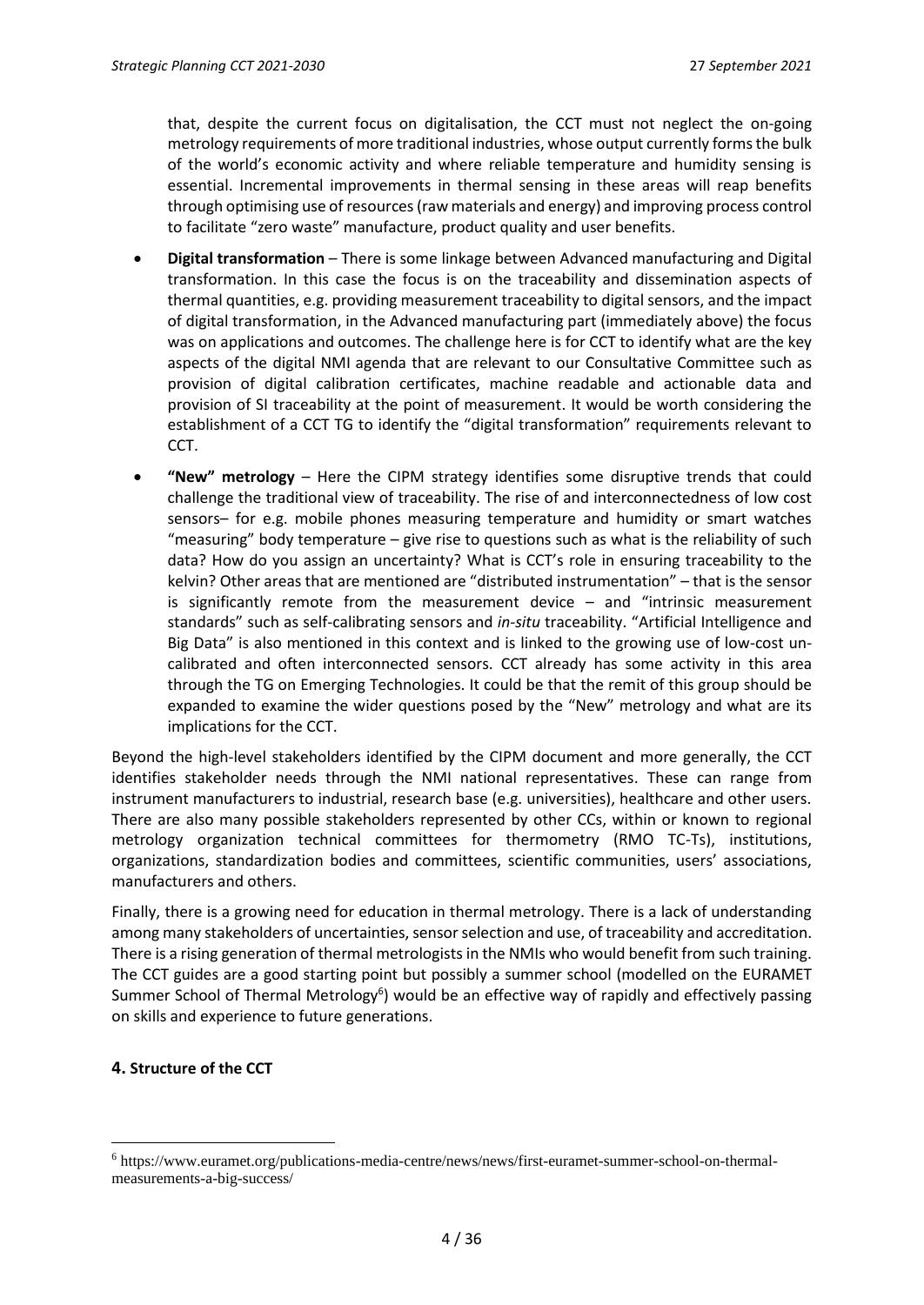The field of thermometry covers a wide range of temperature and therefore a wide range of techniques is necessary for its realization. Humidity and thermophysical quantities are closely related fields and they are therefore integrated in the CCT activity. The CCT relies on seven different working groups, covering the different fields and aspects of its responsibility:

| WG-SP         | <b>Strategic Planning</b>                |
|---------------|------------------------------------------|
| WG-CTh        | Contact Thermometry                      |
| WG-NCTh       | Non-contact thermometry                  |
| <b>WG-Env</b> | Environment                              |
| WG-Hu         | Humidity                                 |
| WG-KC         | Key comparisons                          |
| WG-CMC        | Calibration and measurement capabilities |

The CCT is also supported by several flexible Task Groups. These are created to carry out a distinct mission and are hence limited in time. When this revision of the CCT Strategic Planning was prepared (June 2021), there were eight Task Groups:

| <b>TG-CTh-ET</b>     | <b>Emerging technologies</b>                        |
|----------------------|-----------------------------------------------------|
| <b>TG-Env-AirT</b>   | Air temperature                                     |
| <b>TG-NCTh-BTM</b>   | Body temperature measurements                       |
| TG-ThQ               | Thermophysical quantities                           |
| <b>TG-CTh-CalMed</b> | Guide on calibration media                          |
| <b>TG-CTh-IPRT</b>   | Guide on industrial platinum resistance thermometry |
| <b>TG-NCTh-IRadT</b> | Guide on industrial radiation thermometry           |
| TG-CTh-TC2           | Guide on thermocouples, part 2                      |

The key distinction between a Working Group and a Task Group is that Working Groups act on a longterm basis, while a Task Group carries out a limited-time restricted mission. The CCT interacts also with other Consultative Committees, as well as with international organizations and bodies where appropriate.

#### **5. Achievements from 2017 to 2020 and future scan from 2021 to 2030+**

The achievements of the CCT and its working groups and the future scan are summarized below. The different fields have been separated to facilitate the identification of each.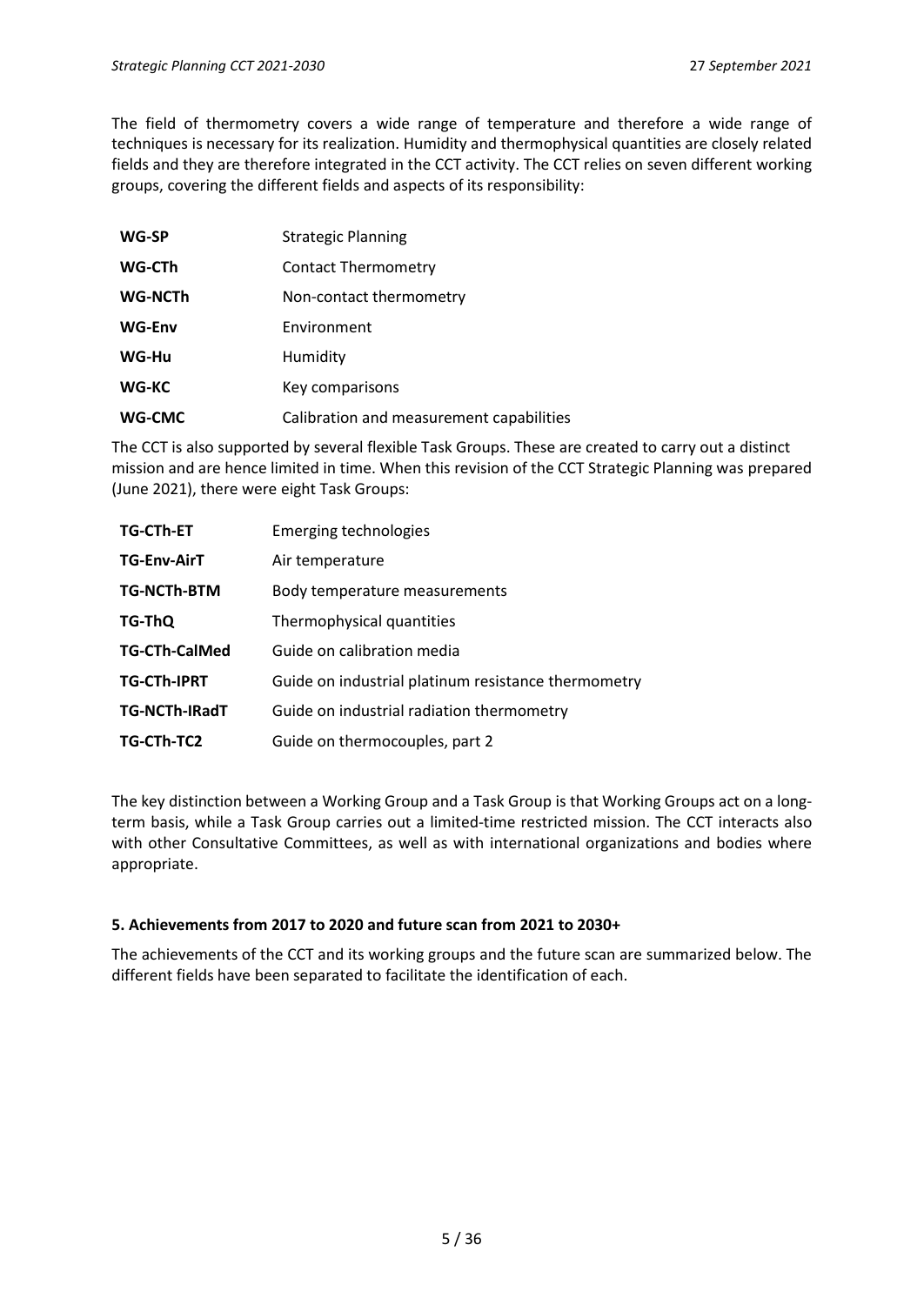| Achievements 2017-2020                                                                                                                                                                                                                                                                                                                                                                                                                                                                                                                                                                                                                                                                                                                                                                                                            | <b>Future Scan 2021-2025</b>                                                                                                                                                                                                                                                                                                                                                                                                                                                                                                                                                                                                                                                                                                                                                                                                                                                                                                                                                                                                                                                                                                               | <b>Future Scan 2025-2030+</b>                                                                                                                                                                                                                                                                                                                                                                                                                                                                                                                                                                                                                                                     |
|-----------------------------------------------------------------------------------------------------------------------------------------------------------------------------------------------------------------------------------------------------------------------------------------------------------------------------------------------------------------------------------------------------------------------------------------------------------------------------------------------------------------------------------------------------------------------------------------------------------------------------------------------------------------------------------------------------------------------------------------------------------------------------------------------------------------------------------|--------------------------------------------------------------------------------------------------------------------------------------------------------------------------------------------------------------------------------------------------------------------------------------------------------------------------------------------------------------------------------------------------------------------------------------------------------------------------------------------------------------------------------------------------------------------------------------------------------------------------------------------------------------------------------------------------------------------------------------------------------------------------------------------------------------------------------------------------------------------------------------------------------------------------------------------------------------------------------------------------------------------------------------------------------------------------------------------------------------------------------------------|-----------------------------------------------------------------------------------------------------------------------------------------------------------------------------------------------------------------------------------------------------------------------------------------------------------------------------------------------------------------------------------------------------------------------------------------------------------------------------------------------------------------------------------------------------------------------------------------------------------------------------------------------------------------------------------|
| Definition of the kelvin and MeP-K                                                                                                                                                                                                                                                                                                                                                                                                                                                                                                                                                                                                                                                                                                                                                                                                |                                                                                                                                                                                                                                                                                                                                                                                                                                                                                                                                                                                                                                                                                                                                                                                                                                                                                                                                                                                                                                                                                                                                            |                                                                                                                                                                                                                                                                                                                                                                                                                                                                                                                                                                                                                                                                                   |
| Low uncertainty value of Boltzmann constant measured<br>by multiple approaches, CODATA consensus value agreed<br>and established successful kelvin redefinition put in place.<br>CCT recommends that member states take full advantage<br>of the opportunities for the realisation and dissemination<br>of thermodynamic temperature afforded by the kelvin<br>redefinition and the MeP-K-19.<br>Mise en pratique for the definition of the kelvin (and<br>annexes) formally published 20 <sup>th</sup> May 2019<br>https://www.bipm.org/documents/20126/41489682/SI-<br>App2-kelvin.pdf/cd36cb68-3f00-05fd-339e-<br>452df0b6215e?version=1.4&download=true<br>The appendix for Johnson Noise Thermometry (JNT) at<br>temperatures around and below 1 K was finalized, an<br>appendix for JNT at higher temperatures was drafted. | ITS-90 continues to be the key output of the CCT, facilitating<br>reliable, traceable temperature measurement on a global basis.<br>CCT affirms its continued relevance and it is clear that defined<br>temperature scales and thermodynamic temperature will co-exist<br>for many years to come.<br>ITS-90 to be kept up to date by incremental improvements in<br>realization and dissemination (e.g. non-uniqueness studies and<br>possible alternative fixed point to Hg if needed).<br>It is envisaged that the operation of the MeP-K-19 will be reviewed<br>2025-2027 with recommendations about how to proceed<br>regarding thermodynamic temperature realization and<br>dissemination. It is likely that $T$ realization and dissemination will<br>become dominant in some temperature ranges <25 K (and maybe<br>up to 300 K by 2030 or sooner) and >1300 K.<br>Finalize appendix for JNT at higher temperatures, prepare possible<br>case for incorporating Coulomb Blockade Thermometry (CBT) into<br>the annex of MeP-K-19.<br>Background research and preparation into possible future ITS-XX<br>undertaken, in case needed. | CCT review (2027-2030), led from CCT-SP, into on-going<br>relevance of current temperature scales PLTS-2000 and ITS-<br>90 and examining the requirement for ITS-XX, review to<br>encompass stakeholder needs, cost of implementation and<br>need (i.e. how much remains to be superseded by T<br>realization and dissemination).<br>Revision of the MeP-K-19 in latter part of decade to<br>incorporate if appropriate, new practical primary<br>thermometers, preselected by the TG-CTh-ET, to allow for a<br>future direct realization and dissemination of thermodynamic<br>temperature above 25 K. PLTS-2000 may be completely<br>superseded by primary methods before 2030. |
| Results of T-T <sub>90</sub> in the range from 430 K to 1358 K<br>(acoustic and radiometric) and in the range from 1 K to<br>200 K (acoustic, refractive-index and dielectric constant<br>methods) measured as part of the EMPIR InK2 project and<br>at NRC. Presented in Tempmeko '19.                                                                                                                                                                                                                                                                                                                                                                                                                                                                                                                                           | Demonstration and establishment of traceability directly to the<br>redefined kelvin from ~1300 K to ~3000 K via low uncertainty<br>thermodynamic temperatures of four new HTFPs (WC-C, Ru-C, Pd-<br>C and Fe-C). Real-K EMPIR Project.                                                                                                                                                                                                                                                                                                                                                                                                                                                                                                                                                                                                                                                                                                                                                                                                                                                                                                     |                                                                                                                                                                                                                                                                                                                                                                                                                                                                                                                                                                                                                                                                                   |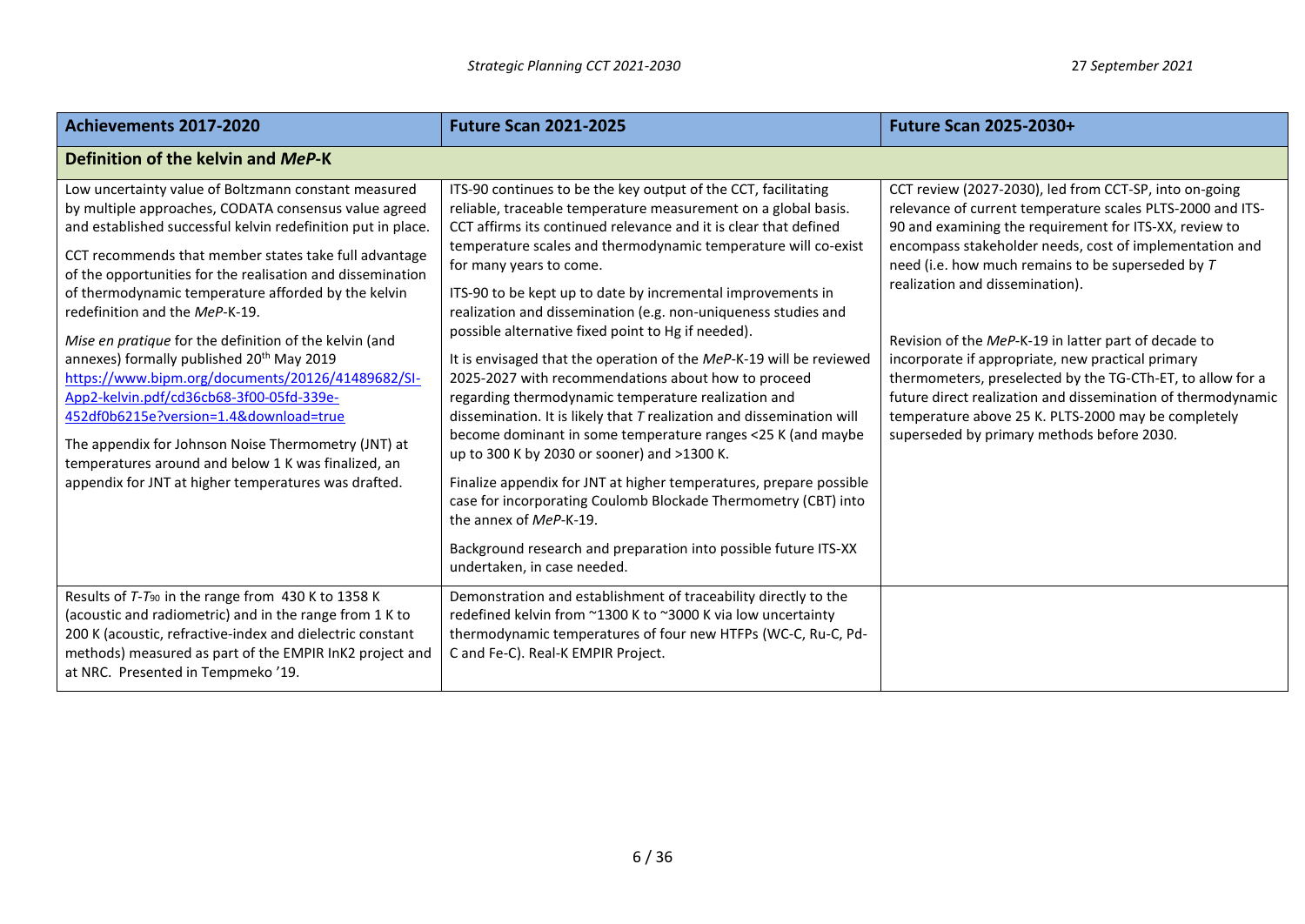| Achievements 2017-2020                                                                                                                                                                                                                                                                                                                                                                                                                                                                                                                                                                                                                                                                                                                                                              | <b>Future Scan 2021-2025</b>                                                                                                                                                                                                                                                                                                                                                                                                                                                                                                                                                                                                                                                                                                                                                                                                                                                                                                                                     | <b>Future Scan 2025-2030+</b>                                          |
|-------------------------------------------------------------------------------------------------------------------------------------------------------------------------------------------------------------------------------------------------------------------------------------------------------------------------------------------------------------------------------------------------------------------------------------------------------------------------------------------------------------------------------------------------------------------------------------------------------------------------------------------------------------------------------------------------------------------------------------------------------------------------------------|------------------------------------------------------------------------------------------------------------------------------------------------------------------------------------------------------------------------------------------------------------------------------------------------------------------------------------------------------------------------------------------------------------------------------------------------------------------------------------------------------------------------------------------------------------------------------------------------------------------------------------------------------------------------------------------------------------------------------------------------------------------------------------------------------------------------------------------------------------------------------------------------------------------------------------------------------------------|------------------------------------------------------------------------|
| InK2 EMPIR Project results on three novel thermometry<br>methods (Doppler Broadening Thermometry [DBT],<br>Double Wavelength Thermometry and Radiation<br>Thermometry Traceable to Synchrotron Radiation),<br>intended to establish novel primary thermometry<br>approaches to attain uncertainties required to probe the<br>underlying systematic uncertainties in T-T90. Presented in<br>Tempmeko '19.                                                                                                                                                                                                                                                                                                                                                                            | Further development of DBT encouraged as a possible approach to<br>small scale optically-based primary thermometry.                                                                                                                                                                                                                                                                                                                                                                                                                                                                                                                                                                                                                                                                                                                                                                                                                                              | Practical small scale fibre-coupled DBT developed and<br>demonstrated. |
| In view of a possible ban of mercury, the sources for high-<br>purity xenon (Xe) as fixed-point substance were positively<br>evaluated. Other candidate fixed-points are (sulphur<br>hexafluoride) SF <sub>6</sub> and (carbon dioxide) CO <sub>2</sub> .<br>A first survey of the possible interpolation functions<br>without the Hg-TP or with a possible replacement by Xe<br>was performed.<br>Many new thermodynamic temperature results in the<br>range between 5 K and 300 K obtained by Acoustic Gas<br>Thermometry, Refractive Index Gas Thermometry and<br>Dielectric Constant Gas Thermometry have been<br>published. It was agreed that the new values for $T - T_{90}$ in<br>the range below 300 K are sufficient for an evaluation to<br>deduce new consensus values. | In view of a possible ban of mercury, the fixed-point realizations<br>with different substances like Xe, $SF_6$ or $CO_2$ should be evaluated<br>for calibrating CSPRTs and LSPRTs.<br>Alternative interpolation functions using a substitution for the Hg-<br>TP to be established to be able to accommodate a possible ban of<br>mercury (this is being examined in EMPIR Real-K). If substitution<br>was required, a minor amendment to the ITS-90 (if the influence<br>on the realized temperature values is sufficiently small) would be<br>needed.<br>The collation of T-T <sub>90</sub> data below 300 K will be finalized and new<br>consensus values with much smaller uncertainties will be<br>published.<br>Further new experiments with primary thermometry in the<br>temperature range between 5 K and 25 K will allow to recommend<br>alternatives to the ICVGT prescribed in the ITS-90. These are<br>underway e.g. within the Real-K consortium. |                                                                        |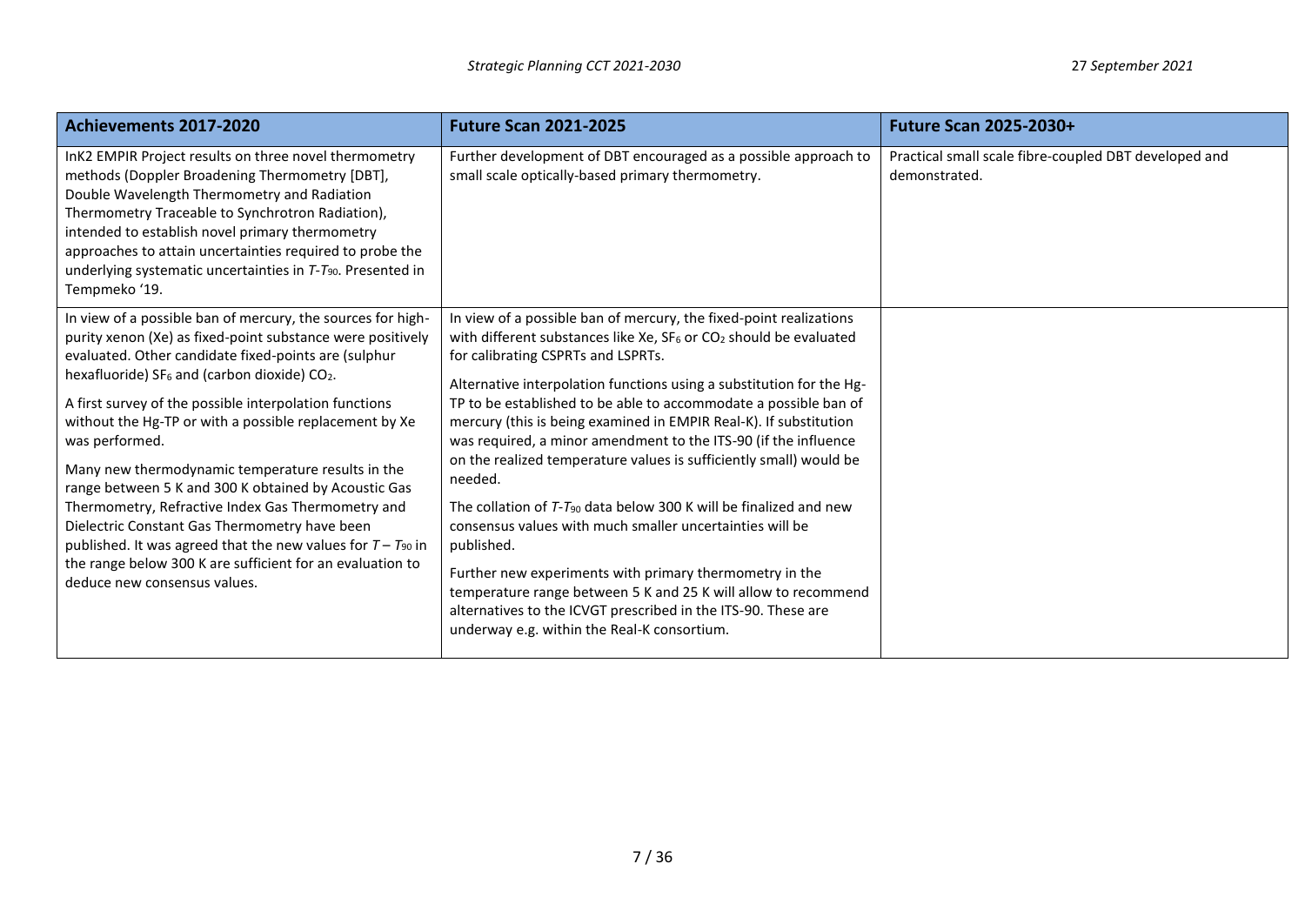| Achievements 2017-2020                                                                                                                                                                                                                                                                                                                                                                  | <b>Future Scan 2021-2025</b>                                                                                                                                                                                                                                                                                                                                                                                                                                                                                                                                                                                                                                                                                                                                                                                                                                                                                                                              | <b>Future Scan 2025-2030+</b>                                                                                                                                                                                                                                                                                                                                                                                                                                                                                                                                                                                                                                                                                                                                                           |
|-----------------------------------------------------------------------------------------------------------------------------------------------------------------------------------------------------------------------------------------------------------------------------------------------------------------------------------------------------------------------------------------|-----------------------------------------------------------------------------------------------------------------------------------------------------------------------------------------------------------------------------------------------------------------------------------------------------------------------------------------------------------------------------------------------------------------------------------------------------------------------------------------------------------------------------------------------------------------------------------------------------------------------------------------------------------------------------------------------------------------------------------------------------------------------------------------------------------------------------------------------------------------------------------------------------------------------------------------------------------|-----------------------------------------------------------------------------------------------------------------------------------------------------------------------------------------------------------------------------------------------------------------------------------------------------------------------------------------------------------------------------------------------------------------------------------------------------------------------------------------------------------------------------------------------------------------------------------------------------------------------------------------------------------------------------------------------------------------------------------------------------------------------------------------|
| <b>Working Group for Contact thermometry</b>                                                                                                                                                                                                                                                                                                                                            |                                                                                                                                                                                                                                                                                                                                                                                                                                                                                                                                                                                                                                                                                                                                                                                                                                                                                                                                                           |                                                                                                                                                                                                                                                                                                                                                                                                                                                                                                                                                                                                                                                                                                                                                                                         |
| New data on T <sub>90</sub> -T <sub>2000</sub> was published, supporting the<br>already known deviation of $T_{90}$ from T below 1.5 K.<br>First tests of a direct dissemination of thermodynamic<br>temperature via Polarizing Gas Thermometry (Dielectric<br>Constant Gas Thermometry and Refractive Index Gas<br>Thermometry) in the range between 5 K and 25 K were<br>encouraging. | Alternatives as scale carriers to no longer produced rhodium-iron<br>resistance thermometers for the range below 25 K must be found<br>and tested (e.g. platinum-cobalt thermometers).                                                                                                                                                                                                                                                                                                                                                                                                                                                                                                                                                                                                                                                                                                                                                                    |                                                                                                                                                                                                                                                                                                                                                                                                                                                                                                                                                                                                                                                                                                                                                                                         |
| There is a requirement for $T - T_{90}$ values above 400 K: a<br>CCT recommendation was drafted "Requirement for new<br>determinations of thermodynamic temperature above<br>400 K."<br>First tests with new HTSPRTs have been performed and<br>analyzed.<br>Modified recommendations for the use of Sealed Metal<br>Fixed Point Cells have been agreed.                                | New experiments with primary thermometers in the temperature<br>range above 400 K will be started to clarify the discrepancies<br>between different primary thermometer results. New work<br>supported by agreed CCT recommendation 2021.<br>Further tests with new HTSPRTs can overcome the problem of the<br>realization of ITS-90 via contact thermometry above 933 K. An<br>Approximation with pure-metal thermocouples will be<br>investigated.<br>A new appendix of the Guide to the Realization of the ITS-90<br>dealing with the application of SMFPCs to be prepared in 2021.<br>The non-uniqueness of the SPRT part of the ITS-90 is being<br>investigated both theoretically and experimentally at NRC and in<br>the Real-K project.<br>It is a permanent task of CCT Working Group for Contact<br>Thermometry to collate crystallographic and other data necessary<br>for estimating the uncertainty component due to chemical<br>impurities. | Different primary thermometers can approximate the ITS-90<br>below 4 K and 25 K. Recommendations for the approximation<br>of the scale applying them should be prepared.<br>The recommendations for the estimation of the uncertainty<br>of fixed-point realizations and the validation of fixed-point<br>cells must be updated. This should be based on the<br>experience gained and includes the determination of the<br>overall impurity content by measuring the residual resistance<br>ratio of the fixed-point materials.<br>New thermodynamic temperature data above 400 K,<br>obtained with new or improved primary thermometry<br>methods, will lead to much better estimates of T-T <sub>90</sub> and,<br>therefore, facilitate the access to $T$ via $T_{90}$ for the users. |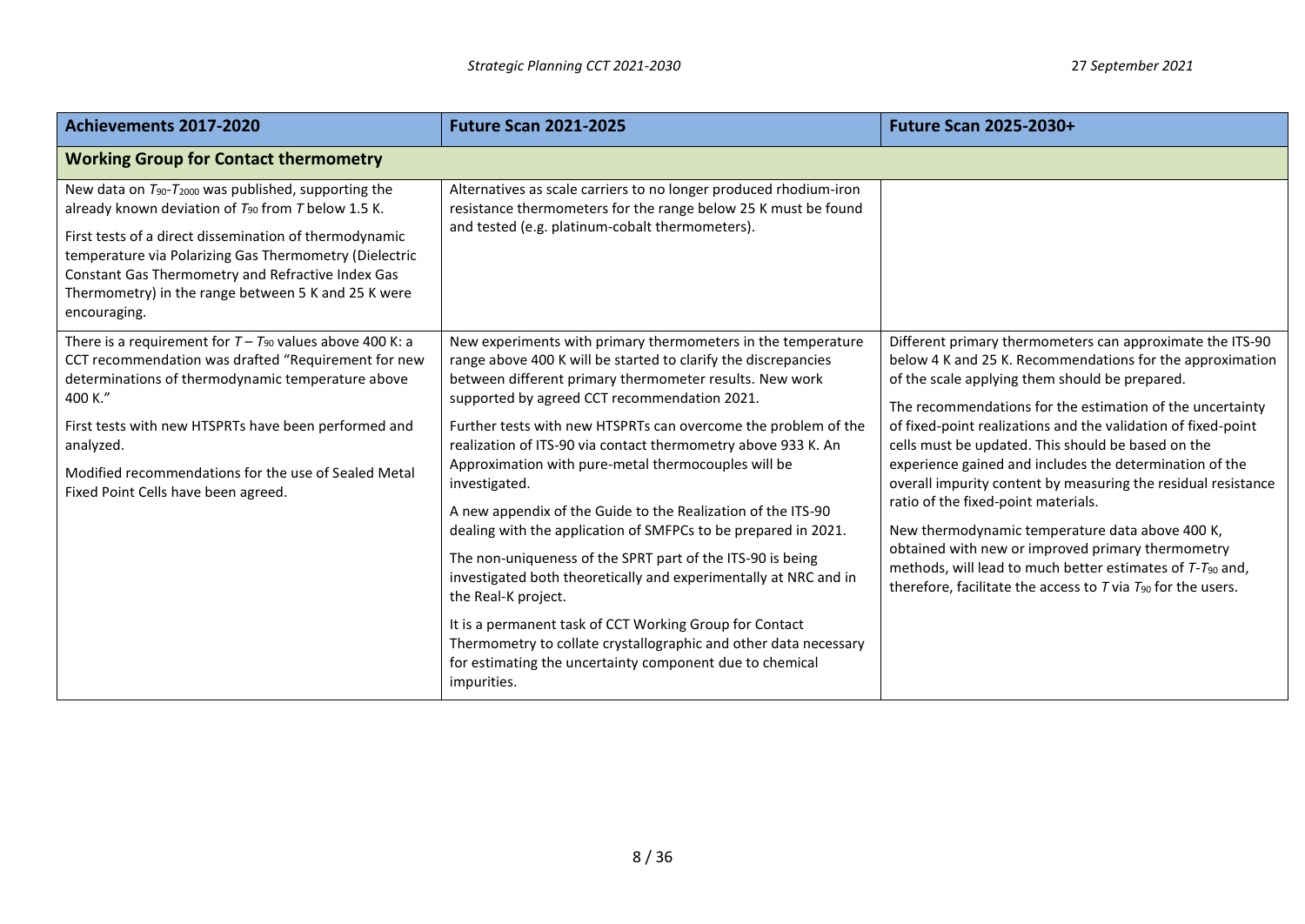| Achievements 2017-2020                                                                                                                             | <b>Future Scan 2021-2025</b>                                                                                                                                                                                          | <b>Future Scan 2025-2030+</b>                   |
|----------------------------------------------------------------------------------------------------------------------------------------------------|-----------------------------------------------------------------------------------------------------------------------------------------------------------------------------------------------------------------------|-------------------------------------------------|
| <b>Task Group for Emerging technologies</b>                                                                                                        |                                                                                                                                                                                                                       |                                                 |
| Prepared a report for the CCT documenting a range of                                                                                               | Study use of embedded quantum thermometers in QIS.                                                                                                                                                                    | Study the impact of AI/DML on enabling emerging |
| disruptive technologies including primary and defined<br>scale thermometry techniques based on optics,<br>nanophotonics and quantum optomechanics. | Study potential impact of photonic sensor networks in energy<br>production, materials processing and long-term monitoring.                                                                                            | technologies.                                   |
| Report details anticipated performance metrics of various                                                                                          | Study the impact of AI/DML on enabling emerging technologies.                                                                                                                                                         |                                                 |
| new techniques as compared to resistance thermometers.                                                                                             | Promote communication/collaborations between the innovator                                                                                                                                                            |                                                 |
| Report details the relative advantages and short-comings<br>of various techniques.                                                                 | and metrology community e.g. publish review article on emerging<br>technologies that introduces terms-of-art and physics of emerging<br>technologies to a broad audience including metrologists and<br>entrepreneurs. |                                                 |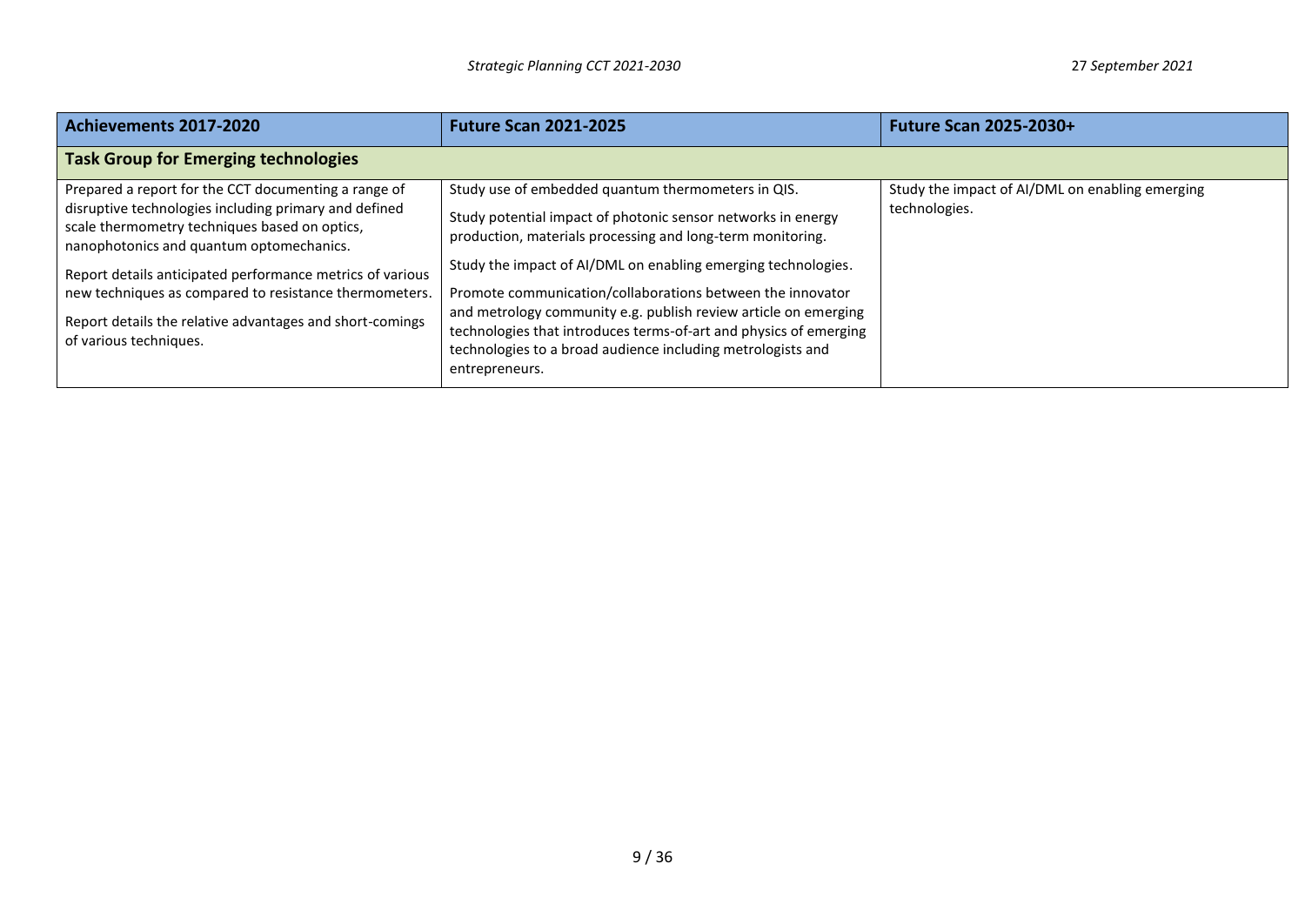| Achievements 2017-2020                                                                                                                                                                                                                                                                                                                                                                                                                                                   | <b>Future Scan 2021-2025</b>                                                                                                                                                                                                                                                                                                                                                                                                                                                                                                                                                                                                                                                                                                                                                                                                        | <b>Future Scan 2025-2030+</b>                                                                                                                                                                                                                                                                                                                                          |
|--------------------------------------------------------------------------------------------------------------------------------------------------------------------------------------------------------------------------------------------------------------------------------------------------------------------------------------------------------------------------------------------------------------------------------------------------------------------------|-------------------------------------------------------------------------------------------------------------------------------------------------------------------------------------------------------------------------------------------------------------------------------------------------------------------------------------------------------------------------------------------------------------------------------------------------------------------------------------------------------------------------------------------------------------------------------------------------------------------------------------------------------------------------------------------------------------------------------------------------------------------------------------------------------------------------------------|------------------------------------------------------------------------------------------------------------------------------------------------------------------------------------------------------------------------------------------------------------------------------------------------------------------------------------------------------------------------|
| <b>Guides on thermometry</b>                                                                                                                                                                                                                                                                                                                                                                                                                                             |                                                                                                                                                                                                                                                                                                                                                                                                                                                                                                                                                                                                                                                                                                                                                                                                                                     |                                                                                                                                                                                                                                                                                                                                                                        |
| See Annex 1 for full list of guides published during this<br>period.<br>The different parts were written as independent<br>documents, which will make future updates easier.<br>Above all, state-of-the-art uncertainty budgets are<br>included for all realization methods. This is most<br>important for the influence of chemical impurities that is<br>usually the dominant uncertainty component for the<br>realization of the defining fixed points of the ITS-90. | Within this period it is expected that the following Secondary<br>Thermometry guides will be published:<br>Thermistor thermometry (minor update needed)<br>Specialised fixed points above 0 °C<br>Thermocouples I: General usage<br>Thermocouples II: Calibration and reference<br>thermocouples<br>Industrial Platinum Resistance Thermometry<br>Industrial radiation thermometry<br>Calibration media<br>In addition, the Specialised Fixed Points Above 0 °C guide and<br>Appendix 1 of the Metal Fixed Points for Thermometry guide will<br>be updated to reflect current guidance on the use of sealed metal<br>fixed point cells.<br>The production of CCT authorised guides could be widened beyond<br>thermometry to encompass other quantities e.g. humidity (a guide<br>is in preparation, key Thermophysical Quantities? | Future guides to be written include:<br>Guide for fixed points below 0 °C (including updates<br>to best practice for alternatives to the mercury<br>fixed-point)<br>In addition, it is desirable to make available online a database<br>of up-to-date values for primary and secondary fixed-point<br>temperatures, uncertainties and references to various<br>papers. |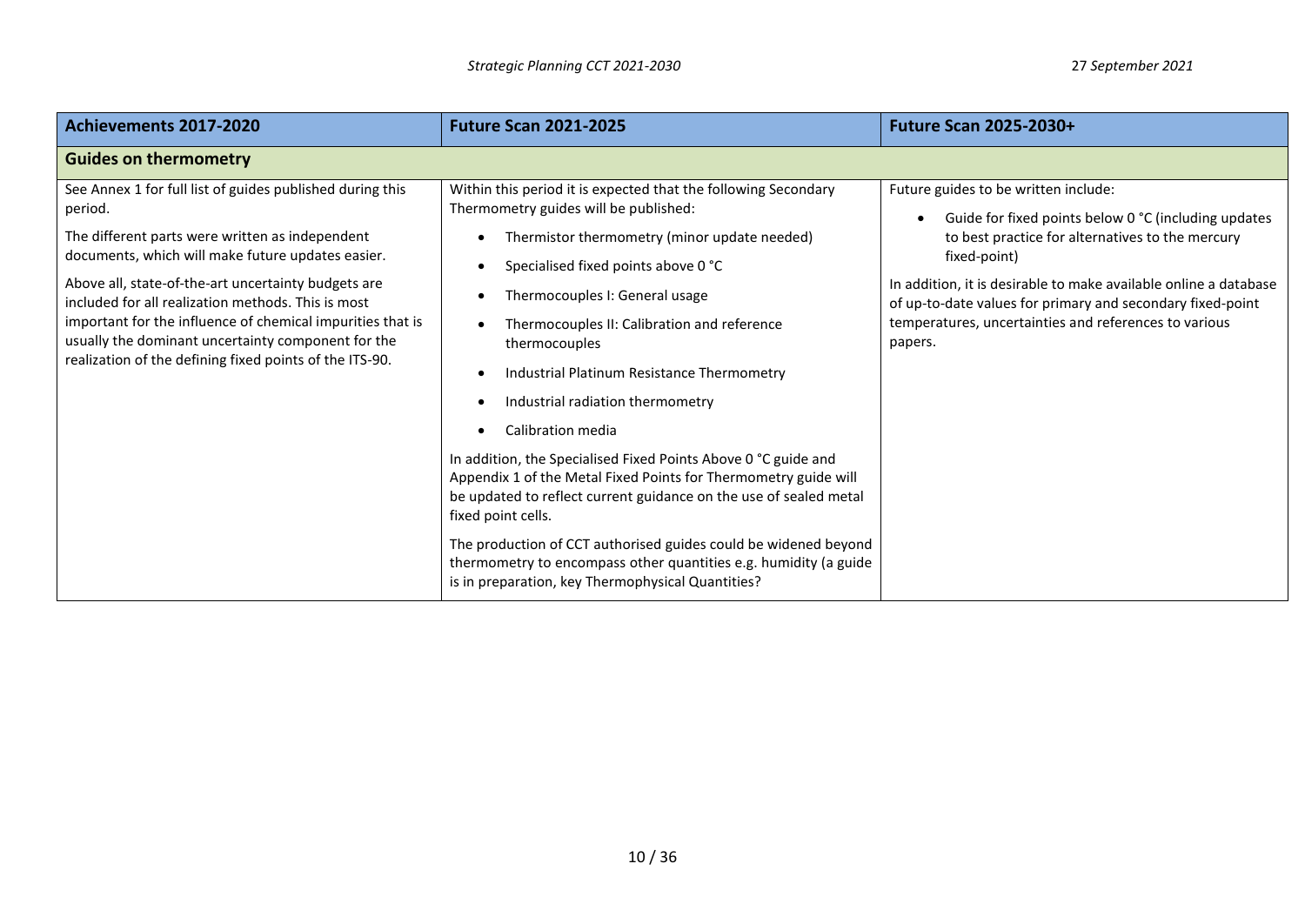| Achievements 2017-2020 | <b>Future Scan 2021-2025</b>                                                                                                                                                                                                                                                                                                                                                                                                                                                                                                                                                                                                                                                           | <b>Future Scan 2025-2030+</b>                                                                                                                                                                                                                                                                                                                                                                                                                                                                                                                                                                                                                     |
|------------------------|----------------------------------------------------------------------------------------------------------------------------------------------------------------------------------------------------------------------------------------------------------------------------------------------------------------------------------------------------------------------------------------------------------------------------------------------------------------------------------------------------------------------------------------------------------------------------------------------------------------------------------------------------------------------------------------|---------------------------------------------------------------------------------------------------------------------------------------------------------------------------------------------------------------------------------------------------------------------------------------------------------------------------------------------------------------------------------------------------------------------------------------------------------------------------------------------------------------------------------------------------------------------------------------------------------------------------------------------------|
|                        | CCT recommends NMIs to include in their vision documents<br>coordinated efforts of single NMIs, groups of NMIs and RMOs<br>towards the development of guidelines:                                                                                                                                                                                                                                                                                                                                                                                                                                                                                                                      | CCT recommends NMIs to include in their vision documents<br>coordinated efforts of single NMIs, groups of NMIs and RMOs<br>towards the development of appropriate actions:                                                                                                                                                                                                                                                                                                                                                                                                                                                                        |
|                        | For calibration of thermometers in air<br>For the evaluation of uncertainty components for<br>temperature measurements in air, water (deep sea and<br>sea surface, rivers, lakes, underground), ice and soil<br>To support the definition of target uncertainties and<br>instrumental aspects in the creation of reference<br>observing networks for climatology<br>To support metrology aspects in managing changes and<br>transition from different instrument typologies (manual<br>to automatic recordings)<br>To support metrology aspects in adoption of digital<br>calibrations, i.e. electronic generation of calibration<br>certificates and electronic dissemination thereof | To disseminate best practice and adoption of<br>$\bullet$<br>metrological methods and terminology, also<br>considering the opportunity of adapting such<br>methods and terminologies, to practical use and<br>input from the external communities<br>To increase awareness of metrology, and in<br>particular the importance of uncertainty and<br>traceability, within universities, to provide science<br>undergraduates with the necessary tools to perform<br>measurements properly<br>To support metrology aspects in adoption of self-<br>$\bullet$<br>calibration techniques (with e.g. fixed points and<br>practical primary thermometry) |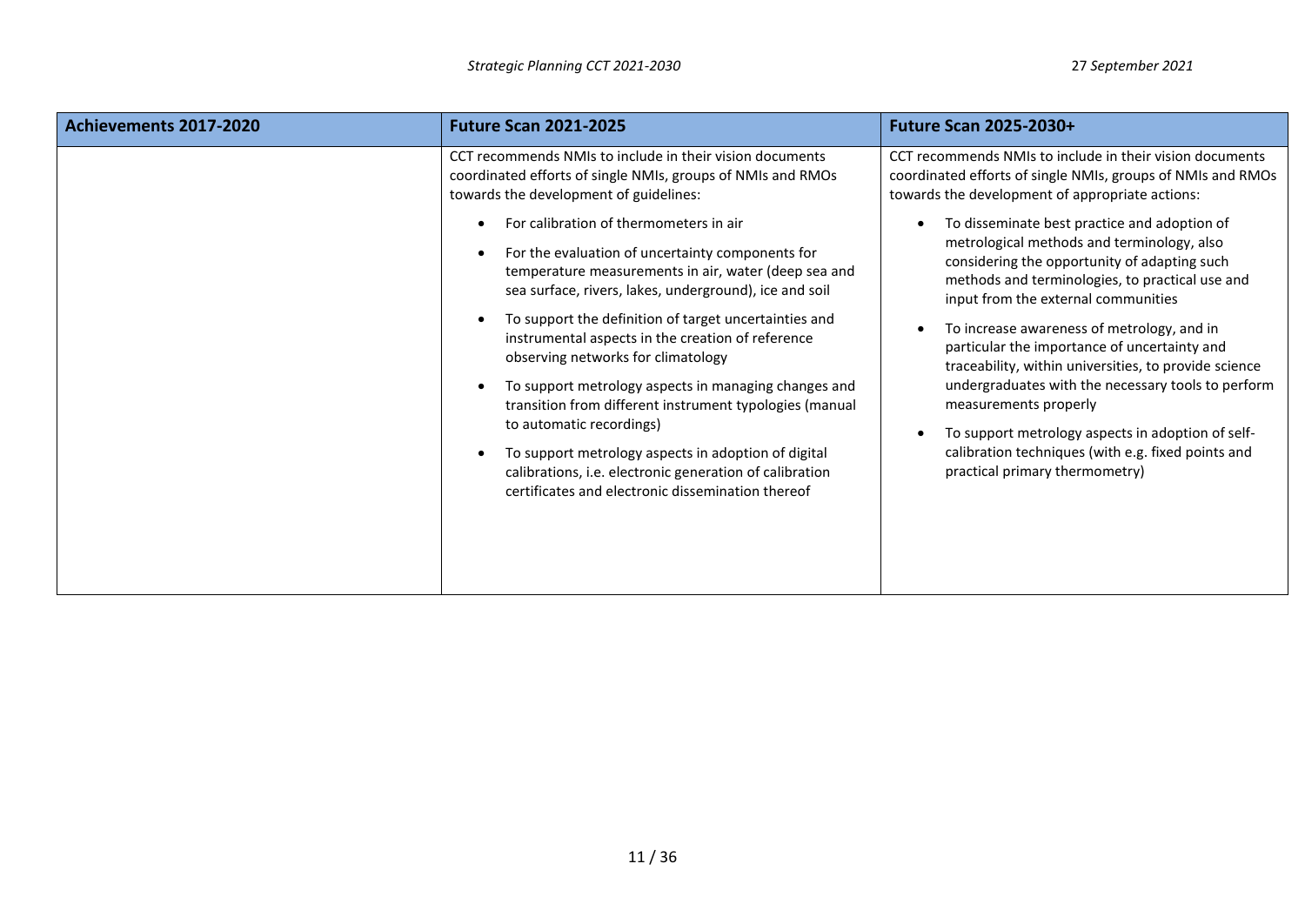| Achievements 2017-2020                                                                                                                                                                                                                                                                                                                                                                                                                                                                                      | <b>Future Scan 2021-2025</b>                                                                                                                                                                                                                                                                                                                                                                | <b>Future Scan 2025-2030+</b>                                                                                                                                                         |
|-------------------------------------------------------------------------------------------------------------------------------------------------------------------------------------------------------------------------------------------------------------------------------------------------------------------------------------------------------------------------------------------------------------------------------------------------------------------------------------------------------------|---------------------------------------------------------------------------------------------------------------------------------------------------------------------------------------------------------------------------------------------------------------------------------------------------------------------------------------------------------------------------------------------|---------------------------------------------------------------------------------------------------------------------------------------------------------------------------------------|
| <b>Working Group for Non-contact thermometry</b>                                                                                                                                                                                                                                                                                                                                                                                                                                                            |                                                                                                                                                                                                                                                                                                                                                                                             |                                                                                                                                                                                       |
| Definitive temperatures for Re-C, Pt-C and Co-C<br>established (through EMRP InK1 project).<br>Publication of definitive temperatures of High<br>Temperature Fixed Points Re-C, Pt-C and Co-C: Lowe,<br>D.H., et al "The equilibrium liquidus temperatures of<br>rhenium-carbon, platinum-carbon and cobalt-carbon<br>eutectic alloys" Metrologia, 54, 390-398 (2017)<br>https://doi.org/10.1088/1681-7575/aa6eeb<br>Values incorporated in appropriate MeP-K-19 annex.                                     | Determination of low uncertainty thermodynamic temperatures of<br>four new High Temperature Fixed Points (WC-C, Ru-C, Pd-C and Fe-<br>C) (via EMPIR Real-K project). Addition of revised values of<br>temperatures to MeP-K-19 annex.<br>Demonstration and establishment of traceability directly to the<br>redefined kelvin from ~1300 K to ~3000 K by indirect radiometry<br>(via HTFPs). | Indirect (and possibly direct) primary radiometry increasingly<br>used to realise and disseminate $T$ above the silver point. ITS-<br>90 above the Ag point progressively superseded. |
| HTFP publications examining remaining uncertainty<br>sources for HTFPs by the WG members:<br>Todd, A.D.W., et al "On the uncertainties in the<br>determination of thermodynamic temperature of high<br>temperature fixed points", Metrologia 58 035007 (8pp)<br>(2021) https://doi.org/10.1088/1681-7575/abe9c5<br>Yamada, Y., "Investigation on the cause of the furnace<br>effect of high-temperature fixed points", Meas. Sci.<br>Technol. 32 015009 (2020) https://doi.org/10.1088/1361-<br>6501/abafe2 | Remaining uncertainty sources regarding the implementation of<br>HTFPs as reference standards identified and quantified.                                                                                                                                                                                                                                                                    |                                                                                                                                                                                       |
| New radiometric methods such as double wavelength<br>technique and radiation thermometry linked to<br>Synchrotron radiation were rigorously investigated in the<br>InK2 EMPIR Project to assess suitability for MeP-K, or for<br>use as possible alternative approaches to classical<br>radiometry. Results presented in Tempmeko '19.                                                                                                                                                                      |                                                                                                                                                                                                                                                                                                                                                                                             | Exploring the use of Planck Law for intrinsic measurement<br>standards, or other optical based thermometry approaches<br>for example Doppler broadening for "NMI on a chip" use.      |
| Standardization of thermal imagers, new IEC TS 63144-1<br>"Industrial process control devices -Thermographic<br>cameras - Part 1: Metrological characterization", 2020-04.                                                                                                                                                                                                                                                                                                                                  | Future IEC TS 63144-2 is intended to specifically address the<br>absolute calibration procedures and the corresponding<br>uncertainties for thermographic cameras in more depth and detail.                                                                                                                                                                                                 |                                                                                                                                                                                       |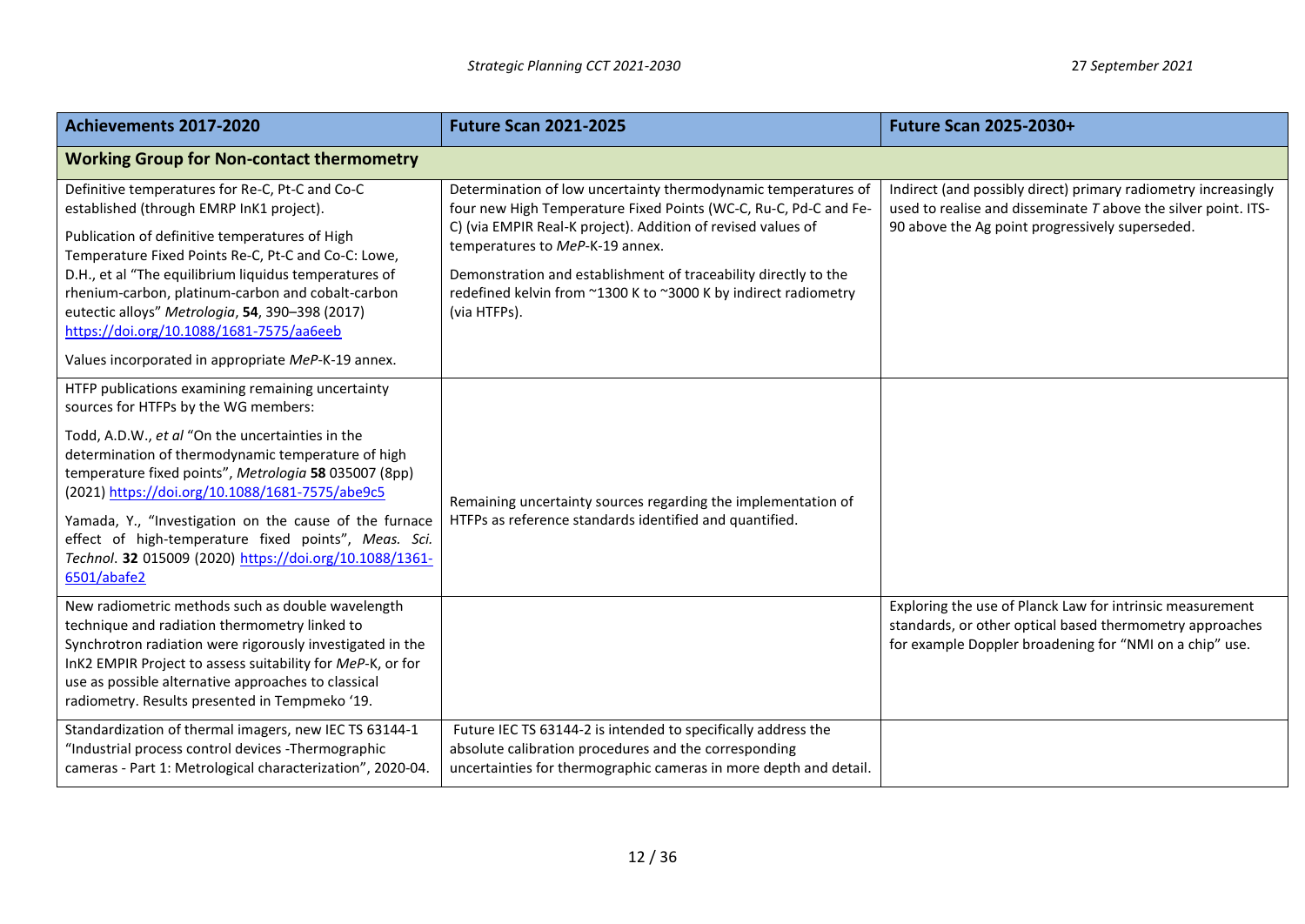| Achievements 2017-2020                                                                                                                                                                                                     | <b>Future Scan 2021-2025</b>                                                                                                                                                                                                                                                                                                                      | <b>Future Scan 2025-2030+</b>                                                                                                                                                                                                                           |
|----------------------------------------------------------------------------------------------------------------------------------------------------------------------------------------------------------------------------|---------------------------------------------------------------------------------------------------------------------------------------------------------------------------------------------------------------------------------------------------------------------------------------------------------------------------------------------------|---------------------------------------------------------------------------------------------------------------------------------------------------------------------------------------------------------------------------------------------------------|
| InK2 EMPIR Project results on measurements of T-T90 in<br>the range from 430 K to 1358 K (radiometric). Presented<br>in Tempmeko '19. Higher uncertainties than expected.                                                  |                                                                                                                                                                                                                                                                                                                                                   |                                                                                                                                                                                                                                                         |
| Task Groups for primary radiometric temperature<br>uncertainties, Non-Contact Thermometry CMCs, Non-<br>Contact Thermometry HTFP Uncertainties - were<br>established and completed their activities during this<br>period. | Future workshops are envisaged for e.g.:<br>Quantitative thermal imaging<br>Superseding ITS-90 > Ag using primary radiometry - what<br>needs to be in place?                                                                                                                                                                                      | TG established to examine how to put thermal imaging<br>thermometry onto a sound metrological footing.                                                                                                                                                  |
| WG technical workshop: "The use of InGaAs detectors in<br>radiation thermometry and radiometry" Sep 2018.                                                                                                                  | Review guide/s in non-contact thermometry to ensure that they<br>remain current and fit for purpose, incorporating and providing<br>guidance on new non-contact thermometry methods; e.g. thermal<br>imaging, phosphor thermometry.                                                                                                               |                                                                                                                                                                                                                                                         |
| <b>Task Group for Body Temperature Measurements</b>                                                                                                                                                                        |                                                                                                                                                                                                                                                                                                                                                   |                                                                                                                                                                                                                                                         |
| CCT TG on Body Temperature Measurement (CCT-TG-<br>BTM) established July 2020.                                                                                                                                             | Key comparison of calibrators for body temperature<br>thermometers (ear/forehead). Launch 2021, finish by 2024.                                                                                                                                                                                                                                   | Launch of Key comparison of calibrators for body<br>temperature thermal imager calibration.                                                                                                                                                             |
|                                                                                                                                                                                                                            | Collect and consolidate current best practice of body temperature<br>measurement; ear/forehead clinical thermometry and thermal<br>imager fever screening - publish best practice guides by 2022 after<br>consultation with clinicians.<br>Work with IEC/ISO/CEN standards bodies to improve metrology<br>content of clinical thermometer guides. | Review BTM guides and if required issue second edition.<br>Continue work with IEC/ISO/CEN standards bodies to<br>improve metrology content of clinical thermometer guides -<br>aim to have new standards before 2030 which include robust<br>metrology. |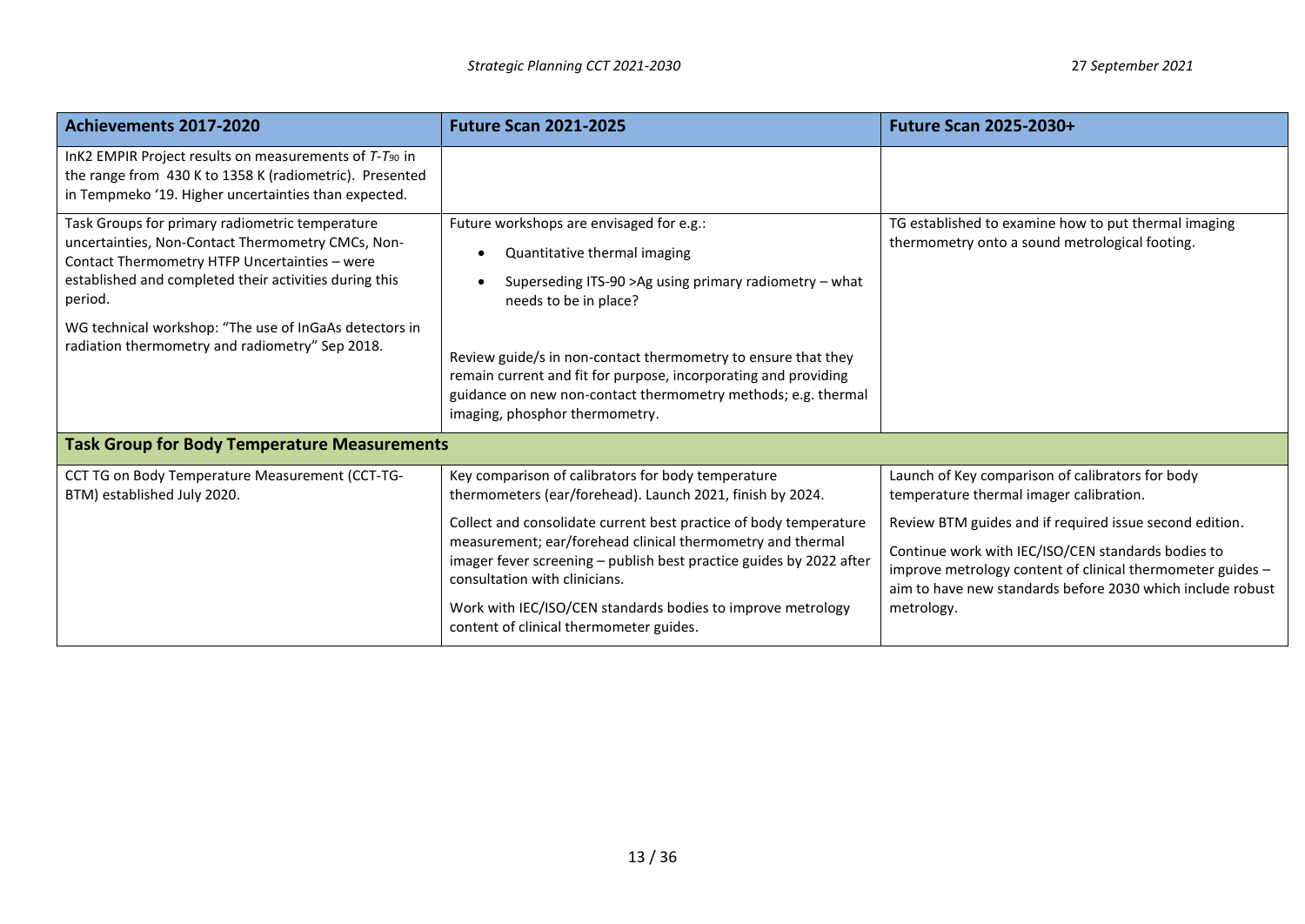| Achievements 2017-2020                                                                                                                                                                                                                                                                                                                                       | <b>Future Scan 2021-2025</b>                                                                                                                                                                                                                                                                                                                                                                                                | <b>Future Scan 2025-2030+</b>                                                                                                                                                                                                                                             |
|--------------------------------------------------------------------------------------------------------------------------------------------------------------------------------------------------------------------------------------------------------------------------------------------------------------------------------------------------------------|-----------------------------------------------------------------------------------------------------------------------------------------------------------------------------------------------------------------------------------------------------------------------------------------------------------------------------------------------------------------------------------------------------------------------------|---------------------------------------------------------------------------------------------------------------------------------------------------------------------------------------------------------------------------------------------------------------------------|
| <b>Working Group for Environment</b>                                                                                                                                                                                                                                                                                                                         |                                                                                                                                                                                                                                                                                                                                                                                                                             |                                                                                                                                                                                                                                                                           |
| CIPM RECOMMENDATION T3 (2010) "On climate and<br>meteorological observations measurements" and the ToR<br>of the CCT WG Environment are the basis for establishing<br>long term collaboration with the scientific community<br>involved in research on climate and environmental<br>monitoring and motivates specific projects and actions<br>from the NMIs. | Data comparability: Include as reliable as possible uncertainty<br>analysis in historical data; study and assess traceability.<br>Water content measurements (air and soil): Develop suitable<br>measurement techniques and guides.<br>Evolving technologies, such as non-contact instruments, for<br>meteorological and climatological measurements will be<br>constantly followed, with dedicated activities and studies. | CCT recommends NMIs to include in their vision documents<br>all possible actions within the expertise of the thermal<br>metrology community contributing to improve measurement<br>quality and knowledge on observation and monitoring of the<br>environment and climate. |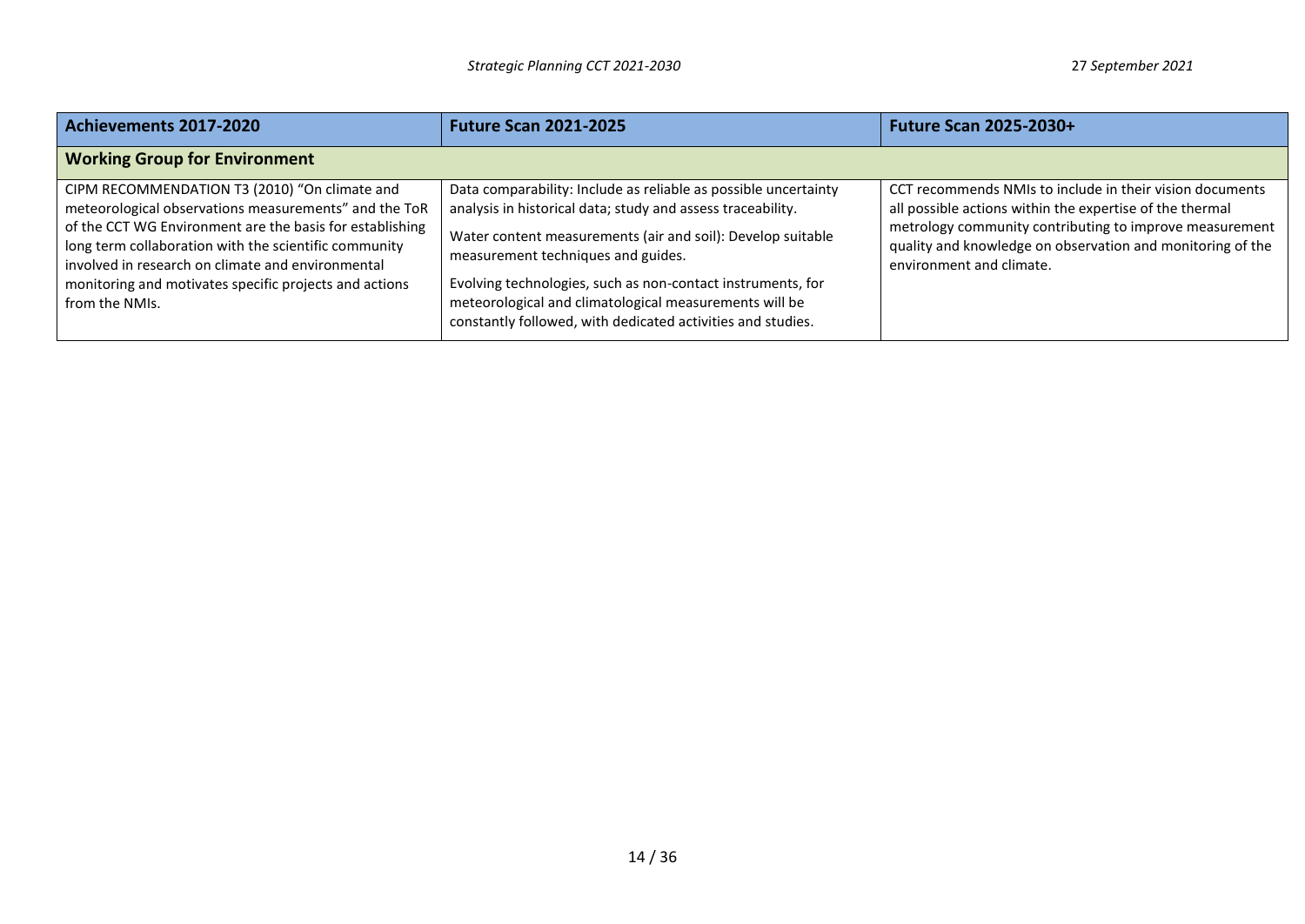| Achievements 2017-2020                                                                                                                                                                                                                                                                                                                                                                          | <b>Future Scan 2021-2025</b>                                                                                                                                                                                                                                                                                                                                                                                                                                                                                                                                                                    | <b>Future Scan 2025-2030+</b>                                                                                                                                                                                                                                                                                                                                                                                                                                                                                                               |
|-------------------------------------------------------------------------------------------------------------------------------------------------------------------------------------------------------------------------------------------------------------------------------------------------------------------------------------------------------------------------------------------------|-------------------------------------------------------------------------------------------------------------------------------------------------------------------------------------------------------------------------------------------------------------------------------------------------------------------------------------------------------------------------------------------------------------------------------------------------------------------------------------------------------------------------------------------------------------------------------------------------|---------------------------------------------------------------------------------------------------------------------------------------------------------------------------------------------------------------------------------------------------------------------------------------------------------------------------------------------------------------------------------------------------------------------------------------------------------------------------------------------------------------------------------------------|
| The "Metrology for Meteorology and Climate" - MMC<br>Conference series and associated workshops and satellite<br>events<br>were fully participated in and endorsed by CCT<br>WG ENV members<br>represent world top level events for increasing<br>the collaboration between thermal metrologists<br>and the stakeholder communities.<br>Joint Research projects such as MeteoMet, INCIPIT, CRS, | Improved techniques, proposals of best practices (also for<br>inclusion in the WMO guide no. 8) and on-site calibration devices<br>will be addressed to cryosphere observations (high mountains and<br>polar areas).<br>Establishing reference test sites with the highest quality SI-<br>traceable measurements of ECVs, including prototypes of climate<br>reference stations and research infrastructures to support the<br>implementation plan of the GSRN.<br>Arctic Metrology: polar activities will continue with on site<br>calibration campaigns, the implementation of the "Metrology | The WG-ENV will continue to facilitate project proposals for<br>funding and joint activities among the members on activities.<br>WG-ENV members will continue studying and characterizing<br>temperature, humidity and radiation sensors for ocean<br>applications, ground based systems and radiosondes.<br>Provide roadmap to address needs of data quality arising<br>from possible new climate evolution scenarios.<br>The CCT-WG-ENV will promote and contribute to<br>interdisciplinary initiatives, worldwide and at regional level, |
| COAT progressed the scientific studies and technical<br>research on improving calibration and measurement<br>procedures and uncertainty evaluation.                                                                                                                                                                                                                                             | Laboratory" at the arctic station in Ny-Ålesund, and a WMO<br>intercomparison of thermometers and shields in polar<br>environment.                                                                                                                                                                                                                                                                                                                                                                                                                                                              | to create forums and expert teams, to address the<br>stakeholder's needs under coordinated efforts with other<br>areas of metrology, also under future CIPM initiatives.                                                                                                                                                                                                                                                                                                                                                                    |
| A metrology network on climate and ocean observation<br>has been formed by EURAMET.                                                                                                                                                                                                                                                                                                             | On-site thermometer shield with the minimum environmental<br>effects will be designed and tested.                                                                                                                                                                                                                                                                                                                                                                                                                                                                                               |                                                                                                                                                                                                                                                                                                                                                                                                                                                                                                                                             |
| The "ATM - Air Temperature Metrology" EURAMET<br>project was launched in 2018, to execute an<br>intercomparison of calibration procedures for<br>thermometers in air and produce a guide. The project<br>formed the basis to launch global initiatives on solving<br>calibration and measurement issues for air temperature.                                                                    | Support in the validation of records associated with extreme<br>events (such as temperature extremes and heat waves,<br>precipitation events, pressure, wind speed etc.), through<br>metrological analysis of the whole measuring process and<br>instrumentation.                                                                                                                                                                                                                                                                                                                               |                                                                                                                                                                                                                                                                                                                                                                                                                                                                                                                                             |
| APMP comparison on air temperature thermometers was<br>also started in 2018. TG Air Temperature established.                                                                                                                                                                                                                                                                                    | Improved monitoring techniques for essential fresh water natural<br>and artificial reservoirs and the creation of measurement<br>recommendations.                                                                                                                                                                                                                                                                                                                                                                                                                                               |                                                                                                                                                                                                                                                                                                                                                                                                                                                                                                                                             |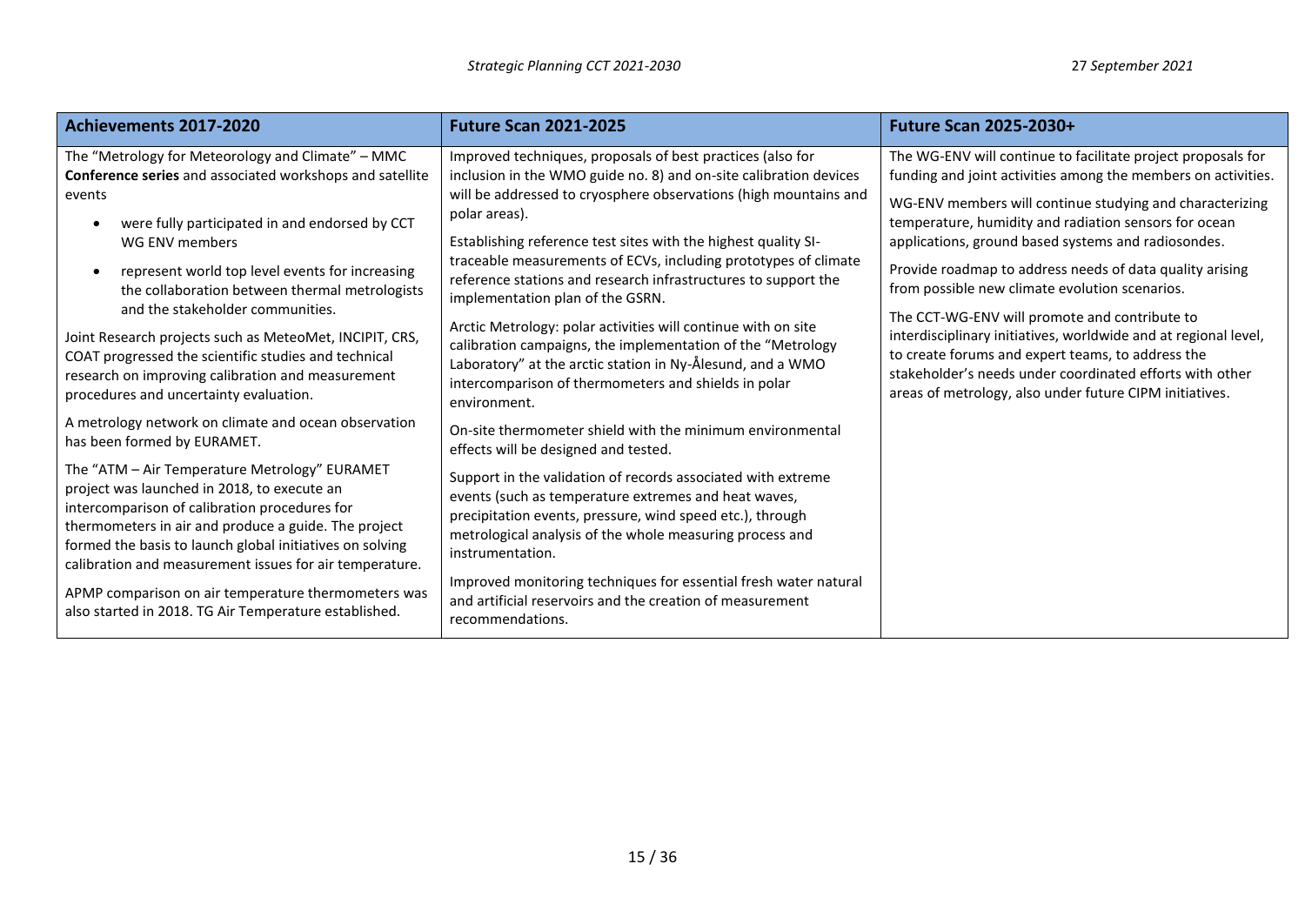| <b>Achievements 2017-2020</b>                                                                                                                                                                                                                                                                                                                                                                                                                                                                  | <b>Future Scan 2021-2025</b>                                                                                                                                                                                                                                                                                                                                                                                                                                                                                                                               | <b>Future Scan 2025-2030+</b>                                                                                                                                                                                                                                                                                                                                                                                                                                                    |  |
|------------------------------------------------------------------------------------------------------------------------------------------------------------------------------------------------------------------------------------------------------------------------------------------------------------------------------------------------------------------------------------------------------------------------------------------------------------------------------------------------|------------------------------------------------------------------------------------------------------------------------------------------------------------------------------------------------------------------------------------------------------------------------------------------------------------------------------------------------------------------------------------------------------------------------------------------------------------------------------------------------------------------------------------------------------------|----------------------------------------------------------------------------------------------------------------------------------------------------------------------------------------------------------------------------------------------------------------------------------------------------------------------------------------------------------------------------------------------------------------------------------------------------------------------------------|--|
| <b>Collaboration and stakeholders</b>                                                                                                                                                                                                                                                                                                                                                                                                                                                          | <b>Collaboration and stakeholders</b>                                                                                                                                                                                                                                                                                                                                                                                                                                                                                                                      | <b>Collaboration and stakeholders</b>                                                                                                                                                                                                                                                                                                                                                                                                                                            |  |
| WG-ENV members are formally members of expert teams<br>in the WMO INFCOM and SERCOM, in the Global<br>Cryosphere Watch, the GCOS (GRUAN and GSRN Task<br>Teams) and the BSRN.<br>WG-ENV members are involved and supporting official<br>WMO worldwide laboratory intercomparisons in Europe,<br>Asia, Latin America and Africa.<br>Formal collaborations with national meteorological and<br>hydrological services, universities, research centres and<br>manufacturers have been established. | The relationships with key world and international Institutions<br>such as WMO, GCOS, and IAPWS will be sustained to provide<br>channels for impact in the work of the WG-ENV.<br>CCT-WG-ENV members will continue to contribute as experts in<br>WMO, GCOS task teams.<br>CCT-WG-ENV, together with operational meteorologists,<br>climatologists and metrologists, to contribute with studies and<br>activities to GCOS for the definition of the key aspects of GSRN in<br>terms of station features, data characteristics and target<br>uncertainties. | Impact: CCT members continue to organize events, meetings,<br>workshops, conferences and training to discuss and plan<br>common activities with the climate and environmental<br>communities.<br>The GCOS Surface Reference Network (GSRN) of observing<br>stations on land implementation plan was approved by WMO<br>in 2021 and will require a continuous support from the<br>thermal metrology community, temperature and humidity of<br>air and soil being key observables. |  |
| <b>Task Group for Air Temperature</b>                                                                                                                                                                                                                                                                                                                                                                                                                                                          |                                                                                                                                                                                                                                                                                                                                                                                                                                                                                                                                                            |                                                                                                                                                                                                                                                                                                                                                                                                                                                                                  |  |
| In 2020 a new Task Group on "Air temperature" was<br>formed, tasked:<br>To work towards and propose a practical<br>$\bullet$<br>definition of air temperature<br>To work towards and propose how to evaluate<br>$\bullet$<br>the uncertainty contributions in air temperature<br>measurements<br>To develop guidelines for the calibration of<br>thermometers in air                                                                                                                           | Practical definition of air temperature proposed.<br>Method proposed on how to evaluate the uncertainty<br>contributions in air temperature measurements.<br>Draft guide for the calibration of thermometers in air.                                                                                                                                                                                                                                                                                                                                       | Practical definition of air temperature agreed by CCT and<br>promulgated to key stakeholders.<br>Method for evaluating the uncertainty contributions in air<br>temperature measurement agreed by CCT.<br>Guide for the calibration of thermometers in air published on<br>CCT website.                                                                                                                                                                                           |  |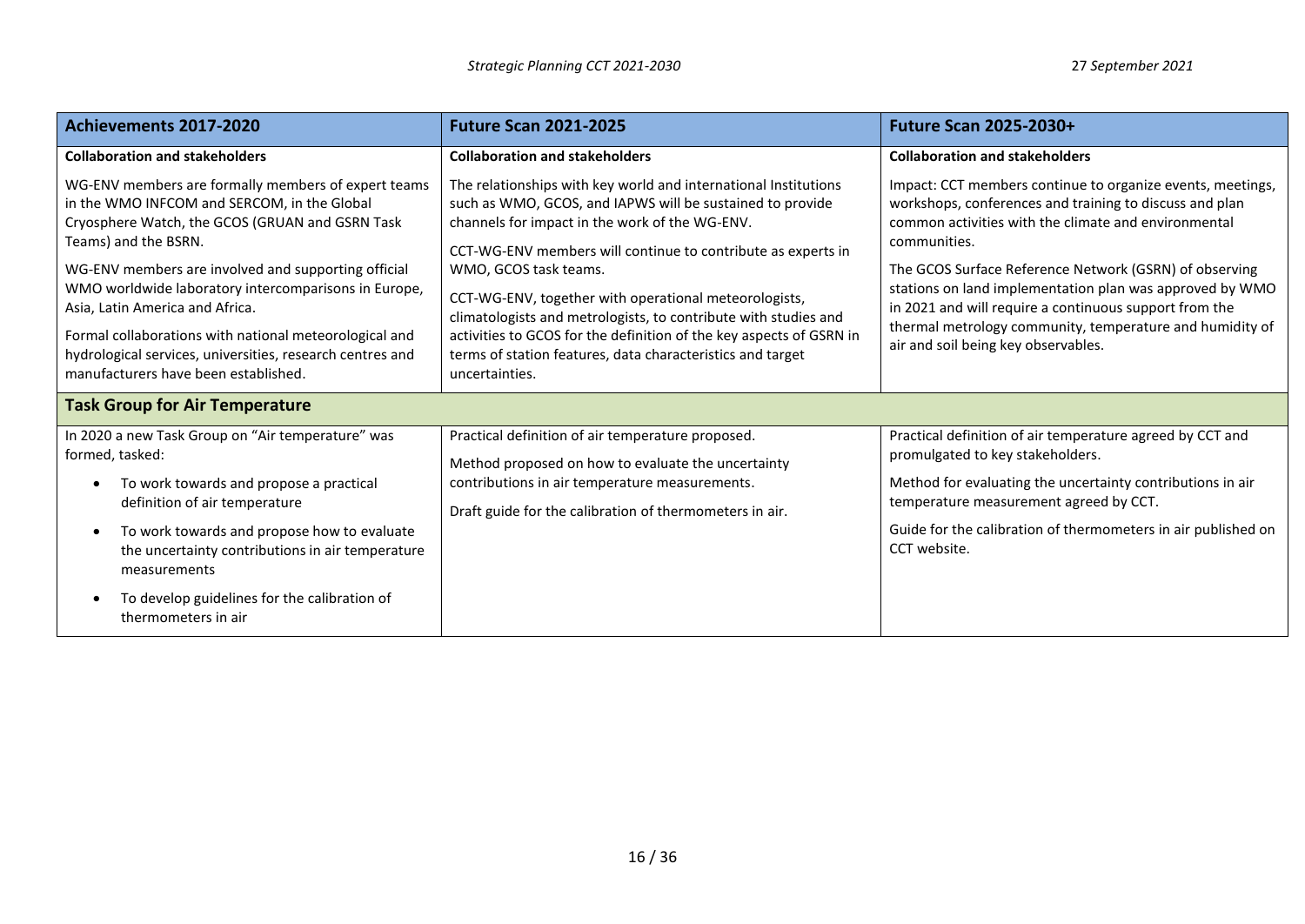| Achievements 2017-2020                                                                                                                                                                                                                                                                                                                                                                                                                                                                                                                         | <b>Future Scan 2021-2025</b>                                                                                                                                                                                                                                                                                                                                                                                                                                                                                                              | <b>Future Scan 2025-2030+</b>                                       |  |
|------------------------------------------------------------------------------------------------------------------------------------------------------------------------------------------------------------------------------------------------------------------------------------------------------------------------------------------------------------------------------------------------------------------------------------------------------------------------------------------------------------------------------------------------|-------------------------------------------------------------------------------------------------------------------------------------------------------------------------------------------------------------------------------------------------------------------------------------------------------------------------------------------------------------------------------------------------------------------------------------------------------------------------------------------------------------------------------------------|---------------------------------------------------------------------|--|
| <b>Working Group for Humidity</b>                                                                                                                                                                                                                                                                                                                                                                                                                                                                                                              |                                                                                                                                                                                                                                                                                                                                                                                                                                                                                                                                           |                                                                     |  |
| Quantities, units, symbols and realizations relating to<br>humidity measurement:<br>Work has continued on humidity terms and definitions,<br>and consideration of a fugacity-based rigorous definition<br>of relative humidity.<br>A workshop on relative humidity definition was held as a<br>joint event between IAPWS and BIPM, in association with<br>the International Conference on the Properties of Water<br>and Steam in 2018.<br>A plenary presentation was given to Tempmeko '19 on<br>the position of relative humidity in the SI. | Work towards definition of relative humidity in the SI, including<br>suitable unambiguous terminology and units, working with<br>relevant partners such as CCU, IAPWS, WMO, IUPAC, and ISO.<br>Continue development of relative fugacity as real-gas alternative<br>for conventional relative humidity definition, together with<br>options for realization within the SI.<br>Continue work on equations for evaluation of, and interconversion<br>between, the wide set of humidity quantities, in cooperation with<br>IAPWS and others. | Definition of relative humidity agreed by CCT and core<br>partners. |  |
| <b>Guidance</b><br>Guidance on evaluating uncertainty in humidity metrology<br>in support of KCs and CMC reviews is near to completion.                                                                                                                                                                                                                                                                                                                                                                                                        | Guidance document to be published, available.                                                                                                                                                                                                                                                                                                                                                                                                                                                                                             |                                                                     |  |
| A document on humidity primary realisations has been<br>initiated.                                                                                                                                                                                                                                                                                                                                                                                                                                                                             |                                                                                                                                                                                                                                                                                                                                                                                                                                                                                                                                           |                                                                     |  |
| <b>Collaboration and stakeholders</b>                                                                                                                                                                                                                                                                                                                                                                                                                                                                                                          | WG-Hu participation CCT-TG-ENV in keeping with significance of                                                                                                                                                                                                                                                                                                                                                                                                                                                                            | Continued collaboration on humidity metrology, especially           |  |
| Coordination and collaboration with IAPWS.                                                                                                                                                                                                                                                                                                                                                                                                                                                                                                     | humidity variables and soil moisture as identified Essential Climate<br>Variables.                                                                                                                                                                                                                                                                                                                                                                                                                                                        | related to climate and net-zero emissions.                          |  |
| Liaison with CCQM in areas of trace moisture in gases and<br>moisture in materials.                                                                                                                                                                                                                                                                                                                                                                                                                                                            | Active role in the Task Group for Air Temperature: air temperature<br>is critical to humidity realisations of dew point and relative                                                                                                                                                                                                                                                                                                                                                                                                      |                                                                     |  |
| WG-Hu representation on CCT-TG-ENV to maintain<br>interests in the key field of environment, including<br>climate.                                                                                                                                                                                                                                                                                                                                                                                                                             | humidity.<br>Consider contributions to humidity metrology especially related to<br>climate and net-zero emissions, such as through guidance,<br>training, support for uncertainty evaluation.                                                                                                                                                                                                                                                                                                                                             |                                                                     |  |
|                                                                                                                                                                                                                                                                                                                                                                                                                                                                                                                                                | Finalise and fan-out of guidance.                                                                                                                                                                                                                                                                                                                                                                                                                                                                                                         |                                                                     |  |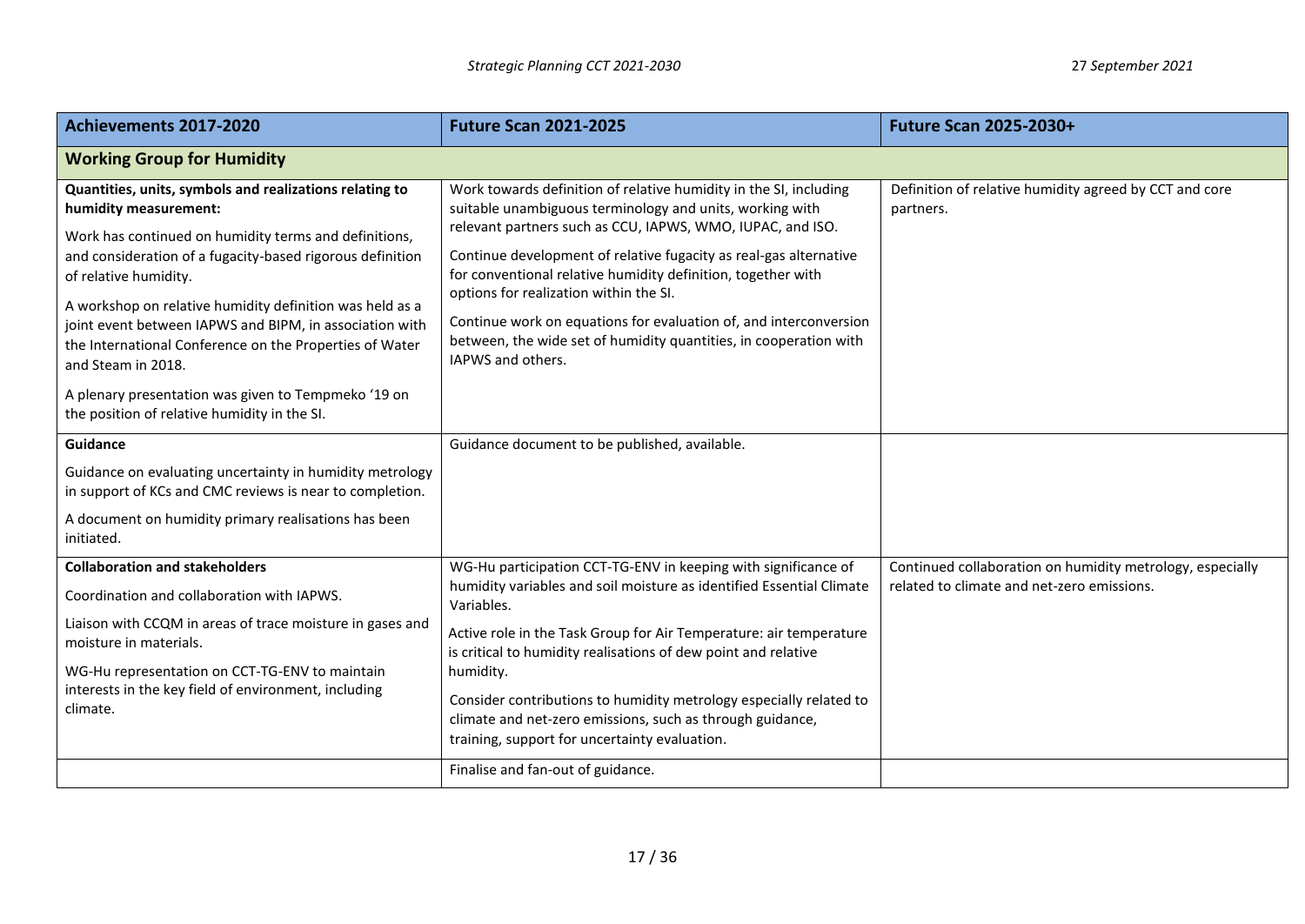| Achievements 2017-2020                                                                                                                                                                                                                                                                                                                                                                                   | <b>Future Scan 2021-2025</b>                                                                                                                                                                                                                                                                                                                                                                                                                                                                                                                                   | <b>Future Scan 2025-2030+</b>                                                                                                                                                                                                                                                                                                                      |
|----------------------------------------------------------------------------------------------------------------------------------------------------------------------------------------------------------------------------------------------------------------------------------------------------------------------------------------------------------------------------------------------------------|----------------------------------------------------------------------------------------------------------------------------------------------------------------------------------------------------------------------------------------------------------------------------------------------------------------------------------------------------------------------------------------------------------------------------------------------------------------------------------------------------------------------------------------------------------------|----------------------------------------------------------------------------------------------------------------------------------------------------------------------------------------------------------------------------------------------------------------------------------------------------------------------------------------------------|
| The International Symposium on Humidity and Moisture<br>has been agreed to run jointly with the next Tempmeko.                                                                                                                                                                                                                                                                                           | Joint Tempmeko-ISHM event at date to be confirmed.                                                                                                                                                                                                                                                                                                                                                                                                                                                                                                             | Future ISHM events to be sought at intervals of 5 to 10 years.                                                                                                                                                                                                                                                                                     |
| Emerging or developing techniques for humidity<br>metrology have been monitored:<br>Extended capabilities for humidity realisations in<br>varied gas species, pressure, and temperature ranges<br>relevant to energy and industrial needs<br>Moisture in materials<br>$\bullet$<br>New and improved water vapor spectrometers<br>Evaluations of water vapour enhancement factor                          | Continue monitoring and response where developments are<br>relevant to SI metrology and traceability, with collaboration across<br>consultative committees as required. Emerging needs for<br>establishing international equivalence or CMCs to be considered.<br>Develop and support metrology infrastructure for moisture in<br>materials.                                                                                                                                                                                                                   | Continue monitoring and response where developments are<br>relevant to SI metrology and traceability.                                                                                                                                                                                                                                              |
| <b>Task Group for Thermophysical Quantities</b>                                                                                                                                                                                                                                                                                                                                                          |                                                                                                                                                                                                                                                                                                                                                                                                                                                                                                                                                                |                                                                                                                                                                                                                                                                                                                                                    |
| The following actions have been led:<br>TQ research<br>• Within APMP, new proposals for international<br>comparisons have been discussed, approved and<br>registered by BIPM.<br>• Within EURAMET/EMRP/EMPIR, new Joint Research<br>Projects have been launched and performed. Some of<br>them are still in progress. CCT-TG-ThQ members are<br>strongly involved.<br>• Comparisons have been performed. | • Develop further collaborations with relevant bodies or institutes<br>mainly involved in e.g. energy, environment or industry.<br>. When CCT needs to address ThQ measurements at the primary<br>level, TG-ThQ will support the community with useful knowledge<br>of or research on ThQ.<br>• Review the service categories and identify research topic<br>priorities in the field.<br>• Initiate writing of guidelines for assessing uncertainties.<br>Quantities to be selected among radiative properties, transport<br>properties and caloric quantities | • Continue to develop collaborations with relevant entities<br>involved in the fields of energy, environment or industry.<br>• Support of CCT will be followed.<br>• Continue writing of guidelines for assessing uncertainties.<br>. TG-ThQ will continue to monitor emerging technologies or<br>developing new metrology techniques (e.g. SThM). |
|                                                                                                                                                                                                                                                                                                                                                                                                          |                                                                                                                                                                                                                                                                                                                                                                                                                                                                                                                                                                |                                                                                                                                                                                                                                                                                                                                                    |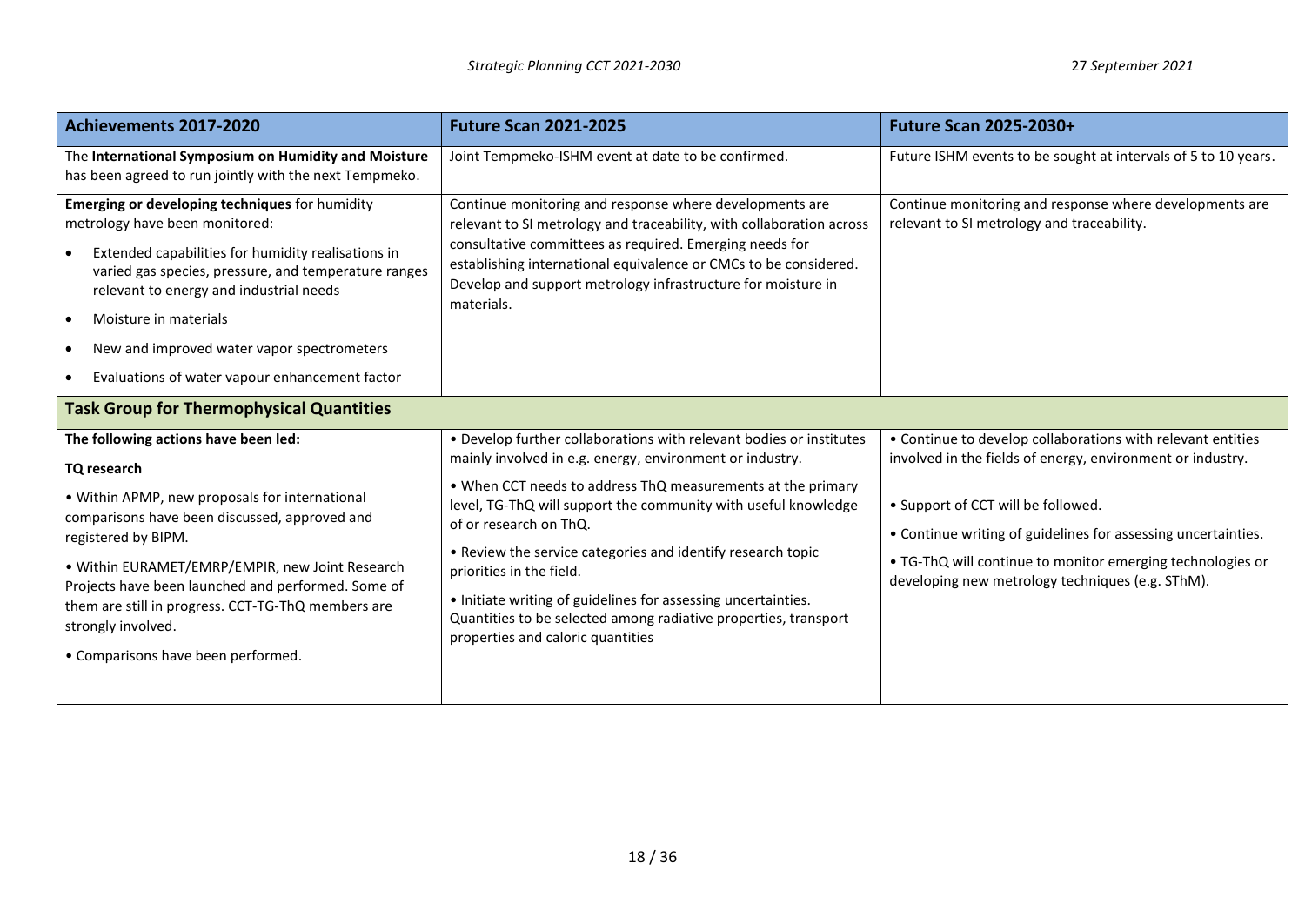| Achievements 2017-2020                                                                                                                                                                                                                                                                                                                                                                                                                                                                                                                                                                                                                                                                           | <b>Future Scan 2021-2025</b>                                                                                                                                                                                                                                                                                                                                                                                                                                                                                                                                                                                                                                                                                                                                                                                                                                                                                                                                            | <b>Future Scan 2025-2030+</b>                                                                                                                                                                                                                                                                                                                                                                                                                                                                                                                                |
|--------------------------------------------------------------------------------------------------------------------------------------------------------------------------------------------------------------------------------------------------------------------------------------------------------------------------------------------------------------------------------------------------------------------------------------------------------------------------------------------------------------------------------------------------------------------------------------------------------------------------------------------------------------------------------------------------|-------------------------------------------------------------------------------------------------------------------------------------------------------------------------------------------------------------------------------------------------------------------------------------------------------------------------------------------------------------------------------------------------------------------------------------------------------------------------------------------------------------------------------------------------------------------------------------------------------------------------------------------------------------------------------------------------------------------------------------------------------------------------------------------------------------------------------------------------------------------------------------------------------------------------------------------------------------------------|--------------------------------------------------------------------------------------------------------------------------------------------------------------------------------------------------------------------------------------------------------------------------------------------------------------------------------------------------------------------------------------------------------------------------------------------------------------------------------------------------------------------------------------------------------------|
| Comparisons: Detailed here, summarized in Section 6.<br>CCT-S1; Infrared spectral normal emissivity:<br>This supplementary comparison was successfully<br>completed. Final report has been approved by<br>the WG-KC. All documents are available on the<br>BIPM-KCDB. Comparison has been published in<br>Metrologia journal.<br>CCT-S2; Thermal Conductivity:<br>This supplementary comparison was successfully<br>completed. Final report has been approved by<br>the WG-KC. All documents are available on the<br>BIPM-KCDB. Comparison has been published in<br>Metrologia journal.<br>CCT-S3; Thermal Diffusivity:<br>Final report and publication of the results in<br>Metrologia journal. | CCT-S1; Infrared spectral normal emissivity: CMC protocol should<br>be approved in 2021<br>CCT-S2; Thermal Conductivity: CMC protocol to be forwarded to<br>CCT-WG-CMC<br>CCT-S3; Thermal Diffusivity: CMC protocol should be approved in<br>2021<br>New Comparisons:<br>Finalise short list of new comparisons<br>Prepare draft of protocols and planning<br>Start and manage inter-laboratory comparisons<br>Perform the comparisons and manage the risks<br>Analyse the results and circulate draft reports<br>Publish within a reasonable time<br>Thermal quantities have been recommended for this chapter:<br><b>Dilatometry:</b> Thermal Expansion Coefficient (TEC)<br>Calorimetry: Heat of Combustion<br>Additionally, Specific Heat of materials and Calorific Value of Gases<br>have been mentioned as alternative or of additional interest.<br>Ongoing support of CCT-WG-CMCs for the set of quantities under<br>discussion and ranges will be considered. | <b>Ongoing Comparisons:</b><br>Terminate the comparisons<br>Complete, edit the final report and publish the<br>results in Metrologia Tech, Suppl<br>New Comparisons:<br>Finalise short list of new comparisons<br>Prepare draft of protocols and planning<br>Start and manage inter-laboratory comparisons<br>Perform the comparisons and manage the risks<br>Analyse the results and circulate draft reports<br>Publish within a reasonable time<br>Ongoing support of WG-CMCs for the set of quantities under<br>discussion and ranges will be considered. |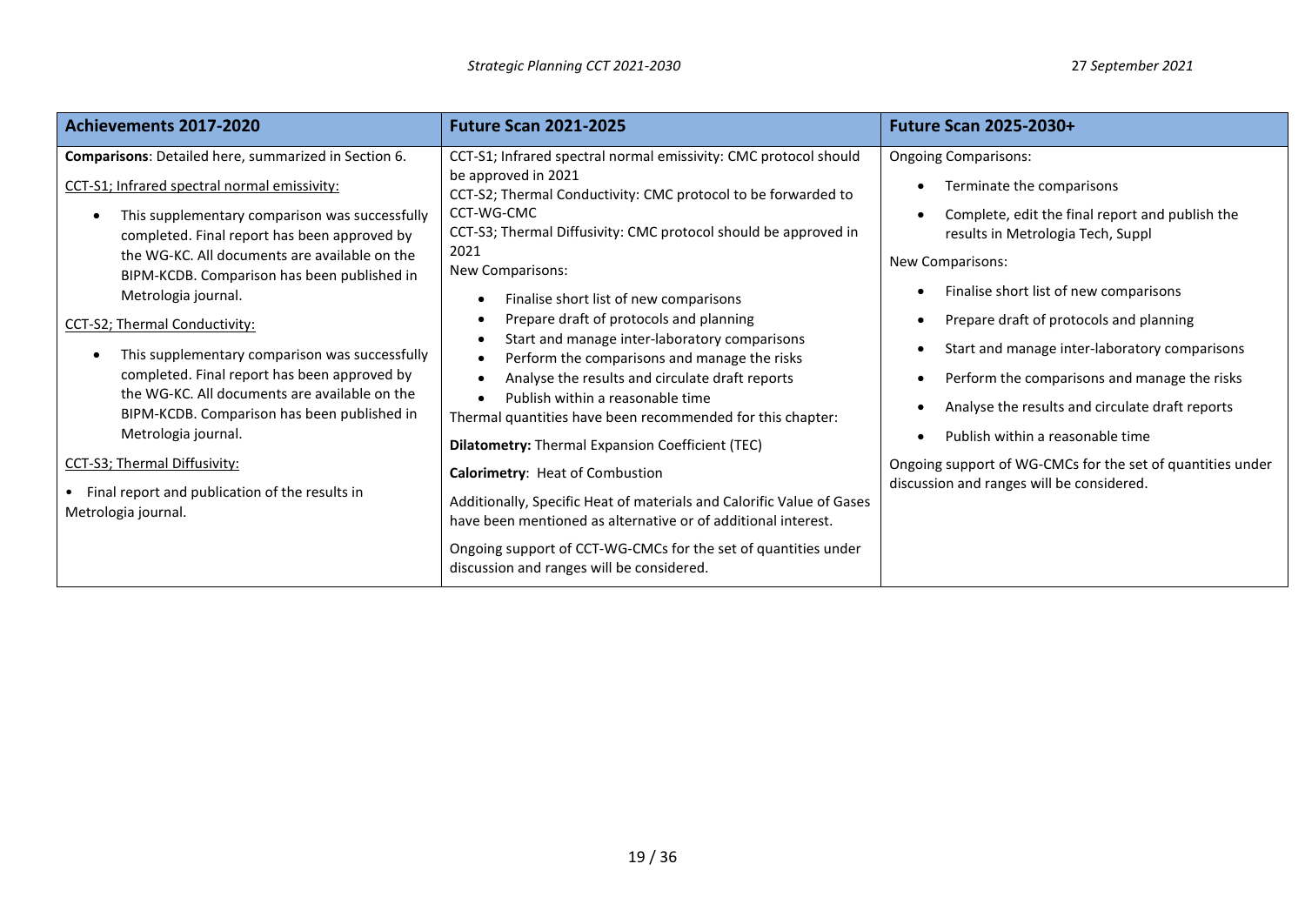| Achievements 2017-2020                                                                                                                                                                                                                                                                                                                                                                                                         | <b>Future Scan 2021-2025</b>                                                                                                                                                                                                                                                                                                                                                                                                                                                                                                                                                                                                                                                                                                                                                                                                     | <b>Future Scan 2025-2030+</b>                                                                                                                                                                                                                                              |
|--------------------------------------------------------------------------------------------------------------------------------------------------------------------------------------------------------------------------------------------------------------------------------------------------------------------------------------------------------------------------------------------------------------------------------|----------------------------------------------------------------------------------------------------------------------------------------------------------------------------------------------------------------------------------------------------------------------------------------------------------------------------------------------------------------------------------------------------------------------------------------------------------------------------------------------------------------------------------------------------------------------------------------------------------------------------------------------------------------------------------------------------------------------------------------------------------------------------------------------------------------------------------|----------------------------------------------------------------------------------------------------------------------------------------------------------------------------------------------------------------------------------------------------------------------------|
| Communication/education                                                                                                                                                                                                                                                                                                                                                                                                        |                                                                                                                                                                                                                                                                                                                                                                                                                                                                                                                                                                                                                                                                                                                                                                                                                                  |                                                                                                                                                                                                                                                                            |
| Final wording of SI kelvin text agreed and incorporated in<br>SI brochure 9 <sup>th</sup> edition.<br>Text for MeP-K-19 finalized and launched to coincide with<br>launch of redefined SI in May 2019.                                                                                                                                                                                                                         | Important outputs from the Realising the redefined kelvin (Real-K)<br>project will be >20 technical papers and discussion documents to<br>the CCT. These together with papers such as White, D.R., &<br>Rourke, P.M.C., "Standard platinum resistance thermometer<br>interpolations in a revised temperature scale", 2020, Metrologia<br>57 035003 https://doi.org/10.1088/1681-7575/ab6b3c, White,<br>D.R., (2021): "Hot and cold: defining and measuring<br>temperature",<br>Contemporary Physics, DOI: 10.1080/00107514.2021.1896132 and<br>those from the "Emerging Technologies" TG, will help inform CCT<br>thinking regarding the future realisation and dissemination of the<br>kelvin.<br>The outputs of this and other research will also feed into a revision<br>of the MeP-K-19 which should be initiated mid-2020s. | Revision of the MeP-K-19 to be agreed and issued by end<br>2020s.<br>WG-SP to continue to review reports, papers etc and to<br>consider and recommend how CCT should respond.<br>(example: is ITS-XX needed, the scope and validity of T<br>realisation and dissemination) |
| Stakeholder communication has been through papers and<br>conference presentations. Examples of which are:<br>Papers published detailing the achievements of the kelvin<br>redefinition, how it was performed and possible future<br>paths for temperature realization and dissemination.<br>Machin, G., "The Kelvin redefined", Meas. Sci. Technol. 29<br>022001 (11pp)<br>(2018) https://doi.org/10.1088/1361-<br>6501/aa9ddb | Important papers will arise from the Realising the redefined kelvin<br>(Real-K) project (>20). These will focus on how to realise and<br>disseminate T above 1300 K and below 25 K and extend the life of<br>ITS-90 through quantifying non-uniqueness values as well as put in<br>place foundational activities to facilitate practical gas based<br>primary thermometry for realisation and dissemination of T.                                                                                                                                                                                                                                                                                                                                                                                                                | Papers and conference presentations will elaborate evolving<br>thinking surrounding realization and dissemination of the<br>kelvin, including realization and dissemination to $T$ and the<br>rise of practical primary thermometry.                                       |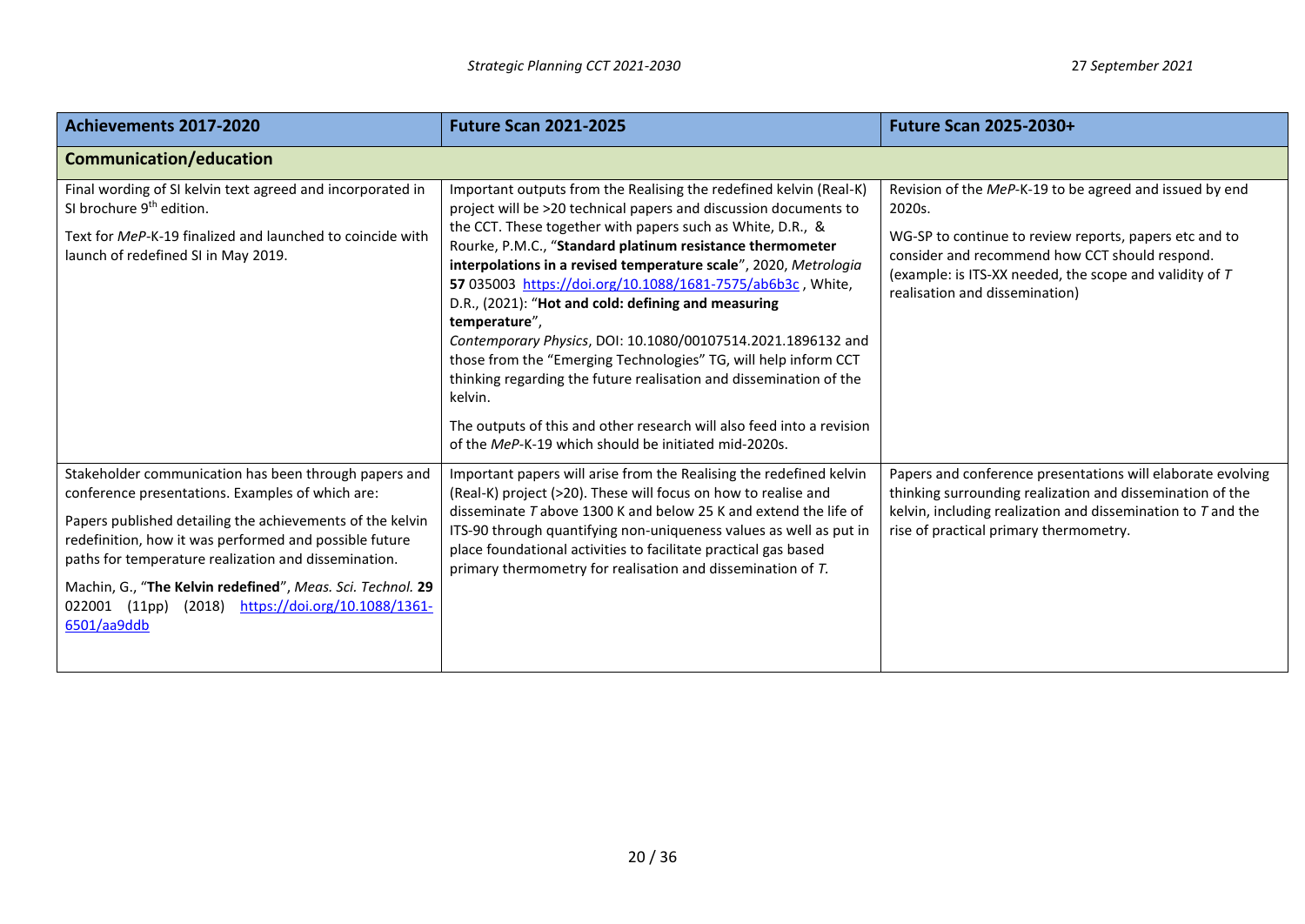| Achievements 2017-2020                                                                                                                                                                                                                                                                                                                                                                                                                                                                                                                                                                                                                                                                                                                                                                                                                                                                                                                                                                                                                      | <b>Future Scan 2021-2025</b>                                                                                                                                                                                                                                                                                                                                                                                                                                                                                                                                                                                                                                                                                                                                                                                                                                                                                                  | <b>Future Scan 2025-2030+</b>                                                                                                                                                                                                                                                                                                                                                                      |
|---------------------------------------------------------------------------------------------------------------------------------------------------------------------------------------------------------------------------------------------------------------------------------------------------------------------------------------------------------------------------------------------------------------------------------------------------------------------------------------------------------------------------------------------------------------------------------------------------------------------------------------------------------------------------------------------------------------------------------------------------------------------------------------------------------------------------------------------------------------------------------------------------------------------------------------------------------------------------------------------------------------------------------------------|-------------------------------------------------------------------------------------------------------------------------------------------------------------------------------------------------------------------------------------------------------------------------------------------------------------------------------------------------------------------------------------------------------------------------------------------------------------------------------------------------------------------------------------------------------------------------------------------------------------------------------------------------------------------------------------------------------------------------------------------------------------------------------------------------------------------------------------------------------------------------------------------------------------------------------|----------------------------------------------------------------------------------------------------------------------------------------------------------------------------------------------------------------------------------------------------------------------------------------------------------------------------------------------------------------------------------------------------|
| Fischer, J., Fellmuth, B., Gaiser, C., Zandt, T., Pitre, L.,<br>Sparasci, F., Plimmer, M., de Podesta, M., Underwood, R.,<br>Sutton, G., Machin, G., Gavioso, R., Madonna R.D., Steur,<br>P., Qu, J., Feng, X., Zhang, J., Moldover, M., Benz, S.,<br>White, D. Gianfrani, L., Castrillo, A., Moretti, L., Darquie,<br>B., Moufarej, E., Daussy, C., Briaudeau, S., Kozlova, O.,<br>Risegari, L., Segovia, J., Martín, M C., del Campo, D., "The<br>Boltzmann Project", Metrologia 55, R1-R20, (2018)<br>https://doi.org/10.1088/1681-7575/aaa790<br>Machin, G., Engert, J., Gianfrani, L., H McEvoy, H., Sparasci,<br>F., "The European Metrology Programme for Innovation<br>and Research project: Implementing the new kelvin 2<br>(InK2)", XXII World Congress of the International<br>Measurement Confederation (IMEKO 2018) IOP Conf.<br>Series: Journal of Physics: Conf. Series 1065 (2018) 122002<br>IOP Publishing doi:10.1088/1742-6596/1065/12/122002<br>(open access)<br>Machin, G., "The redefinition of the kelvin," in IEEE | These papers together with papers such as White, D.R., (2021):<br>"Hot and cold: defining and measuring temperature",<br>Contemporary Physics, DOI: 10.1080/00107514.2021.1896132 and<br>those from the "Emerging Technologies" TG among others will<br>help communicate to the wider thermal measurement community.<br>Future key conferences for the thermal metrology community will<br>be ITS-10 March 2023, California, USA and Tempmeko '25, France.<br>It is envisaged that there will be a workshop or dedicated<br>conference session at ITS-10 related to Realising the redefined<br>kelvin.<br>For thermal quantities: there will be repeats of Symposium<br>Thermophysical Properties, Jun 21, TEMPMEKO 2025; CIM; 2023-<br>2025, ECTP and ATPC.<br>For humidity and moisture, ISHM is planned with next Tempmeko.<br>More general conferences presenting to wider audiences CIM<br>(France), SMSI (Germany) etc. | Future key conferences will be Tempmeko '28, Tempbeijing<br>'29''30.<br>For thermal quantities there will be repeats of Symposium<br>Thermophysical Properties, ECTP and ATPC.<br>More general conferences presenting to wider audiences CIM<br>(France), SMSI (Germany) etc.<br>Possible inclusion of thermophysical quantities in future<br>editions of the SI brochure and/or related material. |
| Instrumentation & Measurement Magazine, 22, no. 3,<br>(2019) p. 17-20 doi: 10.1109/MIM.2019.8716270                                                                                                                                                                                                                                                                                                                                                                                                                                                                                                                                                                                                                                                                                                                                                                                                                                                                                                                                         |                                                                                                                                                                                                                                                                                                                                                                                                                                                                                                                                                                                                                                                                                                                                                                                                                                                                                                                               |                                                                                                                                                                                                                                                                                                                                                                                                    |
| Conference dedicated to temperature metrology was<br>Tempmeko/TempBeijing Jun '19 (plenaries on redefined<br>kelvin and RH)                                                                                                                                                                                                                                                                                                                                                                                                                                                                                                                                                                                                                                                                                                                                                                                                                                                                                                                 |                                                                                                                                                                                                                                                                                                                                                                                                                                                                                                                                                                                                                                                                                                                                                                                                                                                                                                                               |                                                                                                                                                                                                                                                                                                                                                                                                    |
| Thermophysical quantities conferences: ECTP-2017-Graz<br>Austria; EURAMET TC-T-2017-2020; TEMPMEKO 2019-<br>China; Boulder Symposium 2018, Colorado, USA; CIM<br>2017-2019, Paris, France; ATPC-2019, Xian, China.                                                                                                                                                                                                                                                                                                                                                                                                                                                                                                                                                                                                                                                                                                                                                                                                                          |                                                                                                                                                                                                                                                                                                                                                                                                                                                                                                                                                                                                                                                                                                                                                                                                                                                                                                                               |                                                                                                                                                                                                                                                                                                                                                                                                    |
| More general conferences presenting to wider audiences<br>CIM (France), SMSI (Germany) etc.                                                                                                                                                                                                                                                                                                                                                                                                                                                                                                                                                                                                                                                                                                                                                                                                                                                                                                                                                 |                                                                                                                                                                                                                                                                                                                                                                                                                                                                                                                                                                                                                                                                                                                                                                                                                                                                                                                               |                                                                                                                                                                                                                                                                                                                                                                                                    |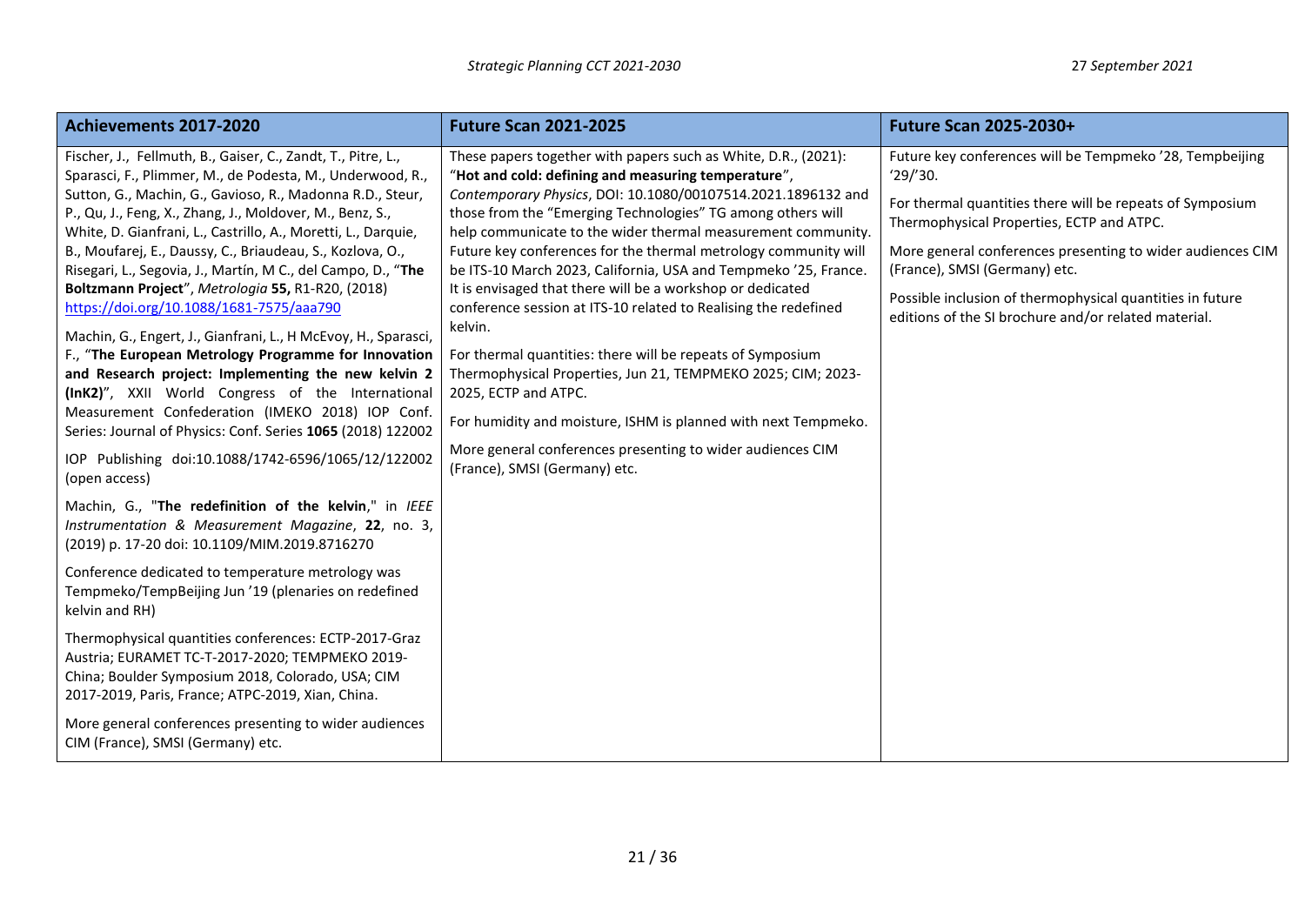| Achievements 2017-2020                                                                                                                                                                                                                                                                | <b>Future Scan 2021-2025</b>                                                                                                                                                                                                                                                                                                                                                                                                                                                                                                                                                                                                                                                                 | <b>Future Scan 2025-2030+</b>                                                                                                                                                                                                                                                                                                                                                                                         |
|---------------------------------------------------------------------------------------------------------------------------------------------------------------------------------------------------------------------------------------------------------------------------------------|----------------------------------------------------------------------------------------------------------------------------------------------------------------------------------------------------------------------------------------------------------------------------------------------------------------------------------------------------------------------------------------------------------------------------------------------------------------------------------------------------------------------------------------------------------------------------------------------------------------------------------------------------------------------------------------------|-----------------------------------------------------------------------------------------------------------------------------------------------------------------------------------------------------------------------------------------------------------------------------------------------------------------------------------------------------------------------------------------------------------------------|
| Guide to the realization of ITS-90 (complete) and Guide to<br>Secondary Thermometry (in progress).<br>Full list of guides given in Annex 1. See section on<br>"Guides" above. This entry is about communicating the<br>guides to stakeholders and more general education of<br>users. | There is a growing need for education in thermal metrology. There<br>is a lack of understanding among many stakeholders of<br>uncertainties, sensor selection and use, of traceability and<br>accreditation. Wide dissemination of CCT guides to and by the RMO<br>TC-Ts should be encouraged. Production of user relevant guides is<br>underway (see Guides section of this document).<br>There is a rising generation of metrologists in the NMIs who would<br>benefit from such training. A CCT summer school in thermal<br>metrology as an effective way of rapidly and effectively passing on<br>skills and experience to future generations could be considered for<br>the late 2020s. | In general the outputs of CCT should be reviewed to make<br>sure they remain fit for purpose now and for the foreseeable<br>future. CCT outputs include ITS-90, PLTS-2000, the kelvin,<br>CMCs and guides related to thermal measurements.<br>WG -SP to discuss and, if appropriate, agree plans for thermal<br>metrology summer school under the auspices of CCT hosted<br>by 1 or more NMIs to be held before 2030. |
|                                                                                                                                                                                                                                                                                       | WG-SP should initiate the formation of TGs to consider and report<br>on the impact and requirements for the CIPM identified challenges<br>a) "digital transformation" and b) "New metrology" relevant to CCT.<br>Of particular relevance is the rise of in-situ traceability and practical<br>primary thermometry leading to traceability at the point of<br>measurement and the possible disruption to established<br>metrological traceability.                                                                                                                                                                                                                                            | WG-SP recommend and through discussion whole CCT<br>response to the digitisation and new metrology agendas in<br>response to TG findings to ensure continued relevance of CCT<br>activities into 2030s.                                                                                                                                                                                                               |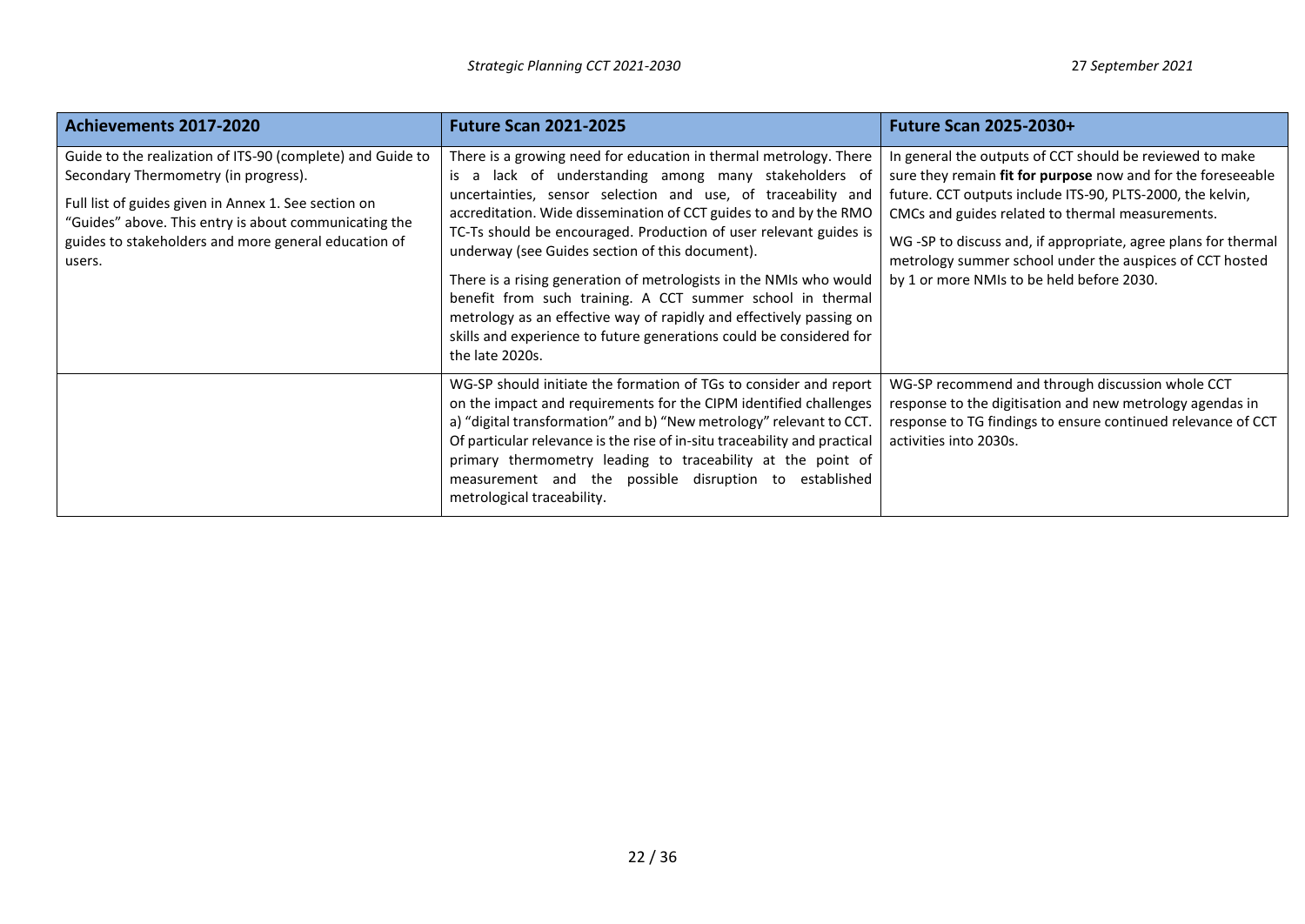#### **6. Required Key comparisons and pilot studies 2021-2030+ with indicative repeat frequency**

The status of past and progress of currently active key comparisons are discussed separately below for the 3 technical fields of the CCT: Thermometry (Section 6.1), Humidity (Section 6.2) and Thermophysical Quantities (Section 6.3). Section 6.4 closes this section with recommendations for future comparisons that are not just repeats of previous comparisons (the latter are discussed in the relevant section.

Finally it should be noted that some guides and cmc review protocols have been prepared relevant to key comparisons and CMC review, namely: CCT Guidelines for comparisons [https://www.bipm.org/documents/20126/50817864/CCT-Guidelines-on](https://www.bipm.org/documents/20126/50817864/CCT-Guidelines-on-comparisons.pdf/d1352c60-eea8-99cb-b281-4c295617e773)[comparisons.pdf/d1352c60-eea8-99cb-b281-4c295617e773;](https://www.bipm.org/documents/20126/50817864/CCT-Guidelines-on-comparisons.pdf/d1352c60-eea8-99cb-b281-4c295617e773) CMC review protocol for thermal diffusivity measurements, Part 1: solid materials by the flash method, approved, to be published (2021); CMC review protocol for infrared spectral emissivity measurements Part 1: normal emissivity (emittance), approved, to be published (2021). A specific guide for comparisons in the humidity field is being considered by CCT-WG-Hu.

#### **6.1 Thermometry**

The first round of CCT key comparisons (CCT-K1 to CCT-K5 and CCT-K7) is completed.

The second round of CCT key comparisons was initiated in 2012 with CCT-K9, which is the repetition of CCT-K3 and covers the ITS-90 temperature range from 84 K to 693 K. CCT-K9 is now close to completion (Draft B being prepared). CCT-K10, which is a comparison of ITS-90 above the silver point, was initiated in 2014 and is currently in the reporting stage (Draft B being prepared). In principle CCT-K10 is similar to CCT-K5 but nearly all technical aspects are different, the range is wider (up to 3000 ⁰C) and the transfer artefacts are different (this time radiation thermometers, more in keeping with industrial practice, and also unknown temperature high temperature fixed points were circulated). CCT-K7.2021, the repeat of CCT-K7 key comparison of triple point of water cells, was initiated in 2021 and is expected to be completed in 2022.

The repeat of the key comparisons in the low temperature range of the ITS-90 (CCT-K1 in the range 0.65 K to 24.6 K and CCT-K2 in the range 13.8 K to 273.16 K), was attributed a frequency of 20 years or more, based on the demonstrated long-term stability of cryogenic fixed-point cells. Given the limited number of original realizations in the world, the significant workload required by classical vapour pressure and interpolating gas thermometry, and the advancement of low-temperature primary thermometry methods, a repeat of CCT-K1 and CCT-K2 is not foreseen in the coming decade. Specific issues related to the ITS-90 in this range will be addressed by the CCT-WG-CTh. At the same time, the investigations on alternatives to the mercury fixed point (Xe,  $SF_6$  and  $CO_2$ ) have yielded significant results and could justify dedicated pilot studies in the latter part of the 2020s or 2030s.

The results of the repeat of CCT-K3, CCT-K9, were not completely satisfactory for many laboratories, but, given the required workload, the limited resources foreseen in the coming years and the lack of more stable transfer artefacts, a repeat of CCT-K9 is not expected in the short term.

As more than 20 years passed since CCT-K4 was carried out (1998-2000), a repeat of CCT-K4 (660 °C and 962 °C) is recommended in the coming decade.

The thermometry key comparisons, carried out in the first round and being repeated in the second round, were designed to compare the different ITS-90 realizations. This was appropriate because, although the definition of the kelvin refers to the thermodynamic temperature *T*, for all practical measurements the ITS-90 temperature  $T_{90}$  (or the temperature  $T_{2000}$  of the other defined scale PLTS-2000) was used.

Concerning the other defined scale PLTS-2000, only three National Metrology Institutes in the world maintain it. Two European NMIs have resolved the longstanding problem of discrepancies between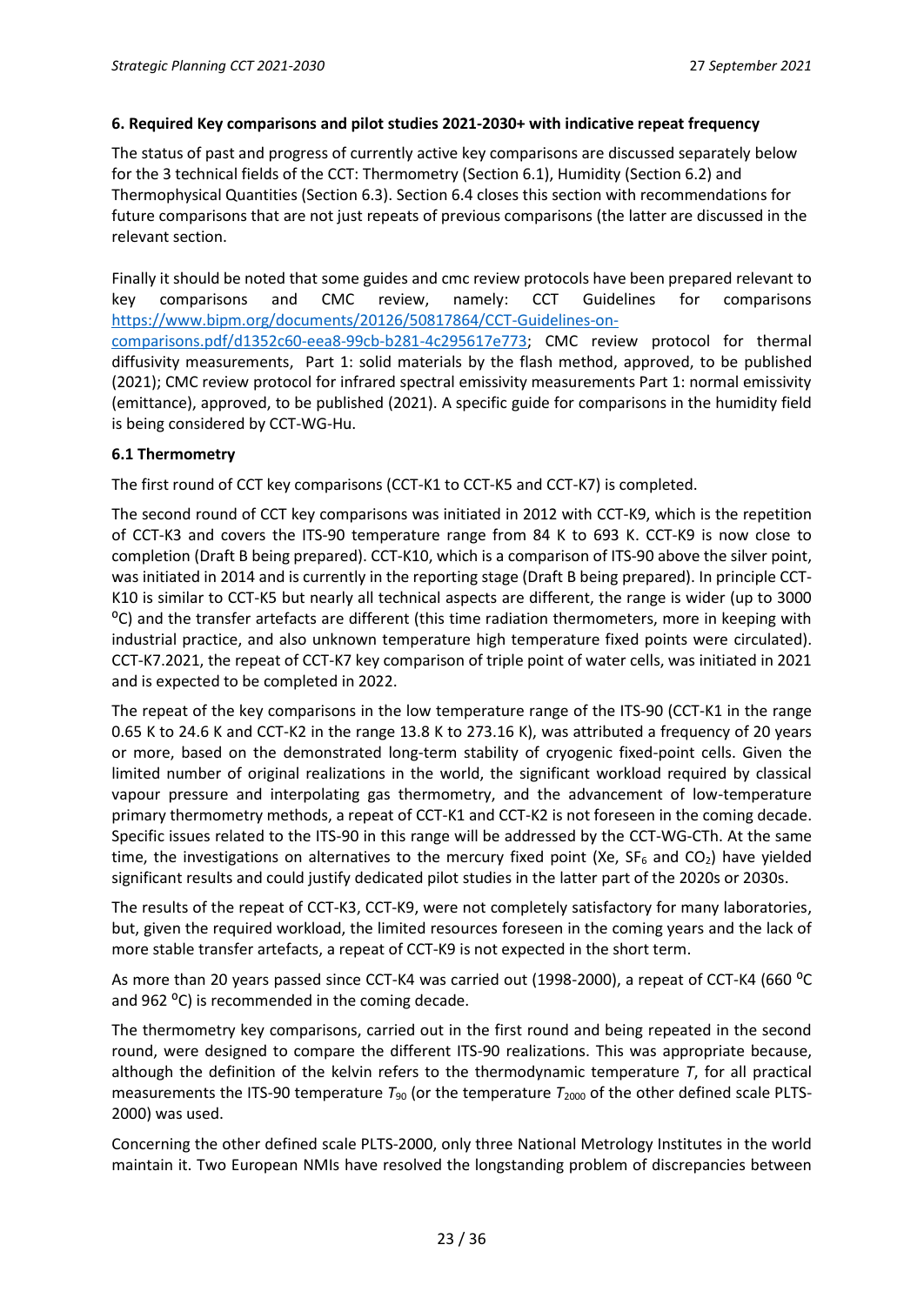the PLTS-2000 and the ITS-90 in their range of overlap (0.65 K to 1 K). In the 2020s, the main activities should be directed to promote the use of low-temperature primary thermometry methods and to extend the range of reliable thermometry to even lower temperatures according to the growing demand resulting from intensifying research work in this field.

Air temperature measurements are relevant for both relative humidity measurements and climate monitoring. An RMO supplementary comparison of air temperature has already been initiated and a CCT supplementary comparison in the same field can be foreseen in the coming decade.

### **6.2 Humidity**

In the humidity field, two key comparisons were carried out in the first round: CCT-K6 covering dewpoint temperatures from -50 <sup>o</sup>C to 20 <sup>o</sup>C and CCT-K8 covering dew-point temperatures from 30 <sup>o</sup>C to 95 °C. CCT-K6 was completed in 2015 and CCT-K8 is in the reporting stage.

During the CCT meeting 2020, the initiation of a repeat of CCT-K6 was formally approved. It is expected that the repeat of CCT-K6 will be carried out in the first half of the coming decade. In the planned repeat of CCT-K6, a reduction of the effort and duration will be considered. Aligned with this, a revision of the CMC review protocol for humidity is being considered, because in its current form it forces dewpoint comparisons to be at close intervals and therefore requires many comparison points.

A repeat of CCT-K8 will likely be needed at the end of the 2020s (ten years from the end of CCT-K8 measurements).

Below -50 °C dew-point, it has been agreed that, if there would be a CIPM comparison, it would be a supplementary comparison. Concerning the trace moisture range, some members of the WG-Hu have participated in a CCQM comparison (CCQM-K116 and associated pilot study, 10 μmol∙mol-1 of water vapour in nitrogen). If this or similar comparisons were to be repeated, relevant NMIs would participate again, if invited.

Relative humidity is being addressed through supplementary comparisons and non-CIPM comparisons at RMO level.

In the relatively new areas of development (humidity in non-air gases and at pressures other than atmospheric, above 100 °C, moisture in materials etc), there are no specific plans for key comparisons in the 2020s. Depending on the number and interest of NMIs/DIs working in these areas, as well as demand by research and industry, either supplementary comparisons or pilot comparisons might be appropriate.

#### **6.3 Thermophysical Quantities**

Thermophysical Quantities, being the newest field of the CCT and encompassing a large number of quantities, is in a stage in which a coherent system of comparisons is being developed.

Three major comparisons, formally categorized as CCT supplementary comparisons but in fact representing the best capabilities available in the world for the respective quantities, were completed: CCT-S1 (spectral normal emissivity), CCT-S2 (thermal conductivity) and CCT-S3 (thermal diffusivity).

It is expected that the next major comparison, thermal expansion coefficients, will be carried out in the first half of the 2020s.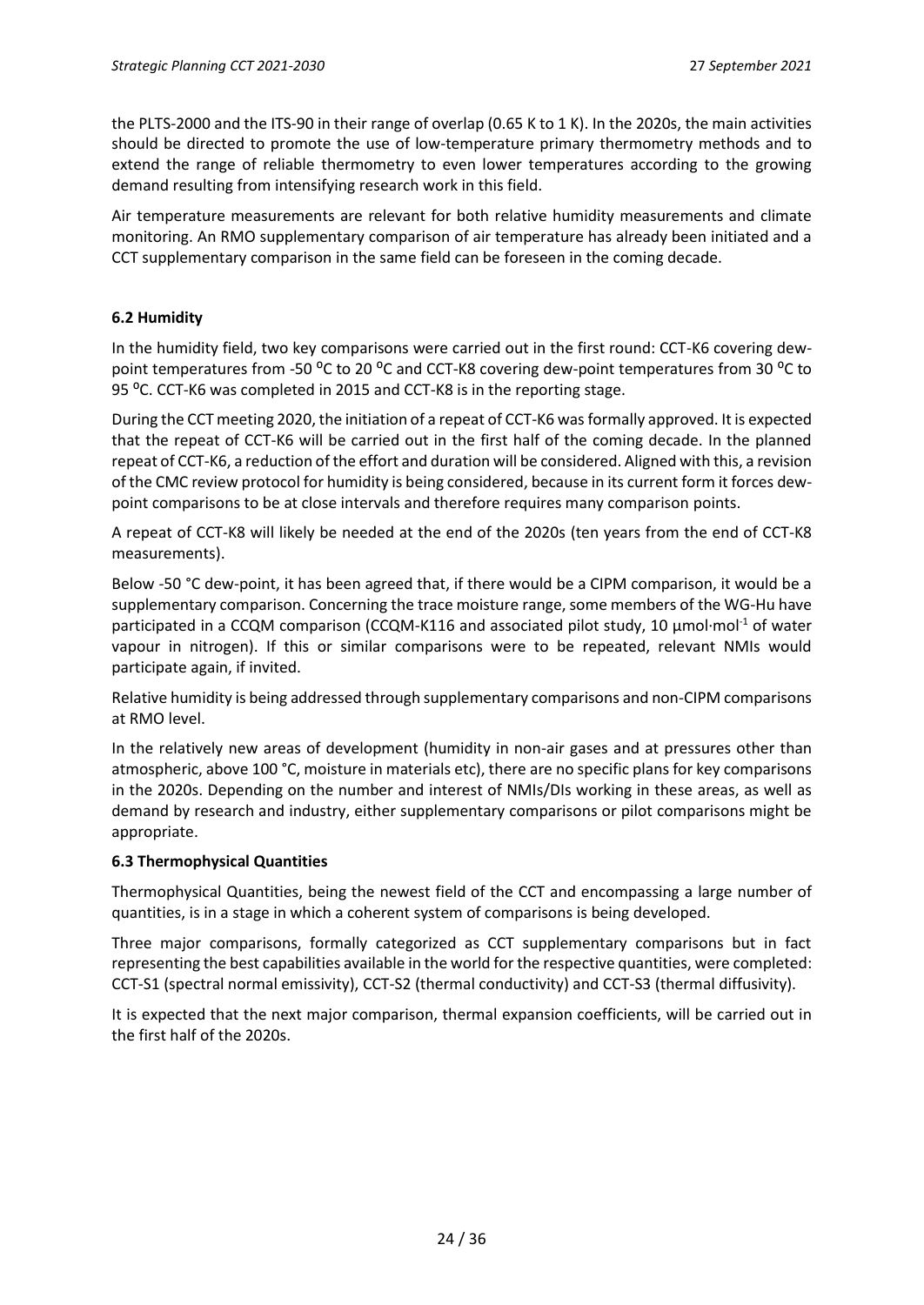#### **6.4 Recommendation for future comparisons**

While the comparison measurements of the past cycle of comparisons were completed within acceptable time, data analysis and Draft A/B reporting took substantial amounts of time, typically considerably longer than the measurement time itself. In the coming cycle of comparisons, an effort will be made to contain the data analysis and reporting time within acceptable limits.

With the redefinition of the kelvin (2019) and the introduction of its *Mise en Pratique*, it is expected that the direct measurement of thermodynamic temperature will be increasingly practiced in the 2020s and the design of key comparisons testing *T*, besides the existing key comparisons testing *T*90, is currently under consideration. Given the recent advances, two regions of temperature could be subject to such a comparison: a) at high temperatures CCT-WG-NCTh has already established a CMC review process for thermodynamic temperature at high temperatures (above the silver point) and it is envisaged that some form of thermodynamic temperature comparison, either by direct and/or indirect radiometry, could well be initiated before the end of the 2020s; and b) low temperature primary thermometry could also achieve sufficient maturity in the coming years to carry out a key comparison of thermodynamic temperature in the CCT-K2 range (13.8 K to 273.16 K) and possibly lower encompassing the PLTS-2000 and ITS-90 up to the Ne point.

Finally, in part response to the Covid-19 pandemic and in part to the poor clinical thermometry that is being undertaken around the world, a comparison of non-contact clinical thermometer calibration systems, led from CCT-TG-BTM, coordinated by NIM, China is currently being organised and will start in late 2021, finalising reporting by end 2024.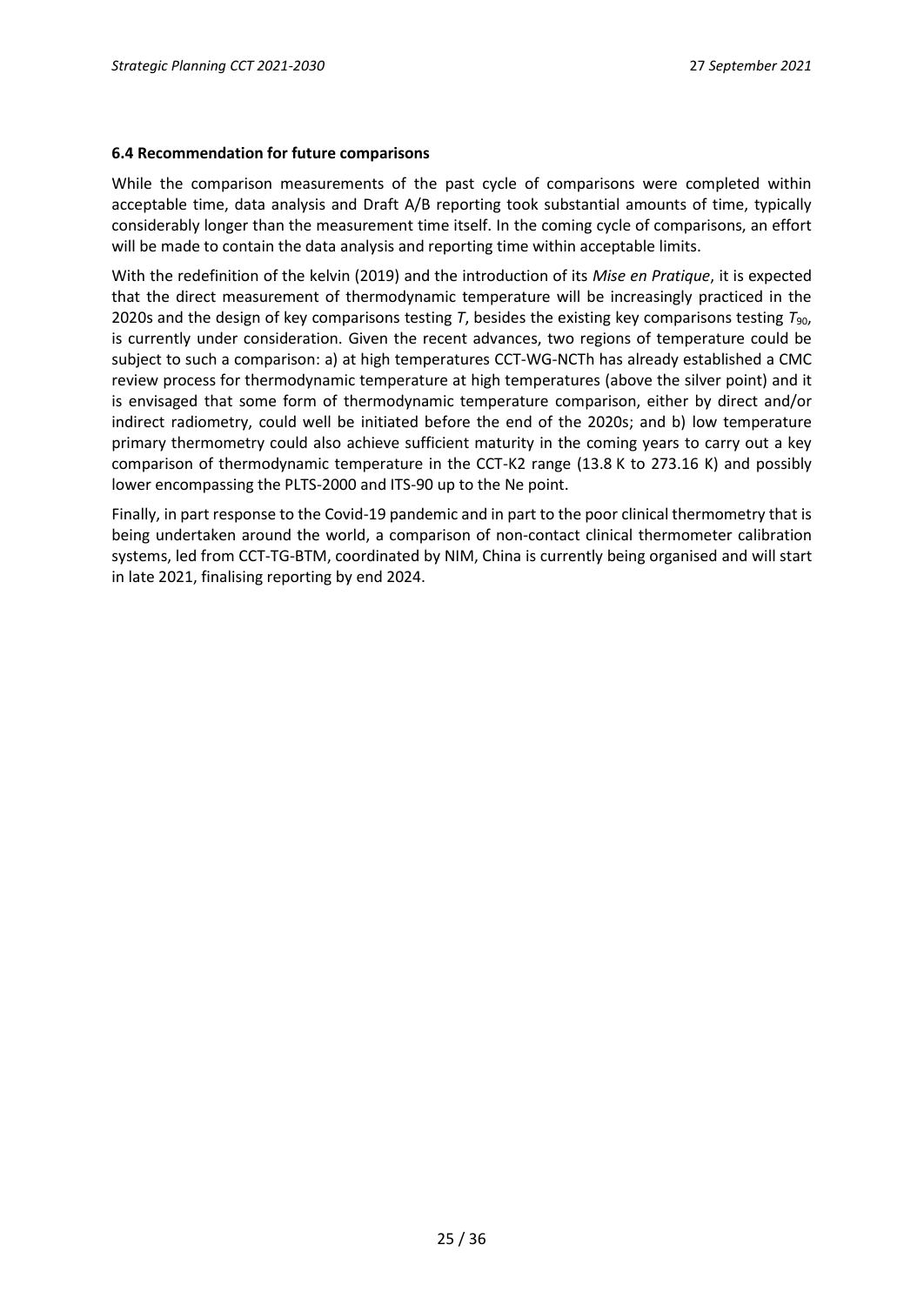# **7. Summary table of comparisons, dates, and the laboratories already having institutional agreement to pilot particular comparisons**

| <b>Metrology</b><br>Area | <b>CCT</b> | <b>KC Completed</b> | <b>KC In Progress</b> | <b>KC Planned</b> |  |
|--------------------------|------------|---------------------|-----------------------|-------------------|--|
|                          |            |                     |                       |                   |  |

**Date updated 10 June 2021**

| <b>Sub Area</b> | Reference No.   | <b>Description</b>                                          | Pilot<br>(Coordinating)<br>Laboratory/<br>Number of<br>participants | <b>Start date</b> | <b>Status</b>               | <b>Comments</b>                        | <b>Horizon for repeating</b><br>(or not) with timeline | How far does the<br>light shine?                               |
|-----------------|-----------------|-------------------------------------------------------------|---------------------------------------------------------------------|-------------------|-----------------------------|----------------------------------------|--------------------------------------------------------|----------------------------------------------------------------|
| Thermometry     | CCT-K1          | Realization of the ITS-90<br>from 0.65 K to 24.6 K          | NPL/7                                                               | 1997              | Approved for<br>equivalence |                                        | 20 - 25 y, subject to<br>new NMI capabilities.         | ITS-90 from 0.65 K to<br>24.6 K.<br>5 CMC entries.             |
| Thermometry     | CCT-K2          | Realization of the ITS-90<br>from 13.8 K to 273.16 K        | NRC/7                                                               | 1997              | Approved for<br>equivalence |                                        |                                                        | ITS-90 from 13.8 K to<br>273.16 K.<br>54 CMC entries.          |
| Thermometry     | <b>CCT-K2.1</b> | Realization of the ITS-90<br>from 13.8 K to 273.16 K        | NRC/2                                                               | 2003              | Approved for<br>equivalence |                                        |                                                        | ITS-90 from 13.8 K to<br>273.16 K. CMC<br>entries: cf. CCT-K2. |
| Thermometry     | <b>CCT-K2.3</b> | Realization of the ITS-90<br>from 13.8 K to 273.16 K        | NRC/2                                                               | 2006              | Approved for<br>equivalence |                                        |                                                        | ITS-90 from 13.8 K to<br>273.16 K. CMC<br>entries: cf. CCT-K2. |
| Thermometry     | $CCT-K2.4$      | Realization of the ITS-90<br>from 13.8 K to 273.16 K        | NRC/3                                                               | 2006              | Approved for<br>equivalence |                                        |                                                        | ITS-90 from 13.8 K to<br>273.16 K. CMC<br>entries: cf. CCT-K2. |
| Thermometry     | $CCT-K2.5$      | Realization of the ITS-90<br>from 13.8 K to 273.16 K        | NRC/3                                                               | 2006              | Approved for<br>equivalence | Draft B approved on 15<br>January 2015 |                                                        | ITS-90 from 13.8 K to<br>273.16 K. CMC<br>entries: cf. CCT-K2. |
| Thermometry     | CCT-K3          | Realization of the ITS-90<br>from 83.8058 K to<br>933.473 K | NIST / 15                                                           | 1997              | Approved for<br>equivalence |                                        | cf. CCT-K9                                             | ITS-90 from 83,8058<br>K to 933.473 K.<br>435 CMC entries.     |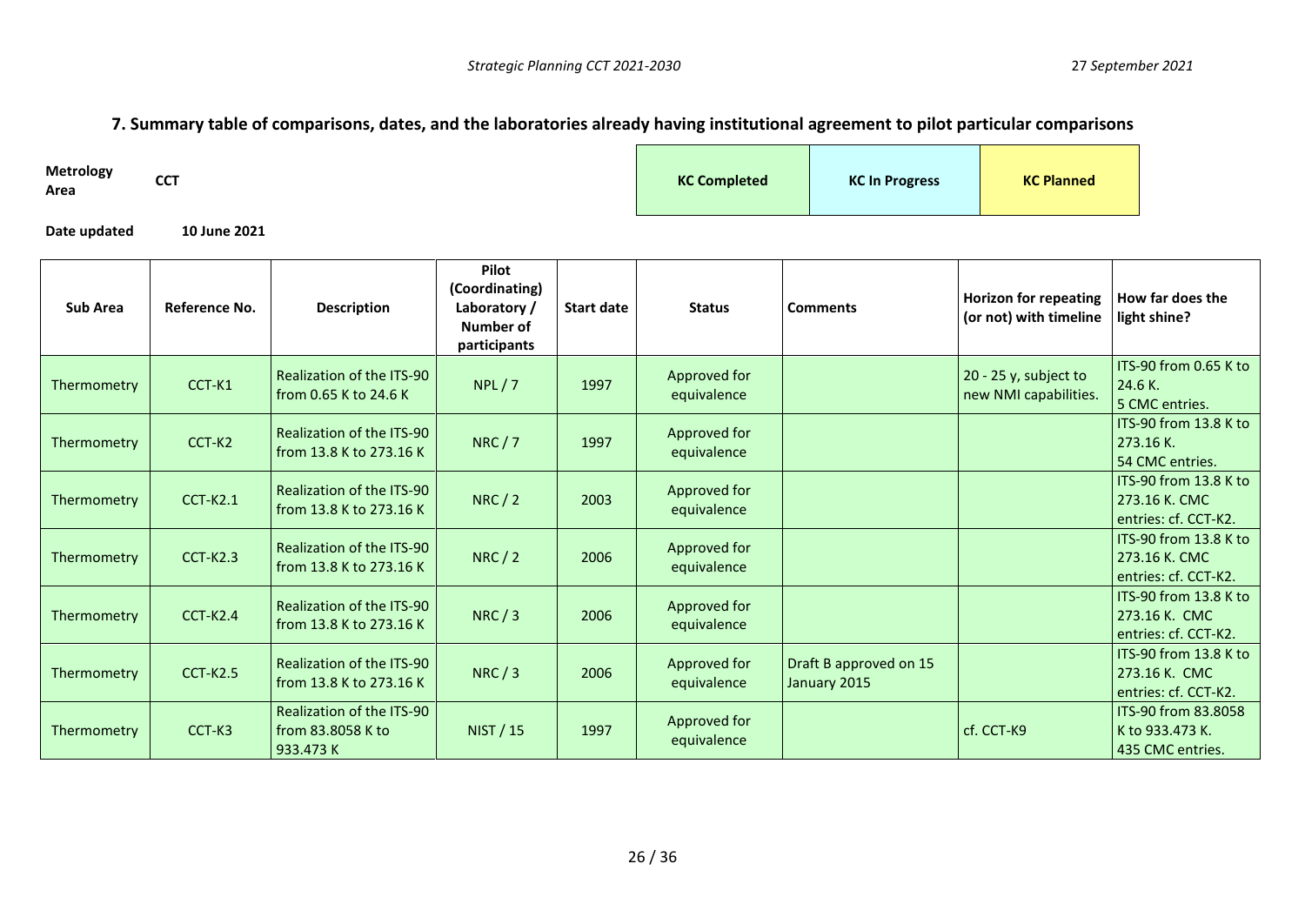| <b>Sub Area</b> | Reference No.   | <b>Description</b>                                                                                             | Pilot<br>(Coordinating)<br>Laboratory/<br>Number of<br>participants | <b>Start date</b> | <b>Status</b>               | <b>Comments</b>                             | <b>Horizon for repeating</b><br>(or not) with timeline | How far does the<br>light shine?                                   |
|-----------------|-----------------|----------------------------------------------------------------------------------------------------------------|---------------------------------------------------------------------|-------------------|-----------------------------|---------------------------------------------|--------------------------------------------------------|--------------------------------------------------------------------|
| Thermometry     | $CCT-K3.1$      | Realization of the ITS-90<br>from 273.16 K to<br>302.9146K                                                     | BIPM/2                                                              | 2009              | Approved for<br>equivalence | Draft B approved on 19<br>September 2016    |                                                        | ITS-90 from 273.16 K<br>to 302.9146 K. CMC<br>entries: cf. CCT-K3. |
| Thermometry     | <b>CCT-K3.2</b> | <b>SPRT</b> calibration<br>comparison using ITS-90<br>fixed points from -190<br>°C to 420 °C                   | NIM/2                                                               | 2010              | Approved for<br>equivalence |                                             |                                                        | ITS-90 fixed points<br>from $-190$ °C to<br>420 °C                 |
| Thermometry     | CCT-K4          | <b>Comparison of local</b><br>realizations of<br><b>Aluminium and Silver</b><br>freezing-point<br>temperatures | <b>PTB</b> / 12                                                     | 1998              | Approved for<br>equivalence |                                             |                                                        | ITS-90 from 933 K to<br>1235 K.<br>68 CMC entries.                 |
| Thermometry     | CCT-K5          | Realization of the ITS-90<br>from 961 C° to 1700 °C                                                            | VSL / 14                                                            | 1997              | Approved for<br>equivalence |                                             |                                                        | ITS-90 from 961 C° to<br>1700 °C.<br>46 CMC entries.               |
| Thermometry     | <b>CCT-K5.1</b> | Realization of the ITS-90<br>from 961 C° to 1700 °C                                                            | PTB / 2                                                             | 2001              | Approved for<br>equivalence | <b>Complement to CCT-K5</b>                 | no repeat foreseen                                     | ITS-90 from 961 C° to<br>1700 °C. CMC<br>entries: cf. CCT-K5.      |
| Humidity        | CCT-K6          | <b>Comparison of humidity</b><br>standards: dew and<br>frost point<br>temperatures                             | NPL / 10                                                            | 2003              | Approved for<br>equivalence | Draft B approved on 24<br><b>April 2015</b> |                                                        | CMC coverage from<br>-55 °C to +30 °C:<br>27 CMC entries.          |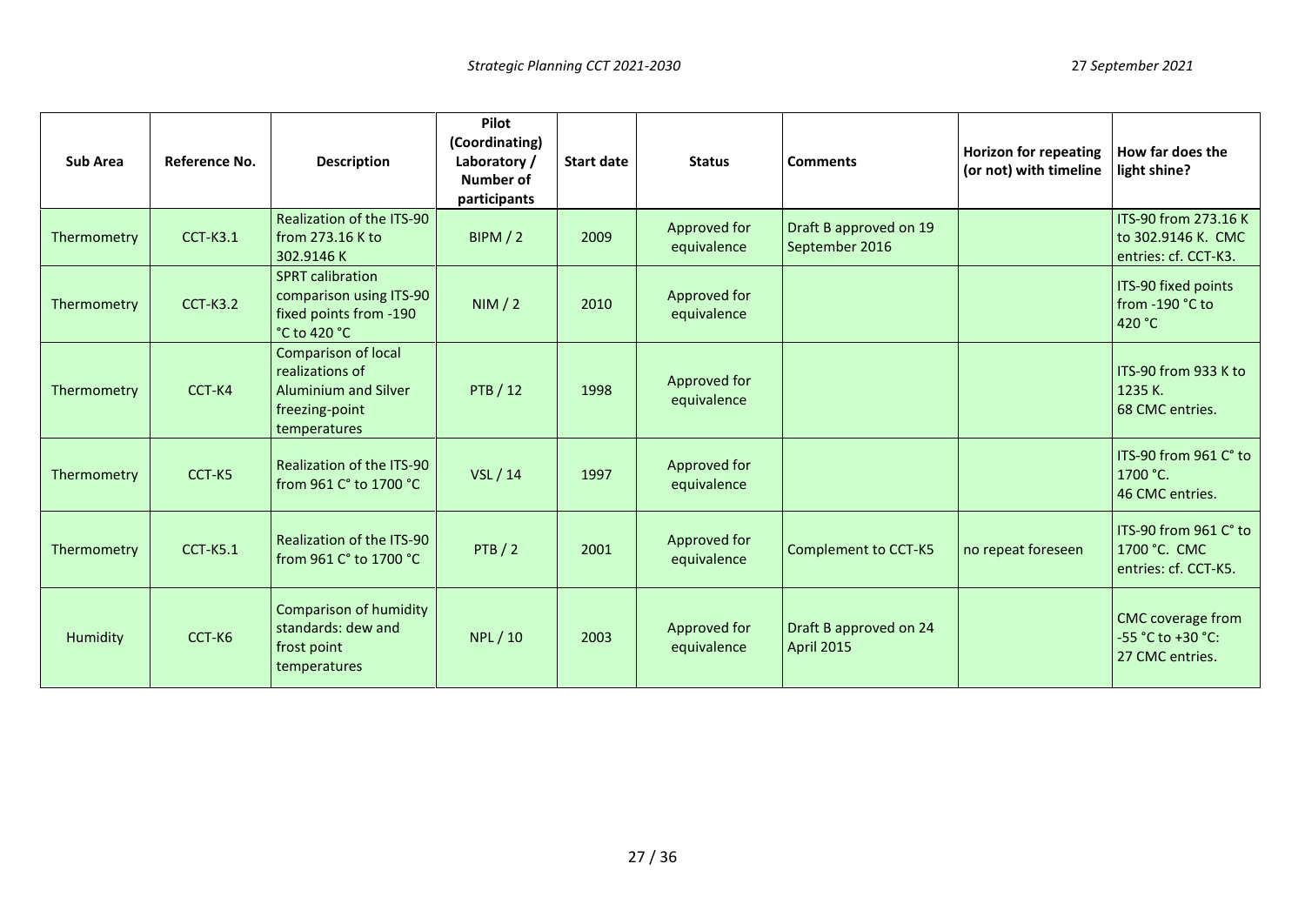| Sub Area    | Reference No.   | <b>Description</b>                                       | Pilot<br>(Coordinating)<br>Laboratory /<br>Number of<br>participants | <b>Start date</b> | <b>Status</b>                  | <b>Comments</b>                                                                                                                                                                                                                     | <b>Horizon for repeating</b><br>(or not) with timeline                                                                                                            | How far does the<br>light shine?                                                                                   |
|-------------|-----------------|----------------------------------------------------------|----------------------------------------------------------------------|-------------------|--------------------------------|-------------------------------------------------------------------------------------------------------------------------------------------------------------------------------------------------------------------------------------|-------------------------------------------------------------------------------------------------------------------------------------------------------------------|--------------------------------------------------------------------------------------------------------------------|
| Thermometry | CCT-K7          | Comparison of water<br>triple point cells                | <b>BIPM / 18</b>                                                     | 2004              | Approved for<br>equivalence    | Many NMIs have changed<br>their TPW cells since CCT-<br>K7. The reference to<br>water with the isotopic<br>composition of V-SMOW<br>should now lead to a<br>much reduced spread and<br>this is to be verified with<br>a comparison. | During the CCT<br>Meeting 2017 it was<br>decided that CCT-K7<br>has the highest<br>priority and NMIs<br>should consider<br>piloting with a start in<br>2018-2019. | In principle only<br>273.16 K, but impacts<br>on range 13.8033 K<br>to 1234.94 K in ITS-<br>90.<br>57 CMC entries. |
| Thermometry | <b>CCT-K9.1</b> | Realization of the ITS-90<br>from 83.8058 K to<br>692.7K | PTB / 2                                                              | 2018              | Approved for<br>equivalence    |                                                                                                                                                                                                                                     | Repeat of CCT-K9                                                                                                                                                  | cf. CCT-K3                                                                                                         |
| Thermometry | <b>CCT-K1.1</b> | Realization of the ITS-90<br>from 0.65 K to 24.6 K       | NIST/2                                                               | 2006              | Report in progress,<br>Draft A | <b>Measurements at NIST</b><br>completed in 2007,<br>measurements at NMIJ<br>completed in 2015. Draft<br>B will be under<br>preparation and<br>confirmation by the pilot<br>and participant.                                        |                                                                                                                                                                   | ITS-90 from 0.65 K to<br>24.6K                                                                                     |
| Thermometry | $CCT-K2.2$      | Realization of the ITS-90<br>from 24.5 K to 273.16 K     | INRIM $/ 2$                                                          | 2005              | In progress                    | Expected to be<br>completed by end 2017.                                                                                                                                                                                            |                                                                                                                                                                   | ITS-90 from 24.5 K to<br>273.16K                                                                                   |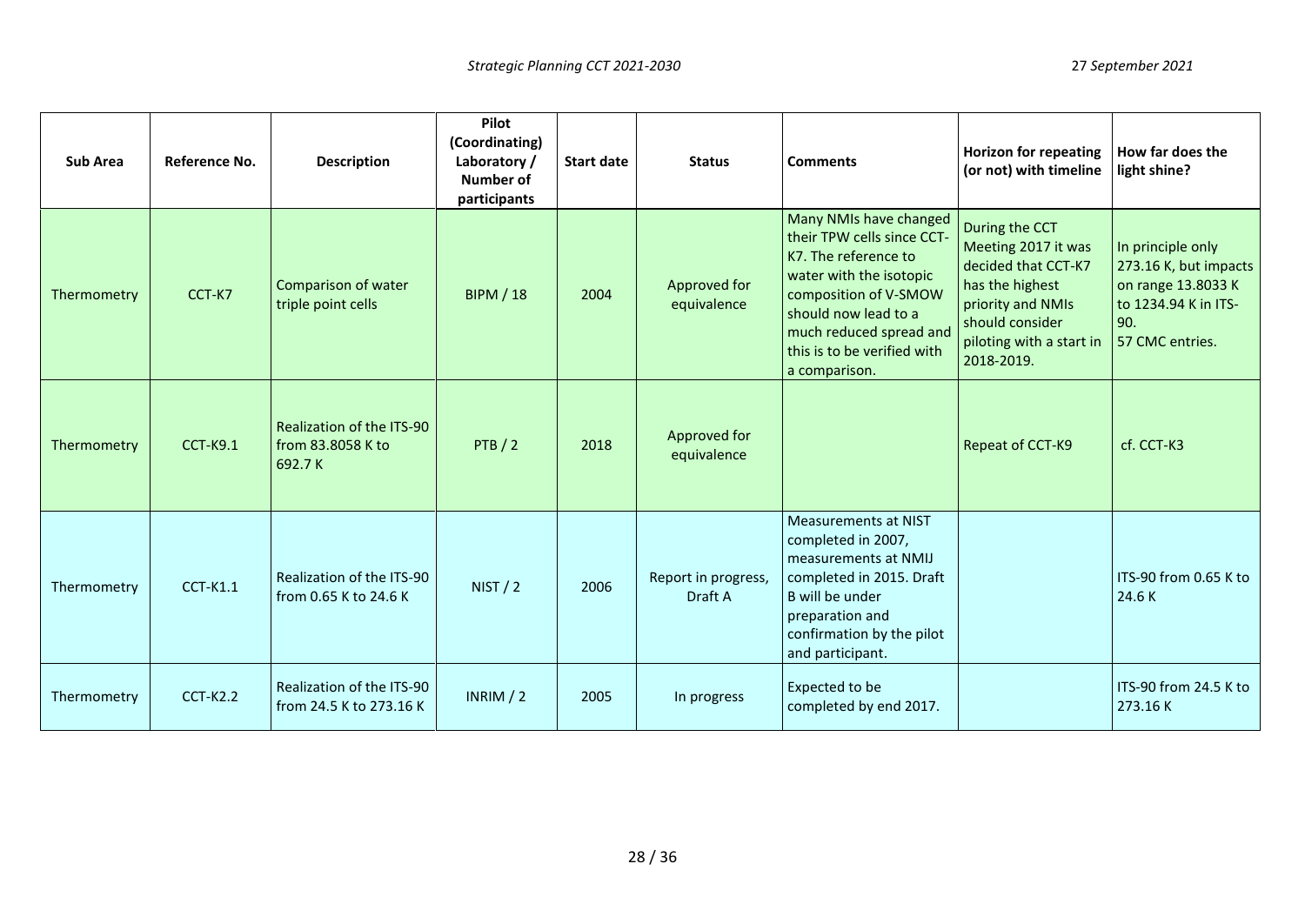| Sub Area    | Reference No.   | <b>Description</b>                                                                            | Pilot<br>(Coordinating)<br>Laboratory/<br>Number of<br>participants | <b>Start date</b> | <b>Status</b>                                   | <b>Comments</b>                                                                    | <b>Horizon for repeating</b><br>(or not) with timeline | How far does the<br>light shine?                                  |
|-------------|-----------------|-----------------------------------------------------------------------------------------------|---------------------------------------------------------------------|-------------------|-------------------------------------------------|------------------------------------------------------------------------------------|--------------------------------------------------------|-------------------------------------------------------------------|
| Thermometry | <b>CCT-K4.1</b> | Comparison of local<br>realizations of Silver<br>freezing-point<br>temperatures               | NMIA/2                                                              | 2012              | In progress                                     | Ag cell was broken.<br>Characterization of a<br>replacement cell is on the<br>way. |                                                        | ITS-90 961.78°C                                                   |
| Humidity    | <b>CCT-K6.1</b> | Comparison of humidity<br>standards: dew and<br>frost point<br>temperatures                   | NPL/2                                                               | 2008              | Draft B completed,<br>currently under<br>review |                                                                                    |                                                        | cf. CCT-K6                                                        |
| Humidity    | $CCT-K6.2$      | Comparison of humidity<br>standards: dew and<br>frost point<br>temperatures                   | NIST/2                                                              | 2015              |                                                 |                                                                                    |                                                        | CMC coverage: dew-<br>point temperatures<br>from -20 °C to -75 °C |
| Humidity    | CCT-K8          | Comparison of realiza-<br>tion of local scales of<br>dew-point temperatu-<br>res of humid gas | <b>INTA / 10</b>                                                    | 2008              | Report in progress,<br>Draft A                  | To be completed in<br>period 2021-2025                                             |                                                        | CMC coverage: dew-<br>point temperatures<br>from +20 °C to +95 °C |
| Thermometry | CCT-K9          | Realization of the ITS-90<br>from 83.8058 K to<br>692.7K                                      | NIST / 15                                                           | 2011              | Report in progress,<br>Draft B                  |                                                                                    | Repeat of CCT-K3                                       | cf. CCT-K3                                                        |
| Thermometry | CCT-K10         | Realization of the ITS-90<br>from 960 °C to 3000 °C                                           | NPL / 15                                                            | 2014              | Report in progress,<br>Draft B                  | Measurements are<br>complete and advanced<br>draft B (June 2021)                   | Repeat of CCT-K5                                       | cf. CCT-K5                                                        |
| Thermometry | CCT-K7-2021     | Comparison of water<br>triple point cells                                                     | NRC / 19                                                            | 2021              | Measurements in<br>progress                     |                                                                                    |                                                        |                                                                   |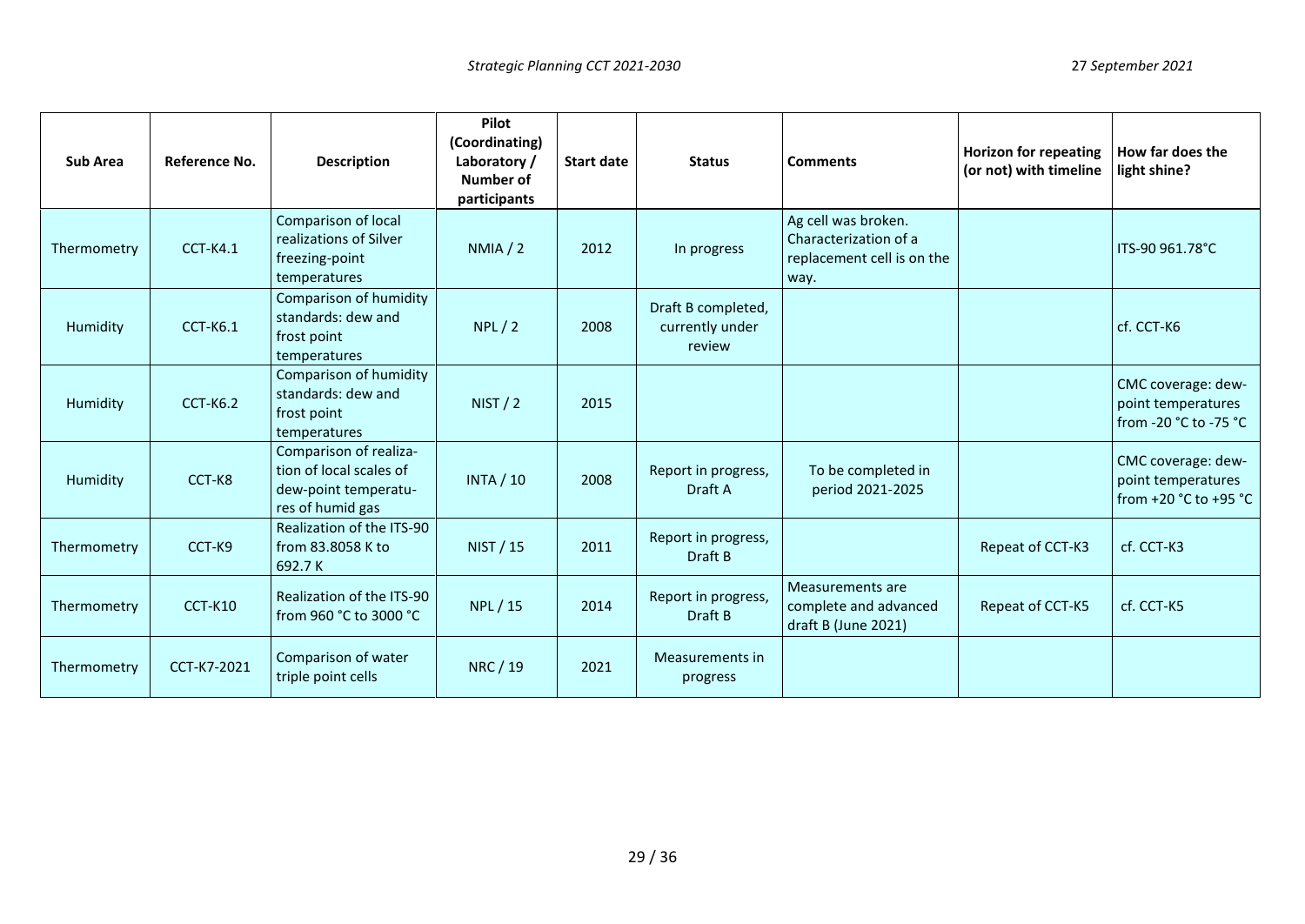| Sub Area        | Reference No.      | <b>Description</b>                                                                 | Pilot<br>(Coordinating)<br>Laboratory | Expected<br>start date | <b>Estimate of</b><br>resources in person<br>months (PM) for<br>piloting and<br>participating (per<br>participant) | <b>Rationale for Key</b><br>Comparison                            | Interested / agreed /<br>expressed by: | How far does the<br>light shine? |
|-----------------|--------------------|------------------------------------------------------------------------------------|---------------------------------------|------------------------|--------------------------------------------------------------------------------------------------------------------|-------------------------------------------------------------------|----------------------------------------|----------------------------------|
| <b>Humidity</b> | <b>CCT-K6.202X</b> | <b>Comparison of humidity</b><br>standards: dew and<br>frost point<br>temperatures | To be decided                         | To be<br>decided       | Planned                                                                                                            |                                                                   |                                        |                                  |
| Thermometry     | $CCT-K11$          | Comparison of non-<br>contact clinical<br>thermometer<br>calibration standards     | <b>NIM</b>                            | <b>Late 2021</b>       | Planned                                                                                                            | To support in clinical<br>thermometry on a global<br><b>basis</b> | Participants agreed                    |                                  |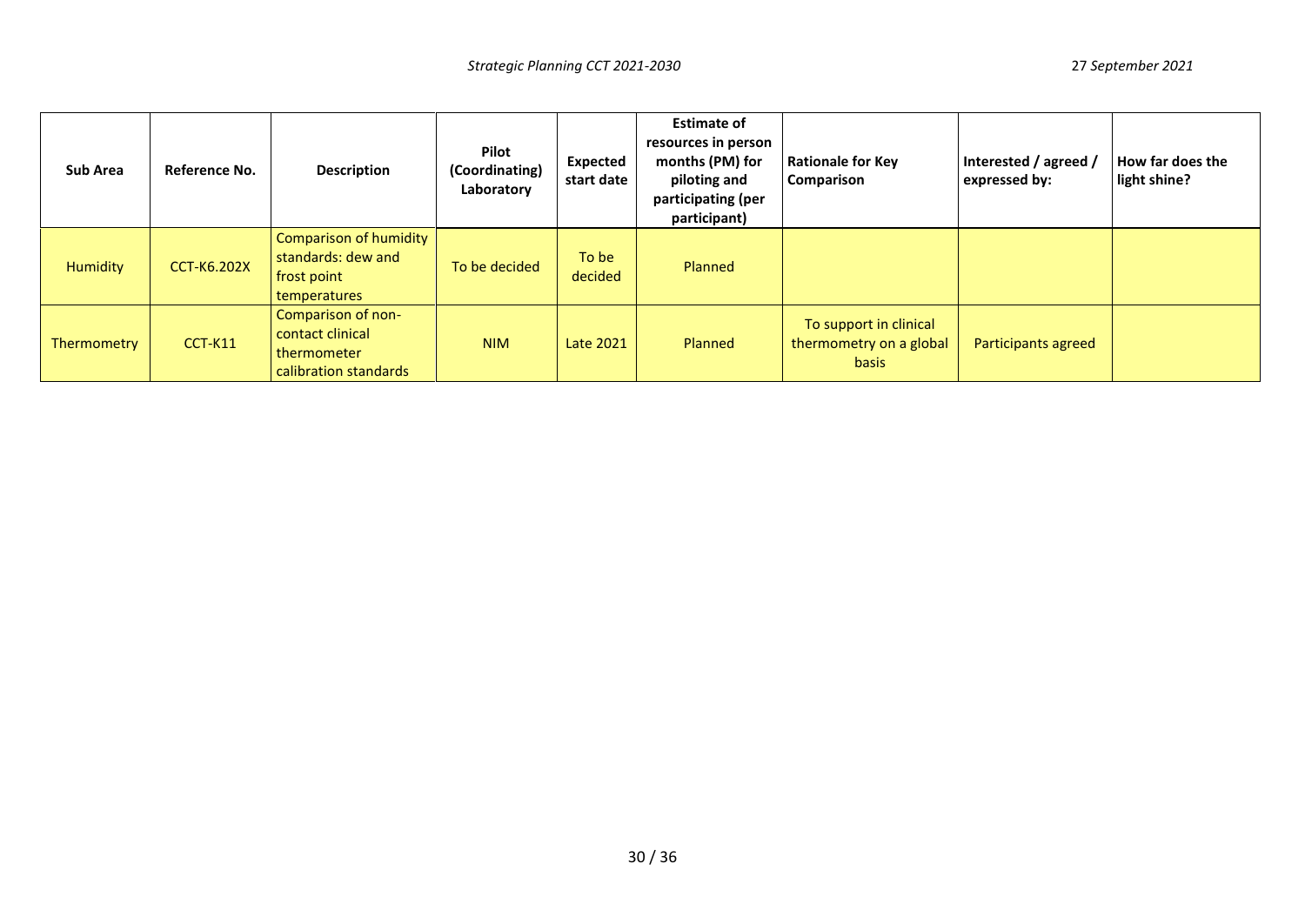#### **Annex 1: Published guides in thermometry from CCT: 2017-2021**

#### *Guide to the realization of ITS-90*

Part 1 - Introduction [https://www.bipm.org/documents/20126/41773843/Guide\\_ITS-90\\_1\\_Introduction\\_2018.pdf/1cbdf00e-441e-e154-536b-](https://www.bipm.org/documents/20126/41773843/Guide_ITS-90_1_Introduction_2018.pdf/1cbdf00e-441e-e154-536b-62e96ef7f4c7?version=1.8&download=true)[62e96ef7f4c7?version=1.8&download=true](https://www.bipm.org/documents/20126/41773843/Guide_ITS-90_1_Introduction_2018.pdf/1cbdf00e-441e-e154-536b-62e96ef7f4c7?version=1.8&download=true)

Part 2.1 - Fixed points: Influence of impurities [https://www.bipm.org/documents/20126/41773843/Guide\\_ITS-90\\_2\\_1\\_Impurities\\_2018.pdf/68567148](https://www.bipm.org/documents/20126/41773843/Guide_ITS-90_2_1_Impurities_2018.pdf/68567148-cc72-e4a8-7dd0-e913a5b42b32?version=1.5&download=true) [cc72-e4a8-7dd0-e913a5b42b32?version=1.5&download=true](https://www.bipm.org/documents/20126/41773843/Guide_ITS-90_2_1_Impurities_2018.pdf/68567148-cc72-e4a8-7dd0-e913a5b42b32?version=1.5&download=true)

Part 2.2 - Triple point of water [https://www.bipm.org/documents/20126/41773843/Guide\\_ITS-90\\_2\\_2\\_TPW-2018.pdf/b4feee2a-3e84-cc30-eba7-](https://www.bipm.org/documents/20126/41773843/Guide_ITS-90_2_2_TPW-2018.pdf/b4feee2a-3e84-cc30-eba7-94592b247bd2?version=1.4&download=true) [94592b247bd2?version=1.4&download=true](https://www.bipm.org/documents/20126/41773843/Guide_ITS-90_2_2_TPW-2018.pdf/b4feee2a-3e84-cc30-eba7-94592b247bd2?version=1.4&download=true)

Part 2.3 - Cryogenic fixed point[s https://www.bipm.org/documents/20126/41773843/Guide\\_ITS-90\\_2\\_3\\_Cryogenic\\_FP\\_2018.pdf/8289e448-3de9-4688-](https://www.bipm.org/documents/20126/41773843/Guide_ITS-90_2_3_Cryogenic_FP_2018.pdf/8289e448-3de9-4688-804e-1187d9215b83?version=1.3&download=true) [804e-1187d9215b83?version=1.3&download=true](https://www.bipm.org/documents/20126/41773843/Guide_ITS-90_2_3_Cryogenic_FP_2018.pdf/8289e448-3de9-4688-804e-1187d9215b83?version=1.3&download=true)

Part 2.4 - Metal fixed points for contact thermometry [https://www.bipm.org/documents/20126/41773843/Guide\\_ITS-](https://www.bipm.org/documents/20126/41773843/Guide_ITS-90_2_4_MetalFixedPoints_2018.pdf/665aff3f-b72e-0e28-c520-89197232a06e?version=1.3&download=true)

[90\\_2\\_4\\_MetalFixedPoints\\_2018.pdf/665aff3f-b72e-0e28-c520-89197232a06e?version=1.3&download=true](https://www.bipm.org/documents/20126/41773843/Guide_ITS-90_2_4_MetalFixedPoints_2018.pdf/665aff3f-b72e-0e28-c520-89197232a06e?version=1.3&download=true)

Part 2.5 - Fixed points for radiation thermometry [https://www.bipm.org/documents/20126/41773843/Guide\\_ITS-](https://www.bipm.org/documents/20126/41773843/Guide_ITS-90_2_5_RTFixedPoints_2018.pdf/1f16763a-7bc6-8331-df33-297fb08b9c41?version=1.3&download=true)

[90\\_2\\_5\\_RTFixedPoints\\_2018.pdf/1f16763a-7bc6-8331-df33-297fb08b9c41?version=1.3&download=true](https://www.bipm.org/documents/20126/41773843/Guide_ITS-90_2_5_RTFixedPoints_2018.pdf/1f16763a-7bc6-8331-df33-297fb08b9c41?version=1.3&download=true)

Part 3 - Vapour pressure scales and pressure measurements [https://www.bipm.org/documents/20126/41773843/Guide\\_ITS-](https://www.bipm.org/documents/20126/41773843/Guide_ITS-90_3_VPS_p_2018.pdf/dcd65f47-8699-d2f2-cace-44885f4f49fb?version=1.3&download=true)

[90\\_3\\_VPS\\_p\\_2018.pdf/dcd65f47-8699-d2f2-cace-44885f4f49fb?version=1.3&download=true](https://www.bipm.org/documents/20126/41773843/Guide_ITS-90_3_VPS_p_2018.pdf/dcd65f47-8699-d2f2-cace-44885f4f49fb?version=1.3&download=true)

Part 4 - Gas thermometry [https://www.bipm.org/documents/20126/41773843/Guide\\_ITS-90\\_4\\_GasThermometry\\_2018.pdf/25c0529c-d09b-e121-](https://www.bipm.org/documents/20126/41773843/Guide_ITS-90_4_GasThermometry_2018.pdf/25c0529c-d09b-e121-1762-554550adbc56?version=1.3&download=true) [1762-554550adbc56?version=1.3&download=true](https://www.bipm.org/documents/20126/41773843/Guide_ITS-90_4_GasThermometry_2018.pdf/25c0529c-d09b-e121-1762-554550adbc56?version=1.3&download=true)

Part 5 - Platinum resistance thermometry [https://www.bipm.org/documents/20126/41773843/Guide\\_ITS-90\\_5\\_SPRT\\_2021.pdf/c4bbbe56-4118](https://www.bipm.org/documents/20126/41773843/Guide_ITS-90_5_SPRT_2021.pdf/c4bbbe56-4118-eef7-47cb-3ea234db40b8?version=1.6&download=true) [eef7-47cb-3ea234db40b8?version=1.6&download=true](https://www.bipm.org/documents/20126/41773843/Guide_ITS-90_5_SPRT_2021.pdf/c4bbbe56-4118-eef7-47cb-3ea234db40b8?version=1.6&download=true)

Part 6 – Radiation thermometry [https://www.bipm.org/documents/20126/41773843/Guide\\_ITS-](https://www.bipm.org/documents/20126/41773843/Guide_ITS-90_6_RadiationThermometry_2018.pdf/f346ba40-fb17-b2a9-5641-ea3f0071532e?version=1.3&download=true)

[90\\_6\\_RadiationThermometry\\_2018.pdf/f346ba40-fb17-b2a9-5641-ea3f0071532e?version=1.3&download=true](https://www.bipm.org/documents/20126/41773843/Guide_ITS-90_6_RadiationThermometry_2018.pdf/f346ba40-fb17-b2a9-5641-ea3f0071532e?version=1.3&download=true)

(and annexes)

# *Guide to Secondary Thermometry*

Guide to Secondary Thermometry - Specialized Fixed Points above 0 °C [https://www.bipm.org/documents/20126/41773843/Specialized-FPs](https://www.bipm.org/documents/20126/41773843/Specialized-FPs-above-0C.pdf/10265617-c79f-0ea5-8da9-8d359e21c6be?version=1.3&download=true)[above-0C.pdf/10265617-c79f-0ea5-8da9-8d359e21c6be?version=1.3&download=true](https://www.bipm.org/documents/20126/41773843/Specialized-FPs-above-0C.pdf/10265617-c79f-0ea5-8da9-8d359e21c6be?version=1.3&download=true)

Guide to Secondary Thermometry - Thermocouple Thermometry Part

1 [https://www.bipm.org/documents/20126/41773843/Thermocouple\\_Thermometry\\_Part1.pdf/d23088f8-3bab-bacc-0cae-](https://www.bipm.org/documents/20126/41773843/Thermocouple_Thermometry_Part1.pdf/d23088f8-3bab-bacc-0cae-7358eb2666b4?version=1.2&download=true)[7358eb2666b4?version=1.2&download=true](https://www.bipm.org/documents/20126/41773843/Thermocouple_Thermometry_Part1.pdf/d23088f8-3bab-bacc-0cae-7358eb2666b4?version=1.2&download=true)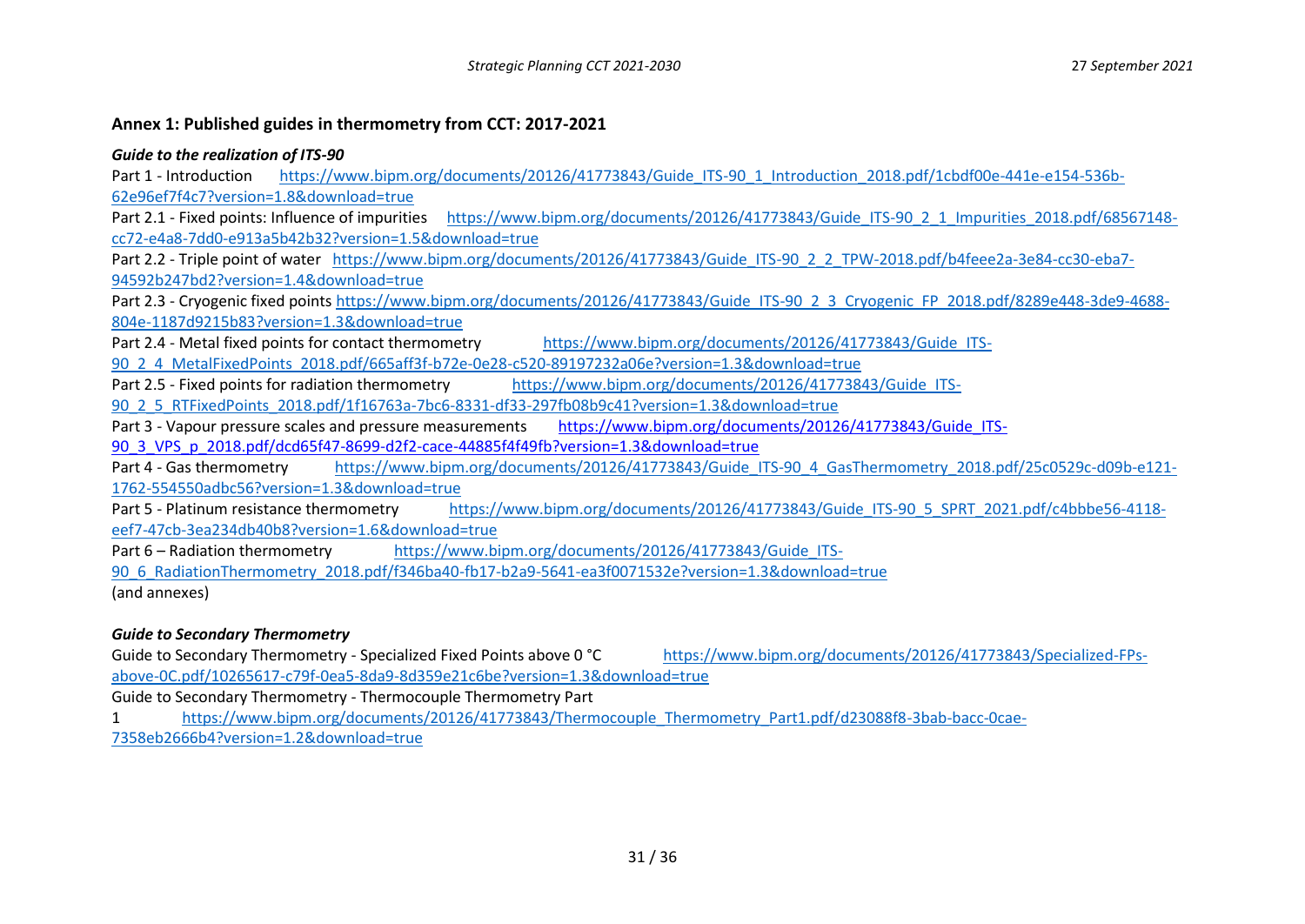# *Other guides*

Guide to uncertainty in primary Radiometry, 2018: [https://www.bipm.org/utils/en/pdf/si-mep/MeP-K-](https://www.bipm.org/utils/en/pdf/si-mep/MeP-K-2018_Absolute_Primary_Radiometry_Uncertainty.pdf)2018 Absolute Primary Radiometry Uncertainty.pdf by P. Saunders et al.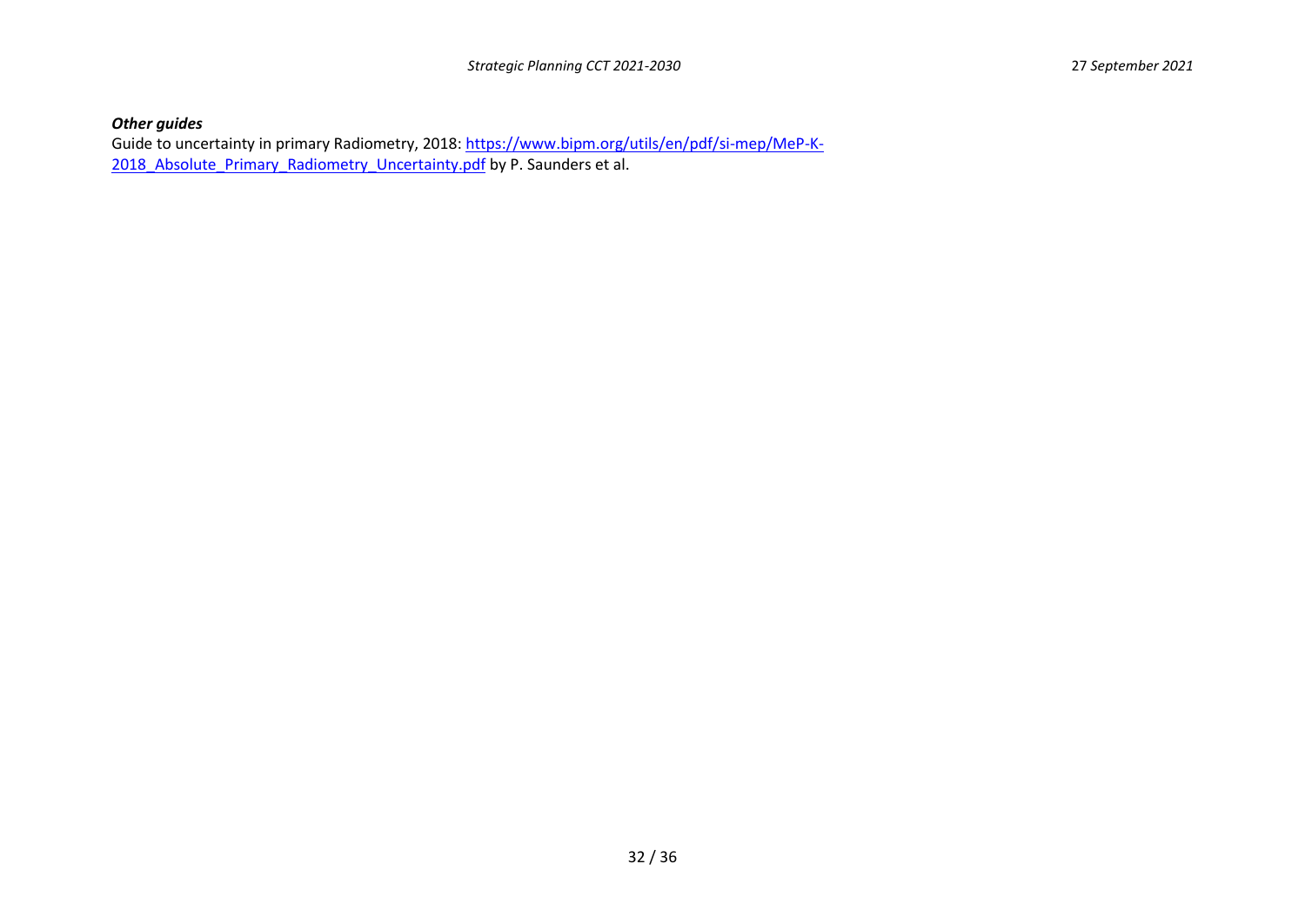#### *Strategic Planning CCT 2021-2030* 27 *September 2021*

#### **Annex 2: CCT Strategy document glossary**

- AGT **Acoustic Gas Thermometry**
- AI Artificial Intelligence
- APMP Asia Pacific Metrology Partnership
- ATM Air Temperature Metrology
- ATPC Asian Thermophysical Properties Conference
- BIPM International Bureau of Weights and Measures
- BSRN Baseline Surface Reference Network
- BTM Body Temperature Measurement
- CC Consultative Committee
- CBT Coulomb Blockade Thermometry
- CCT Consultative Committee for Thermometry
- CCQM Consultative Committee for Amount of Substance: Metrology in Chemistry and Biology
- CCU Consultative Committee for Units
- CEN European Committee for Standardisation
- CIM International Metrology Conference
- COAT EMPIR project Increasing the Comparability of extreme Air Temperature measurements for meteorology and climate studies
- Co-C Cobalt carbon eutectic
- CODATA Committee on Data for Science and Technology
- CRS Climate Reference Station
- CSPRTs Capsule Standard Platinum Resistance Thermometers
- CGPM General Conference on Weights and Measures
- CIPM International Committee of Weights and Measures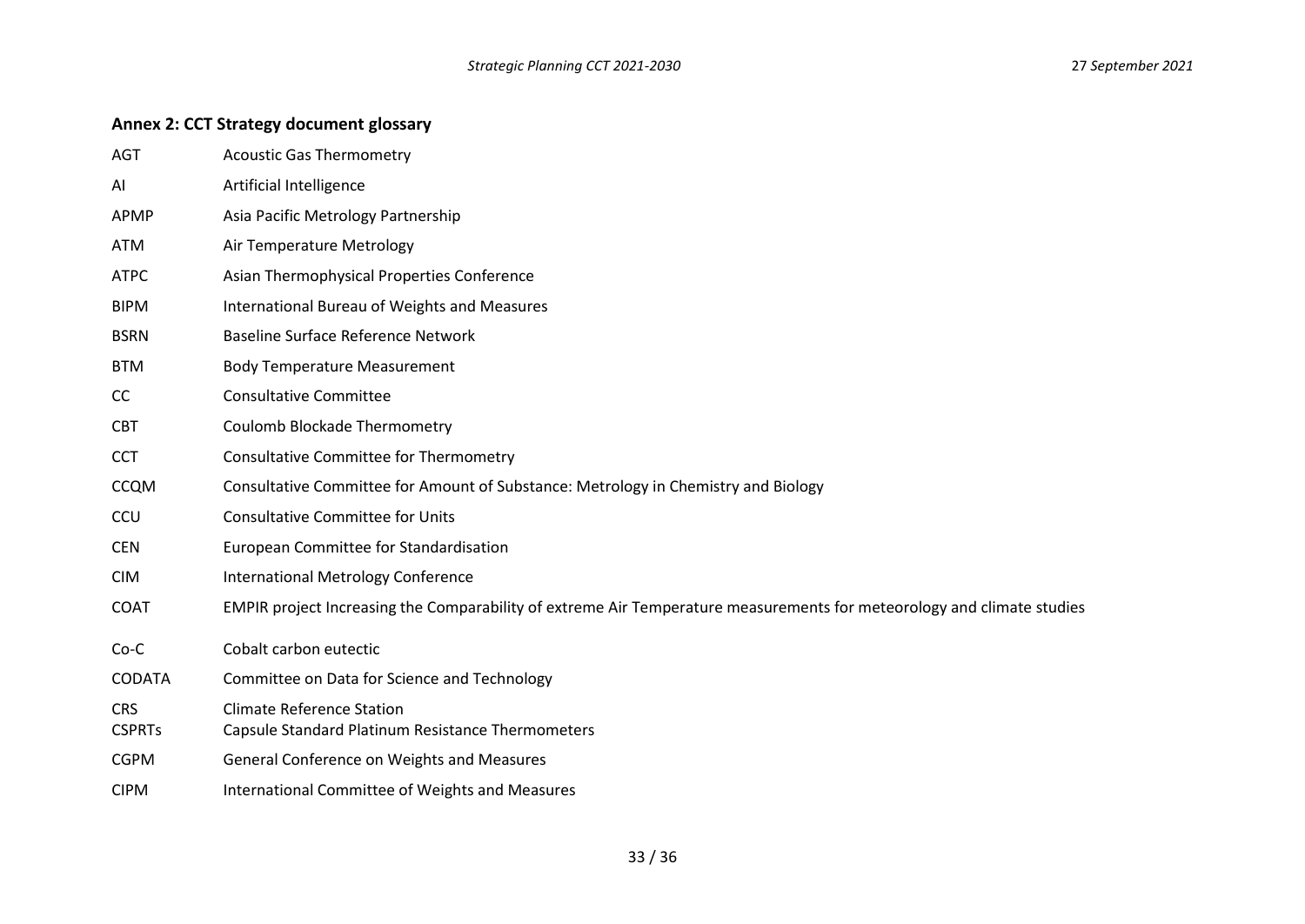| <b>CMC</b> |  | <b>Calibration Measurement Capability</b> |  |
|------------|--|-------------------------------------------|--|
|------------|--|-------------------------------------------|--|

- DBT Doppler Broadening Thermometry
- DCGT Dielectric Constant Gas Thermometry
- DML Deep Machine Learning
- ECTP European Conference on Thermophysical Properties
- ECV Essential Climate Variable
- EMPIR European Metrology Programme for Innovation and Research
- EMRP European Metrology Research Programme
- EURAMET European Association of National Metrology Institutes
- Fe-C Iron carbon eutectic
- GCOS Global Climate Observing System
- GRUAN GCOS Reference Upper Air Network
- GSRN GCOS Surface Reference Network
- IAPWS International Association for the Properties of Water and Steam
- ICVGT Interpolating Constant Volume Gas Thermometer
- IEC International Electrotechnical Commission
- IMEKO International Measurement Confederation
- InGaAs Indium Gallium Arsenide (detectors)
- InK EMRP/EMPIR Implementing the new kelvin 1/2
- ISHM International Symposium on Humidity and Moisture
- INCIPIT European project on 'Calibration and accuracy of non-catching instruments to measure liquid/solid atmospheric precipitation'
- INFCOM WMO Infrastructure Commission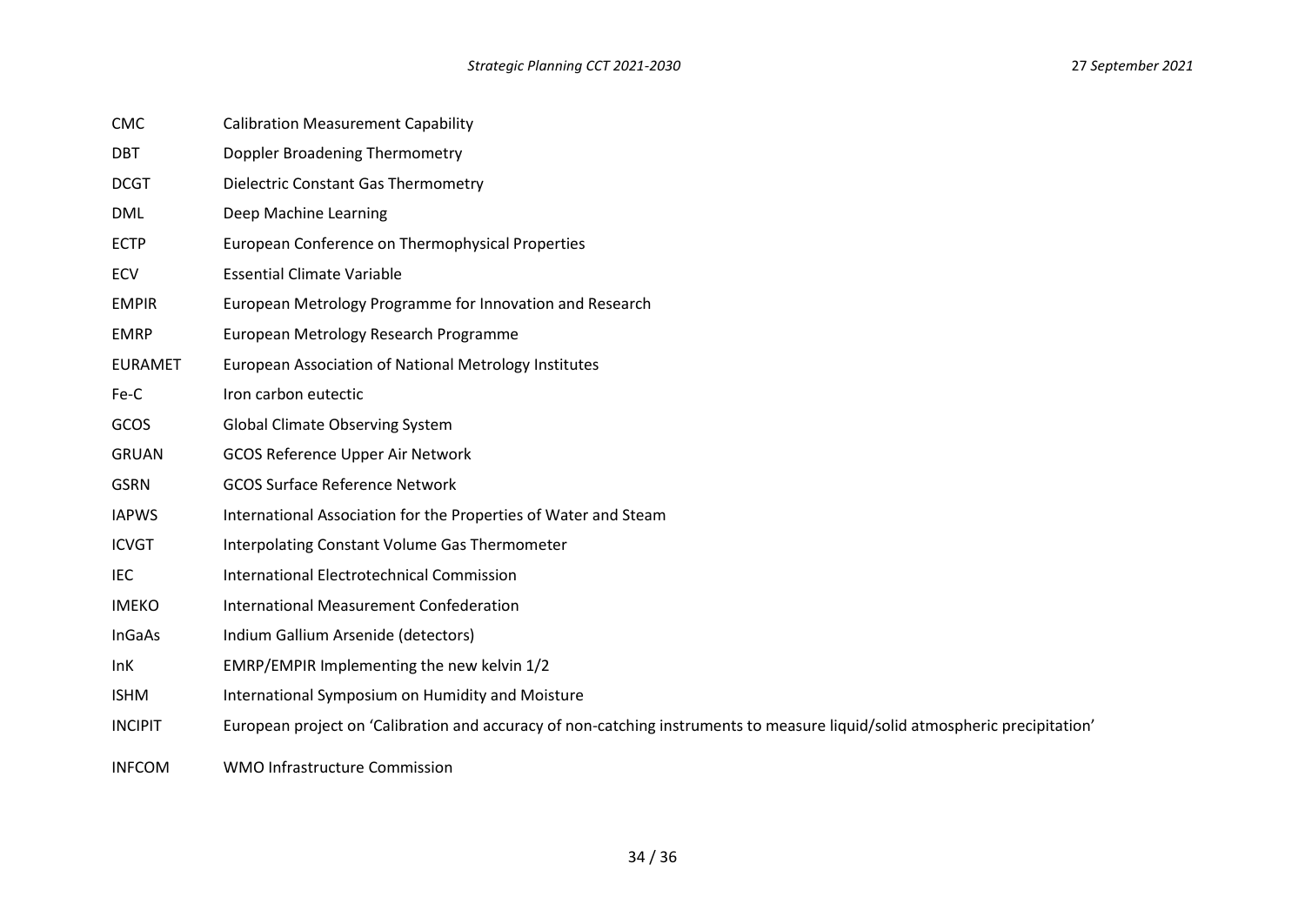| <b>ISO</b>    | International Standards Organization                                               |
|---------------|------------------------------------------------------------------------------------|
| <b>ITS-10</b> | the 10 <sup>th</sup> International temperature symposium                           |
| <b>ITS-90</b> | International Temperature Scale of 1990                                            |
| <b>ITS-XX</b> | Proposed future temperature scale                                                  |
| <b>IUPAC</b>  | International Union of Pure and Applied Chemistry                                  |
| <b>JNT</b>    | Johnson Noise Thermometry                                                          |
| KC            | <b>Key Comparison</b>                                                              |
| <b>KCDB</b>   | Key Comparison Data Base                                                           |
| <b>LSPRTs</b> | Long Stem Standard Platinum Resistance Thermometers                                |
| <b>HTFP</b>   | High temperature fixed points (generally those above the freezing point of copper) |
| <b>HTPRTs</b> | High Temperature Platinum Resistance Thermometers                                  |
| MeP-K         | Mise en Pratique for the definition of the kelvin                                  |
| MeteoMet      | Metrology for Meteorology                                                          |
| <b>MMC</b>    | Metrology for Meteorology and Climate                                              |
| <b>MRA</b>    | <b>Mutual Recognition Arrangement</b>                                              |
| <b>NIM</b>    | National Institute of Metrology, China                                             |
| <b>NMI</b>    | National Metrology Institute                                                       |
| <b>NRC</b>    | National Research Council (of Canada)                                              |
| <b>PGT</b>    | <b>Polarizing Gas Thermometry</b>                                                  |
| Pd-C          | Palladium carbon eutectic                                                          |
| Pt-C          | Platinum carbon eutectic                                                           |
| PLTS-2000     | Provisional Low Temperature Scale of 2000                                          |
| <b>RIGT</b>   | Refractive Index Gas Thermometry                                                   |